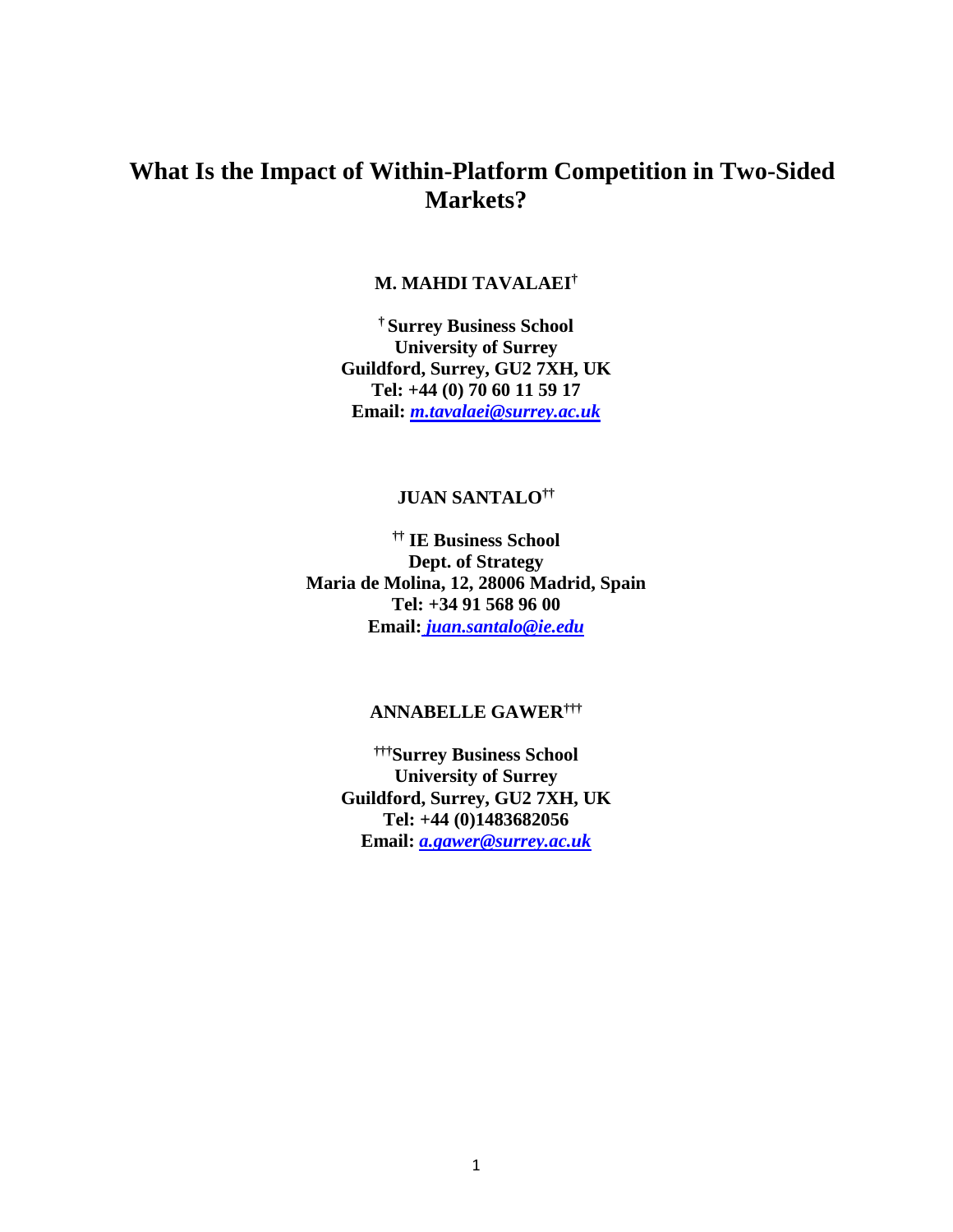#### **What Is the Impact of Within-Platform Competition in Two-Sided Markets?**

#### **ABSTRACT**

We analyze the impact of exogenous changes in competition within one side of a two-sided platform on the optimal pricing of both sides. We take into account both the positive impact through cross-network externalities and the negative impact through higher competition in the marketplace. We find that within-one-side competition on one side increases the price charged to the other side. The same-side price increases only if the platform's capacity is constrained. We test our hypotheses in the U.S. airport industry and we find that increased airline competition within an airport increases commercial revenues per passenger in airports, and increases landing revenue per passengers but only for capacity-constrained airports. Airport financial performance increases only for those airports that adopt a two-sided approach in their pricing strategy.

Keywords: Platform Competition, Two-sided Markets, Airport Industry, Network Externalities.

#### **INTRODUCTION**

Two-sided platforms are becoming increasingly important in the corporate landscape. Among the largest IPOs in the last few years, many have a two-sided model: Alibaba, with \$25 billion; Visa, \$19.7 billion; Facebook, \$16 billion; Twitter, \$2.1 billion; Linkedin, \$1.2 billion; Google, \$1.67 billion. Moreover, new ventures like Airbnb or Über threaten to disrupt well-established industries like taxi or hospitality services using a platform model. This surge has attracted a great deal of attention from both economics and management researchers (e.g., Ansari,Garud , and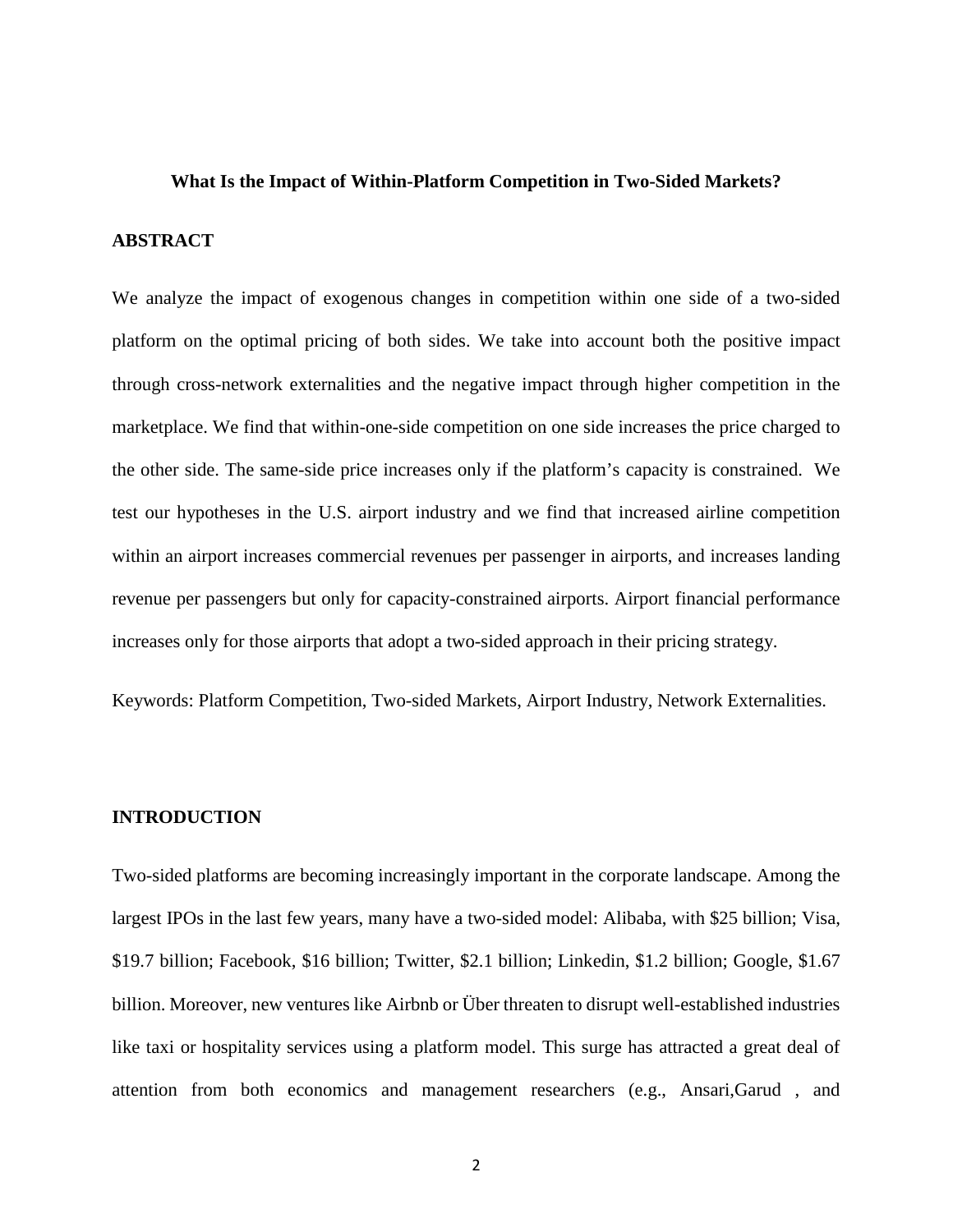Kumaraswamy, 2016; Armstrong, 2006; Boudreau 2010; Boudreau and Jeppesen, 2015; Eisenmann, Parker, and Van Alstyne, 2011; Rochet and Tirole 2003; Zhu and Iansiti, 2012). According to this literature, these platforms work by facilitating interaction among distinct agents on two (or more) sides of a market. For instance, e-commerce platforms like eBay help buyers to more easily find sellers and vice versa; credit cards reduce the transaction costs of merchants and consumers; the Google search engine makes advertisers visible to readers. Two-sided platforms are usually characterized by the presence of indirect network effects or cross-network externalities (e.g., Rochet and Tirole, 2003) by which users on one side value more those platforms with a higher number of other side users. Furthermore, many of these platforms have an optimal crosssubsidization pricing strategy that involves subsidizing one-side users—the subsidized side charging them prices that are lower than marginal costs; while extracting rents from the other side—the monetized side (e.g., Armstrong, 2006; Rochet and Tirole, 2006).

Platform operators in two-sided markets often need to manage the degree of within-oneside competition to balance conflicting interests of users on the two sides. For instance, while videogame developers would like to avoid competition with other videogame developers, gamers may prefer more competition among developers to generate better products at lower prices. Similarly, eBay buyers want more competition among eBay sellers, while sellers want less. Meanwhile, the intensity of within-one-side competition also affects the platform's own pricing strategies and performance. Yet, there is a scarce literature on how platform operators handle the competition trade-off of attracting a large number of members on each side without creating too much competition within sides (See Boudreau, 2012, and Cennamo and Santalo, 2013, for exceptions). In this paper we address the following research questions. First, how do increases in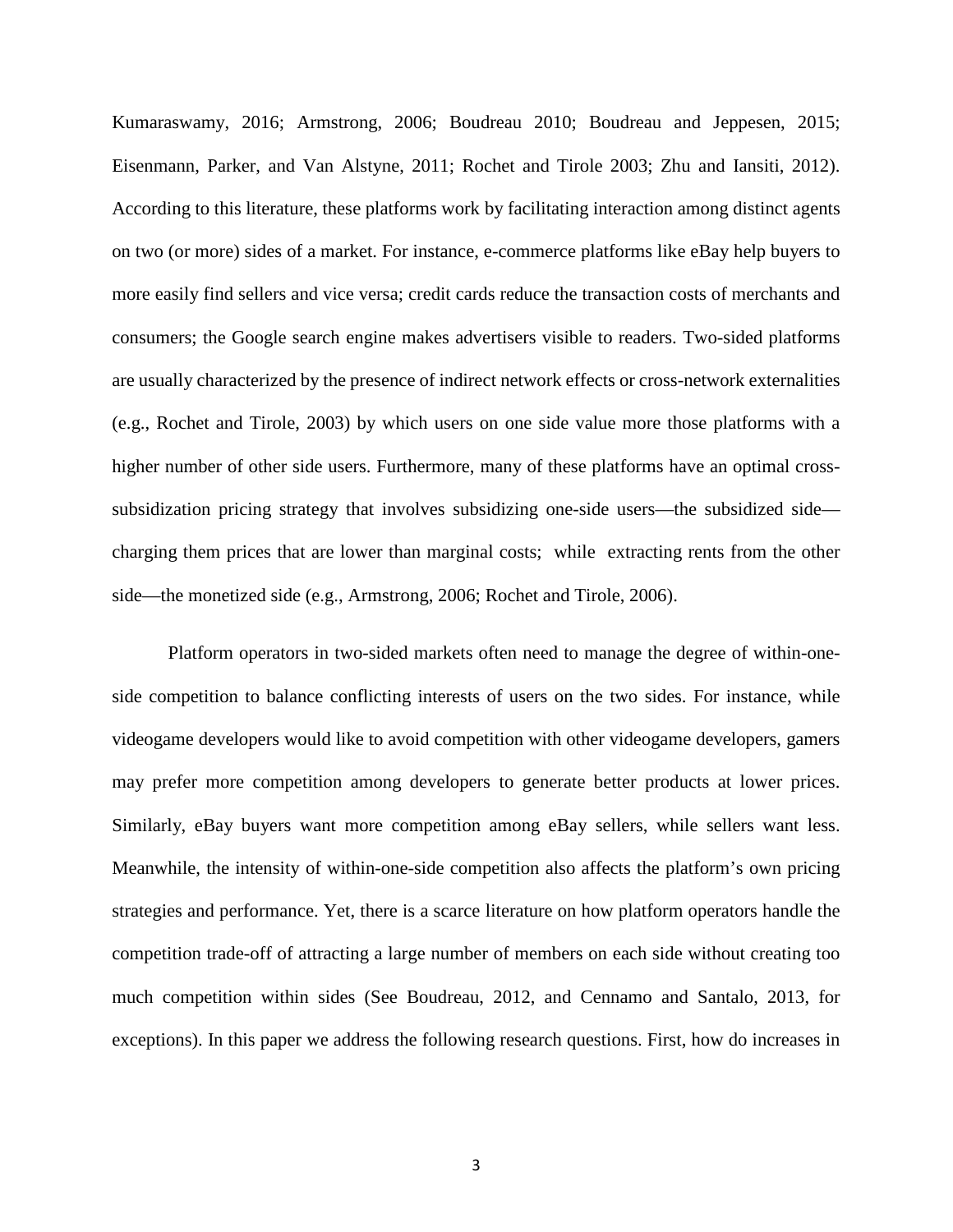within-one-side competition impact platform pricing strategy on each side? Second, how do increases in within-one-side competition impact the platform financial performance?

In a nutshell, we empirically find that an increase of within-one-side competition is associated with higher prices levied to the other side of the market. We also uncover the conditions under which within-one-side competition leads to same side price increases. Finally, we show how platforms that do not take into account the demand interdependency between both sides into their pricing strategies have lower financial performance.

We contribute to the literature that investigates the differential aspects of how two-sided platforms should compete in the marketplace. Zhu and Iansiti (2012) show that quality can be more relevant for platform success in the market than solely relying on the strength of indirect network effects. Boudreau and Jeppesen (2015) investigate the costs and benefits of growth in number of competing (unpaid) complementors for the platform; while Ansari and his co-authors (2016) analyze how a new entrant can successfully compete against a platform leader by using a coopetition strategy that adapts to changes in the ecosystem across time., Our paper is directly related to recent studies that have stressed the potential negative impact of increasing within-oneside competition on platform performance in the marketplace. Cennamo and Santalo (2013), in the videogame industry, report a trade-off between enhancing competition on one side and securing some agents on the same side by exclusive contracts. Boudreau (2010, 2012) shows how withinone-side competition may lessen innovation incentives for complementary product producers on the same side. Our paper is also related to the literature that analyzes how managing a platform ecosystem requires balancing the interests of both sides of the market (Ansari *et al*., 2016; Gawer, 2014; Gawer and Cusumano, 2002; Iansiti and Levien, 2004; Rysman, 2009). For instance, media platforms and magazines have to decide on the amount of exposure given to advertisements, given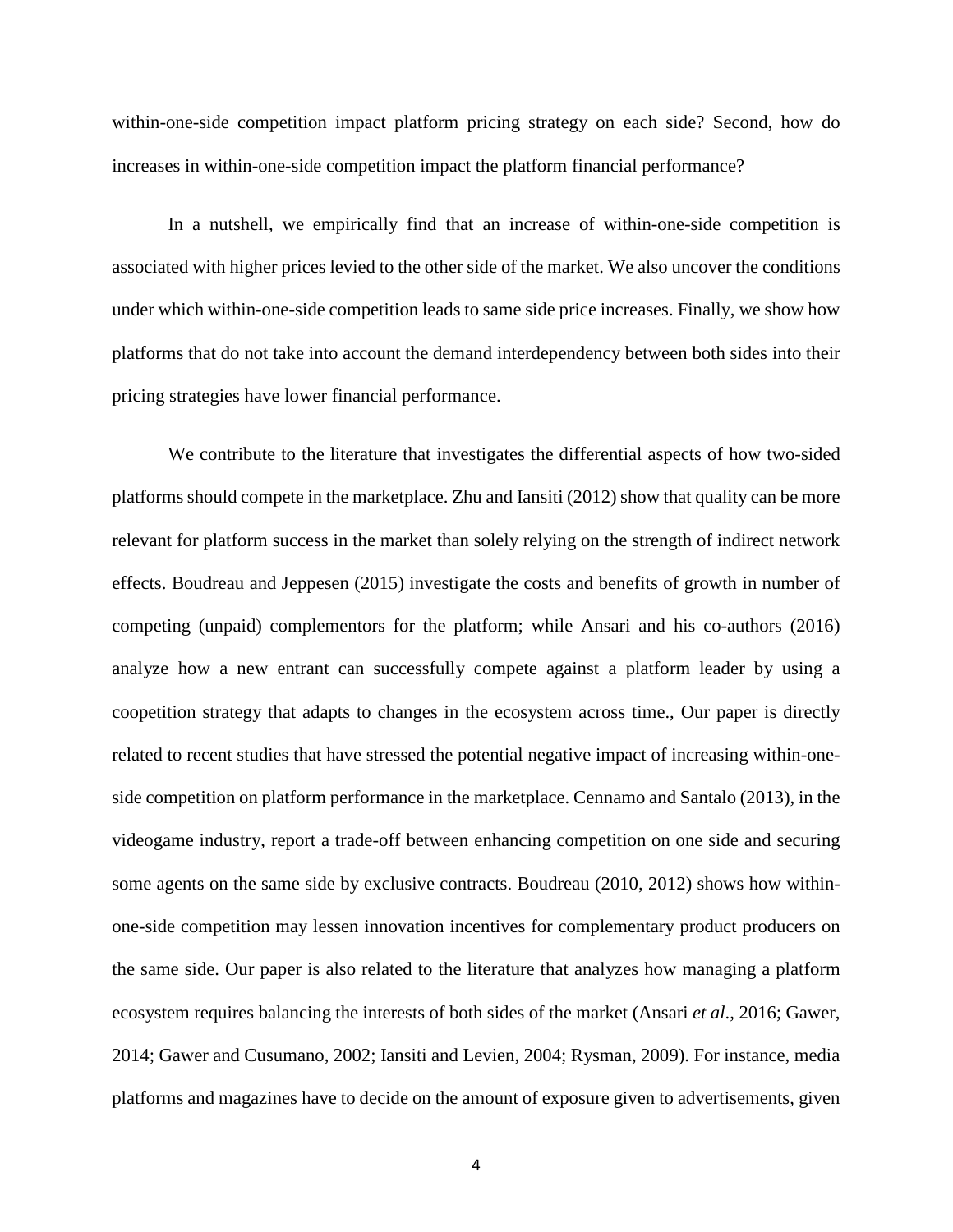that viewers look for less intrusion and advertisers for maximum exposure (Hagiu, 2014; Hagiu and Jullien, 2011); or in the software industry, piracy protection by the software platform such as operating systems makes software developers better off at the expense of end-users who prefer free or low-cost pirate software (Rasch and Wenzel, 2013).

We analyze the trade-offs posed by increasing within-one-side competition in one side in the context of the airport industry. Modern airports are good candidates for study from a multisided platform perspective (Gillen, 2011). This is because airports serve three distinct sides of users—airlines, passengers, and commercial retailers in the terminals—whose interaction relies on the passengers who fly on the airlines and buy merchandise in the airport retail stores (Czerny, 2006). In addition, there are clear indirect network effects, since ceteris paribus commercial retailers will value more an airport with more airlines and therefore more passengers. Therefore, as platforms, airports can subsidize airlines in order to bring more passengers to the terminals and appropriate higher rents from the commercial retail side (Armstrong, 2007; Ivaldi, Sokullu, and Toru, 2011). Additionally, there are negative intragroup externalities, since both airlines and commercial retailers dislike an increase in same-side competition while passengers may dislike congested terminals.

Two characteristics make U.S. airports particularly relevant to explore our research questions. First, in the year 2000, the U.S. Congress approved the *Wendell H. Ford Aviation Investment and Reform Act for the Twenty-First Century* (hereafter AIR-21)*.* This legislation mandated that airports subject to particular criteria diminish entry barriers for new airlines. We exploit this change in regulation, which exogenously forced increased competition on one side of the platform for some airports but not others, to build a difference-in-difference econometric model and a regression discontinuity design that allows us to estimate the impact of this change on airport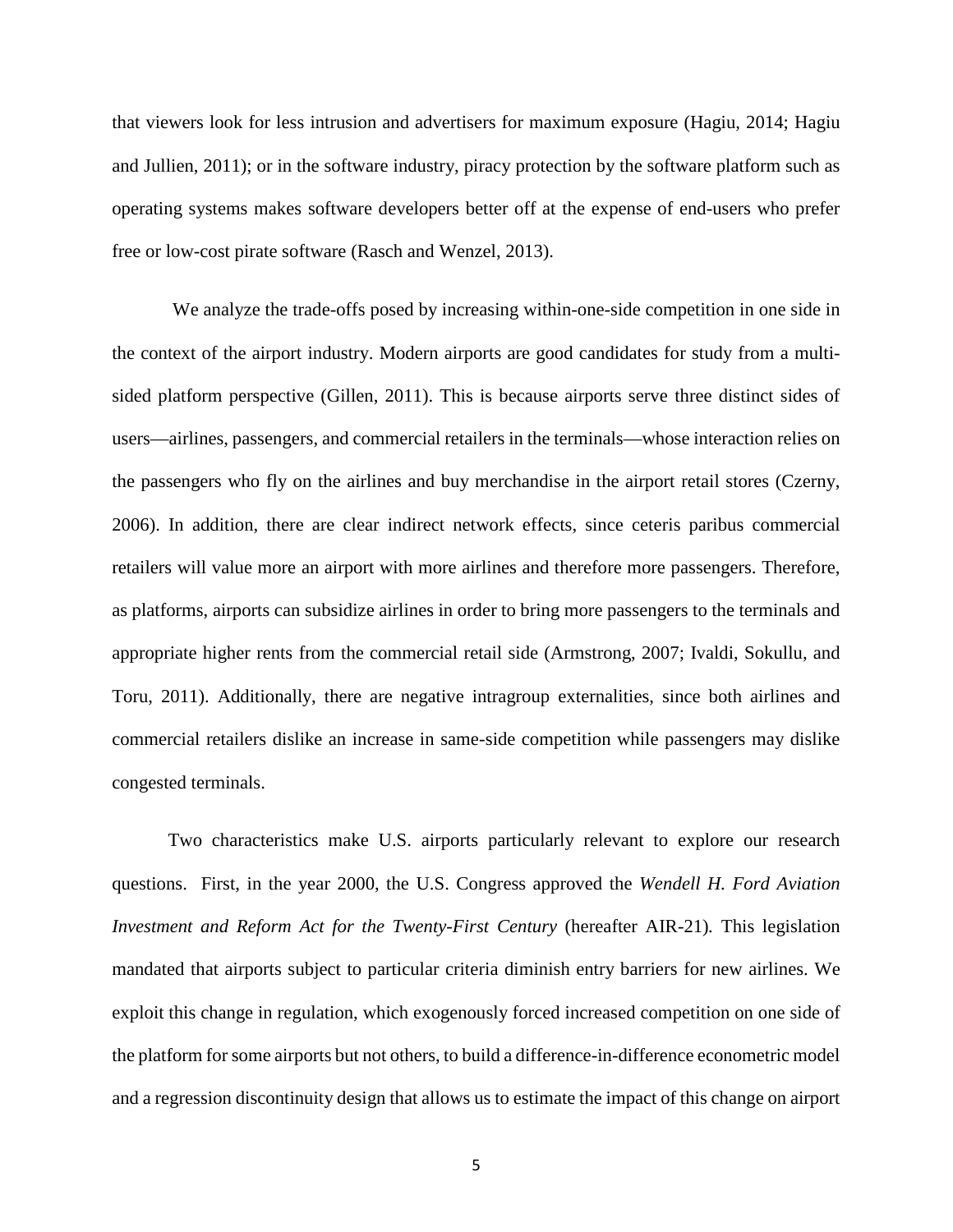strategy and performance. Second, for historical reasons some airports explicitly take into account both sides of the market when deciding the prices for each side, while other airports distinctly price each side of the market independently of the other. Thus we can estimate the differential impact of a change in within-one-side competition depending on whether airports adopt a one side versus a two-side pricing policy.

We find that in response to the rise of competition among airlines, airports increased the fees charged to commercial retailers, and that as a result commercial revenue per passenger increased by 20 percent on average. This increase was significantly more pronounced (62 percent on average) for those airports that had a two-sided pricing policy. Landing fees went up, by 19 percent, as a result of AIR-21, but only in those airports that were capacity-constrained. Airports that could benefit from cross-subsidization pricing could raise their profitability in response to the exogenous shock of AIR-21 (roughly a 9 percent increase in operating ROS and \$1.18 increase in operating income per passenger), while "non-platform" airports could not.

Our study contributes to the literature in several ways. First, while previous research considered change in within-one-side competition as a deliberate act undertaken by the platform operator, we analyze a change forced by the external environment, thus ruling out endogeneity concerns and facilitating causal inference. To our knowledge, no study has directly tested how competition within one side of a platform affects the platform's strategy for both sides. Some authors (Godes, Ofek, and Sarvary, 2009; Jin and Rysman, 2012; Seamans and Zhu, 2014) have investigated the effect of changes in *across-platform* competition within one side of the market on the other side. For instance, Seamans and Zhu (2014) report that when local newspapers face stronger competition from craigslist, they tend to increase subscription prices. However, these studies do not address changes in within-one-side competition.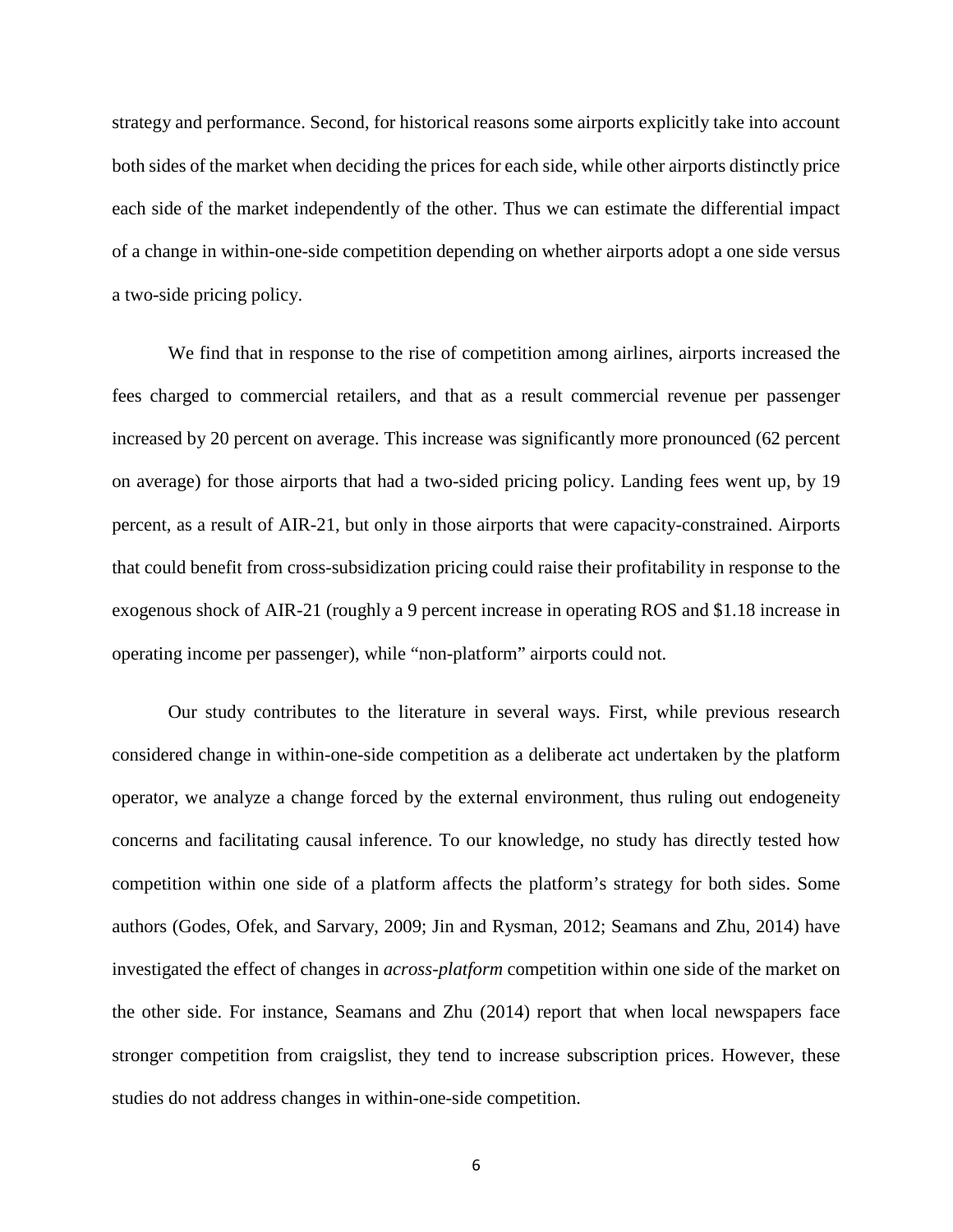Furthermore, this is the first empirical study to examine the impact of product market competition on different pricing approaches—two-sided platform versus conventional onesided—in the same industry. We analyze not only the different firms´ responses to enhanced intragroup competition but also the effect on their financial performance. Our empirical evidence shows that a two-sided platform approach allows airports to cope better with the increase in withinairport competition caused by the legislation.

#### **EMPIRICAL CONTEXT AND HYPOTHESES**

#### **The airport industry**

Modern airports gain revenue from two distinct sources: aeronautical revenue, which is based on airline-related activities such as landing fees, and non-aeronautical revenue from commercial tenants within terminals, parking, and car rentals concessions (Gillen, 2011). Recently, nonaeronautical revenue has become a substantial portion of the airports´ profit (Barrett, 2000; Fuerst, Gross, and Klose, 2011). Jarach (2001: 122) calls this trend the most significant "quantum leap" in the airport industry evolution. For instance, in North America more than half of the revenue of the airports corresponds to the non-aeronautical side (Fuerst et al., 2011). Both airport sides are subject to negative intragroup competition effects; commercial retailers prefer to be the dominant seller in the terminal, and airlines lose by competing intensively with many other airlines for passengers. Further, the cross-network externalities are asymmetric, as they are with newspapers and advertising-based media, where one side cares more about the participation of the other side on the platform than vice-versa. Airlines relatively care about the commercial outlets in the terminals; their main concern is the facilities provided and related fees for aeronautical activities. But commercial retailers do care about the volume of passengers that airlines bring as potential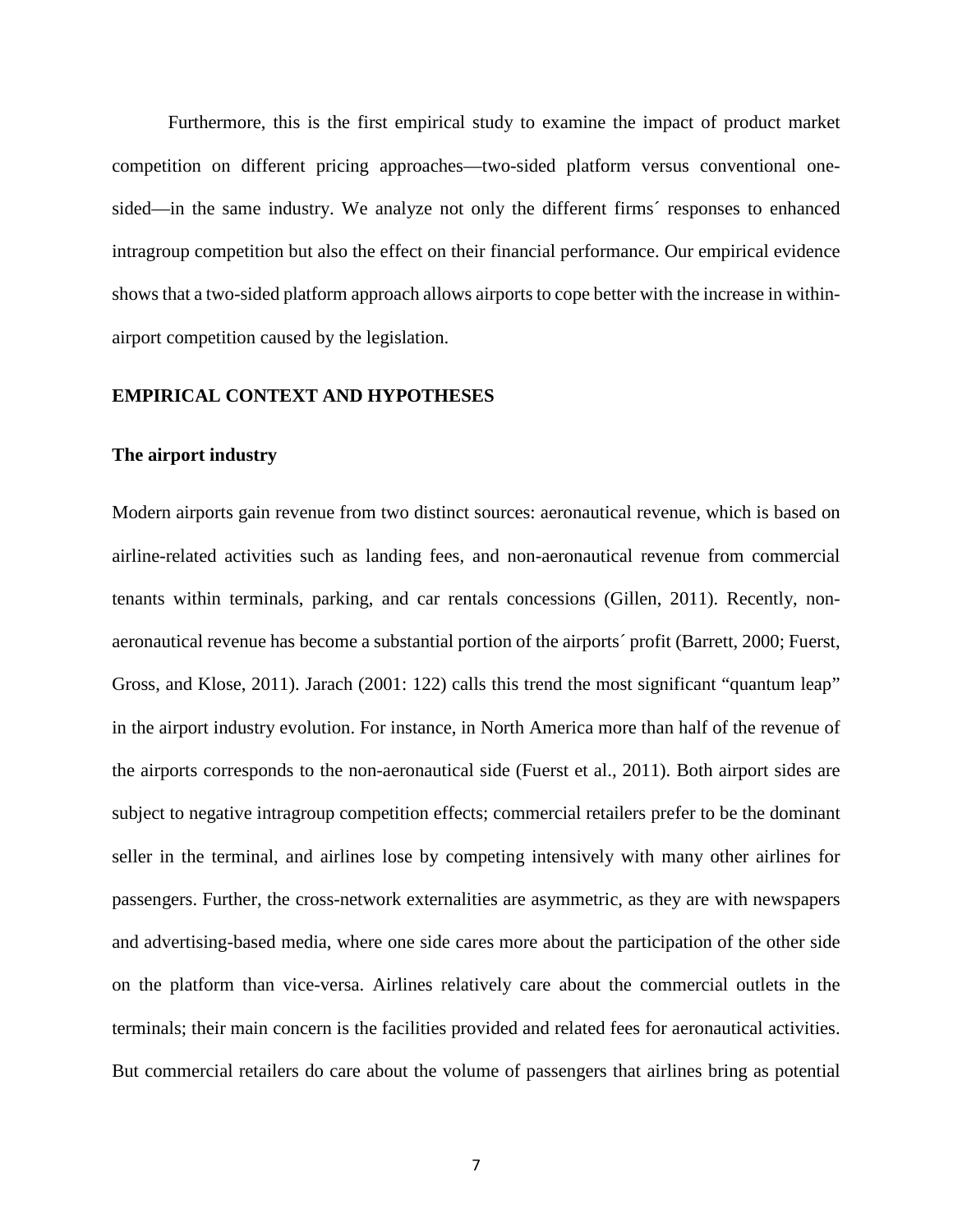buyers. Thus, the cross-network externalities from airlines to commercial retailers resemble the ones in newspapers, magazines, and other advertising-supported media, in which advertisers crave for more readers/viewers, though the opposite craving is not clear ( Rysman, 2009; Roson, 2005). Like other multisided platforms (Rochet and Tirole, 2003, 2006), airports can internalize these externalities by adjusting prices for the different sides (Czerny, 2006; Ivaldi *et al*., 2011).

#### **Increase of airline competition in U.S. airports**

In 2000, the U.S. Congress passed the *Wendell H. Ford Aviation Investment and Reform Act for the Twenty-First Century* (AIR-21) to diminish entry barriers to U.S. airports and foster competition among airlines. This law, implemented in fiscal year 2001, required all "covered" airports in the United States to submit a competition plan with the Federal Aviation Administration (FAA) to give "new entrant" airlines adequate access to airport facilities such as boarding gates, ticket counters, baggage handling and storage facilities, and take-off and landing slots. Covered airports were those that (1) account for more than 0.25 percent of enplanements at U.S. primary airports and (2) are highly dominated by a few airlines (controlling more than 50% of traffic). For these covered airports, the approval of future federal funds is contingent on a satisfactory competition plan and steps taken to reduce entry barriers for all air carriers willing to serve those airports, with the FAA as the judge. Previous studies have shown that this regulation substantially and efficiently reduced the barriers to entry for new carriers in concentrated airports (e.g., Ciliberto and Williams, 2010; Snider and Williams, 2015).

#### **Governance model and financing sources of U.S. airports**

Most of the commercial airports in the United States are owned and operated by a department of city/state government, or an independent airport authority or port authority (FAA/OST Task Force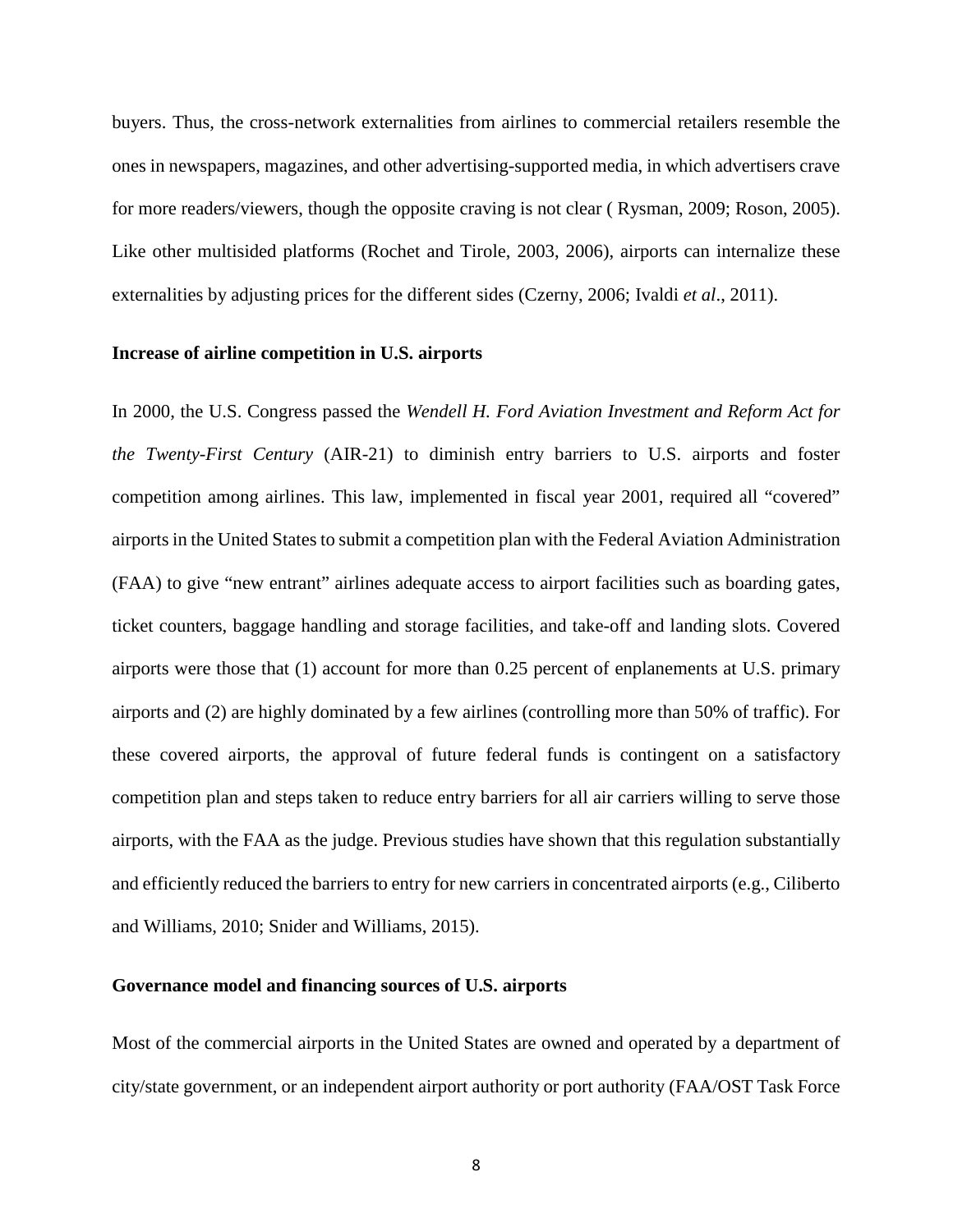Study, 1999). The main revenue sources of U.S. airports are (i) federal grants or Airport Improvement Program (AIP), (ii) Passenger Facility Charges (PFC),  $(iii)$  airside income as specified in the use-and-lease agreements with airlines, (iv) nonairside (commercial side) income as specified in concession contracts, and (v) revenue bonds, which are secured exclusively by revenues from (iii) and (iv) or future income from (ii) (Fuhr and Beckers, 2009).

Despite public governance in most U.S. airports, the major ones involve extensive private control over virtually all aspects of airport planning, design, finance, operations, pricing, and access (de Neufville, 1999). Because of increasing competition, airports have sought to operate in a more businesslike manner by expanding and diversifying their sources of revenue, especially non-airside sources such as retail concessions (Graham, 2008). Although public airports receive federal funding through AIP and PFCs, airport development is financed to a great extent through funds raised in capital markets. And since U.S. carriers face a very competitive market, airlines push airports toward efficiency and profitability goals (Carney and Mew, 2003). Although not strictly following the worldwide privatization trend, many airports in the United States have in recent years begun to be organized as quasi-privatized airport authorities.

Competition (especially between hub airports), limits on governmental funds, restrictive regulation and scrutiny of airline fees, extensive engagement of private third parties in airport businesses, and long-term collaborations with airlines that put pressure on the airports for cost reduction and efficiency all make it quite reasonable to assume that U.S. airports pursue profit

<sup>&</sup>lt;sup>1</sup> PFCs are charged by airlines at the time of ticket purchase and are then transferred directly to the airports.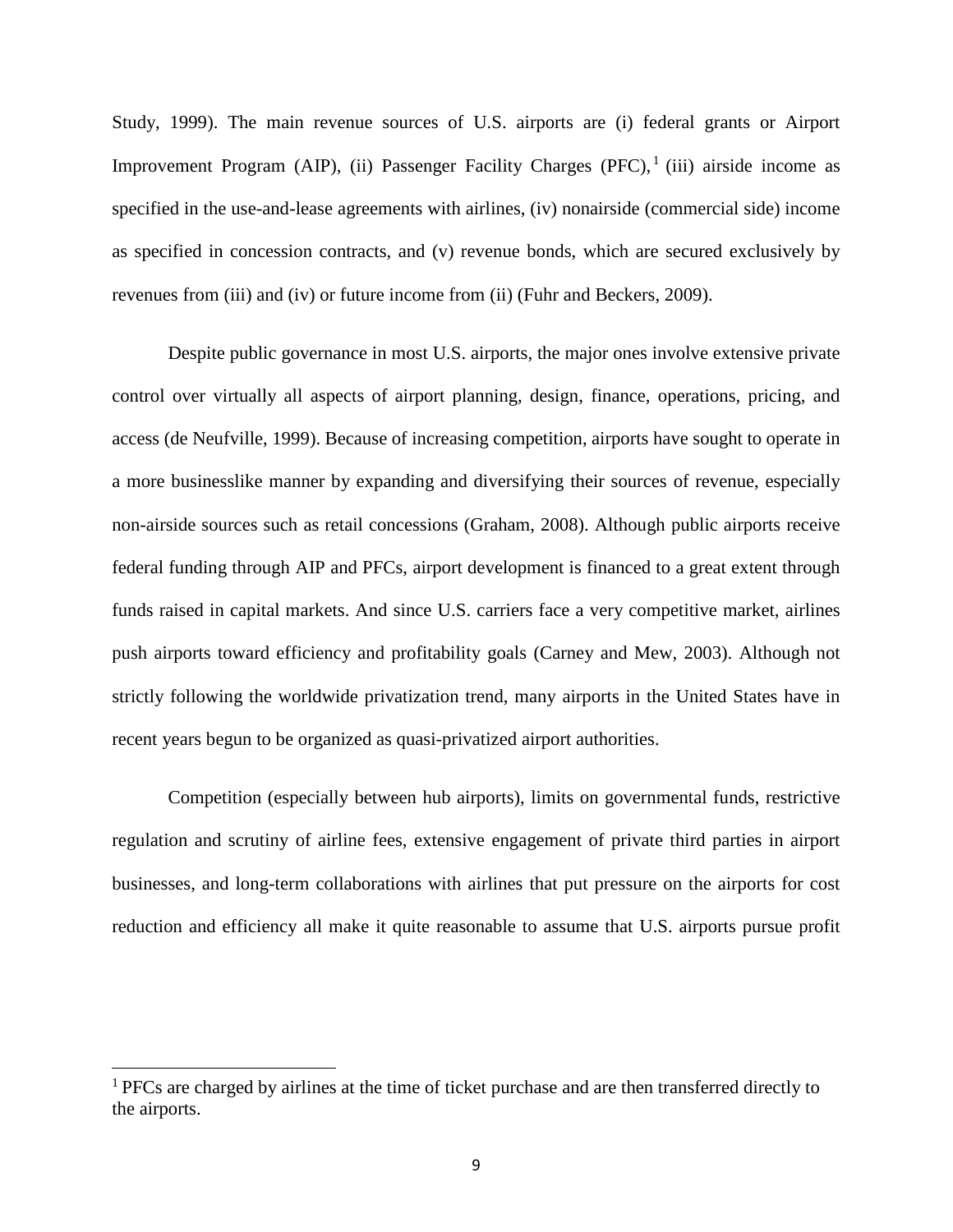(Gillen and Lall, 1997). Any extra income allows them to finance future infrastructure investments needed to maximize the connectivity of their regional area of influence.

#### **Airport pricing**

There are two types of agreements with airlines by which U.S. airports typically calculate aeronautical fees. Under a so-called *residual* approach<sup>2</sup>, airports set landing fees (and other fees to the airlines) while taking into account both aeronautical and non-aeronautical revenues (Doganis, 1992; Graham, 2008). In those airports, so-called signatory airlines play a prominent role. Signatory airlines are those that execute a long-term agreement with a particular airport, while non-signatory airlines operate seasonal or limited services, generally with no signatory agreement. Airports following a residual approach use non-aeronautical revenue to offset the fee charged to signatory airlines, while signatory airlinesa pledge to cover any potential airport deficit or "residual costs" not covered by airport non-aeronautical revenues. Hence, fees to signatory airlines are determined by the amount of non-aeronautical revenue (and revenue from non-signatory airlines) deducted from the airport´s full operation costs (Ashford and Moore, 1992). Not surprisingly, informal evidence indicates that airports using residual agreements are under constant pressure by signatory airlines to generate as much revenue as possible out of commercial concessionaires (Richardson, Budd, and Pitfield, 2014).

On the other hand, in a *compensatory*<sup>3</sup> approach, no such cross-subsidization exists. Landing fees are based exclusively on airside costs (Crider *et al*., 2011; Doganis, 1992; Graham, 2008); indeed, the airport separates aeronautical and commercial operations as independent

 $2$  In Europe, it is referred to as the single till approach.

<sup>&</sup>lt;sup>3</sup> In Europe, it is referred to as the dual till approach.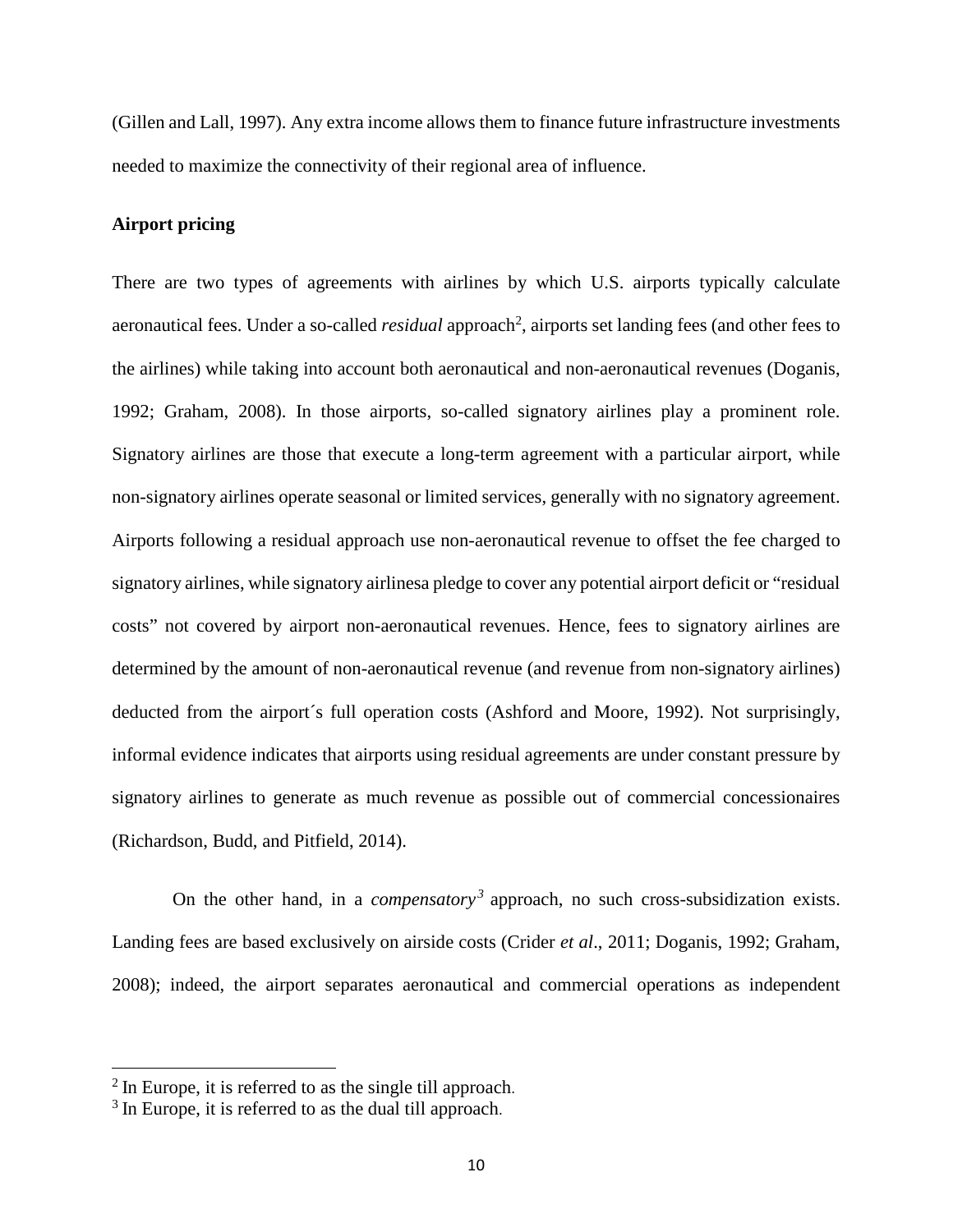financial entities. This approach divides all revenues and expenses between the two financially independent profit-cost centers (Rivas, 2002).

The difference between a compensatory and a residual pricing approach is critical to determine the airport ability to internalize the externalities between the multiple market sides through prices. In particular, airports following a compensatory approach are unable to use the socalled divide-and-conquer strategy by which one side subsidizes the other. We consider the residual pricing approach to be akin to a platform approach, and the compensatory approach to be akin to non-platform business model. Below we develop the implications of this crucial difference for airport behavior and performance.

#### **Theory development**

Two-sided platforms usually subsidize the agents on one side of the platform to extract more revenue from the other side of the platform, in what is called the *divide-and-conquer* strategy (Rochet and Tirole, 2006). The higher the number of agents on the incentivized or *subsidized* side, the higher is the surplus on the other side, so that platforms can inflate the price paid by the agents on this *monetized* side. For instance e-Bay does not charge buyers and generates its profits charging sellers, Google does not ask a price for the usage of its search engine and profits just from advertisers' fee, shopping malls do not demand anything from consumers and profits from retailer's rental fees. Note that the subsidized side may still pay positive prices but lower than marginal costs. This is the case of the videogame industry in which Sony or Microsoft subsidize videogame users by selling them consoles at a price lower than the average production cost of the hardware. Overall, this cross-subsidized or skewed pricing by incentivizing the subsidized agents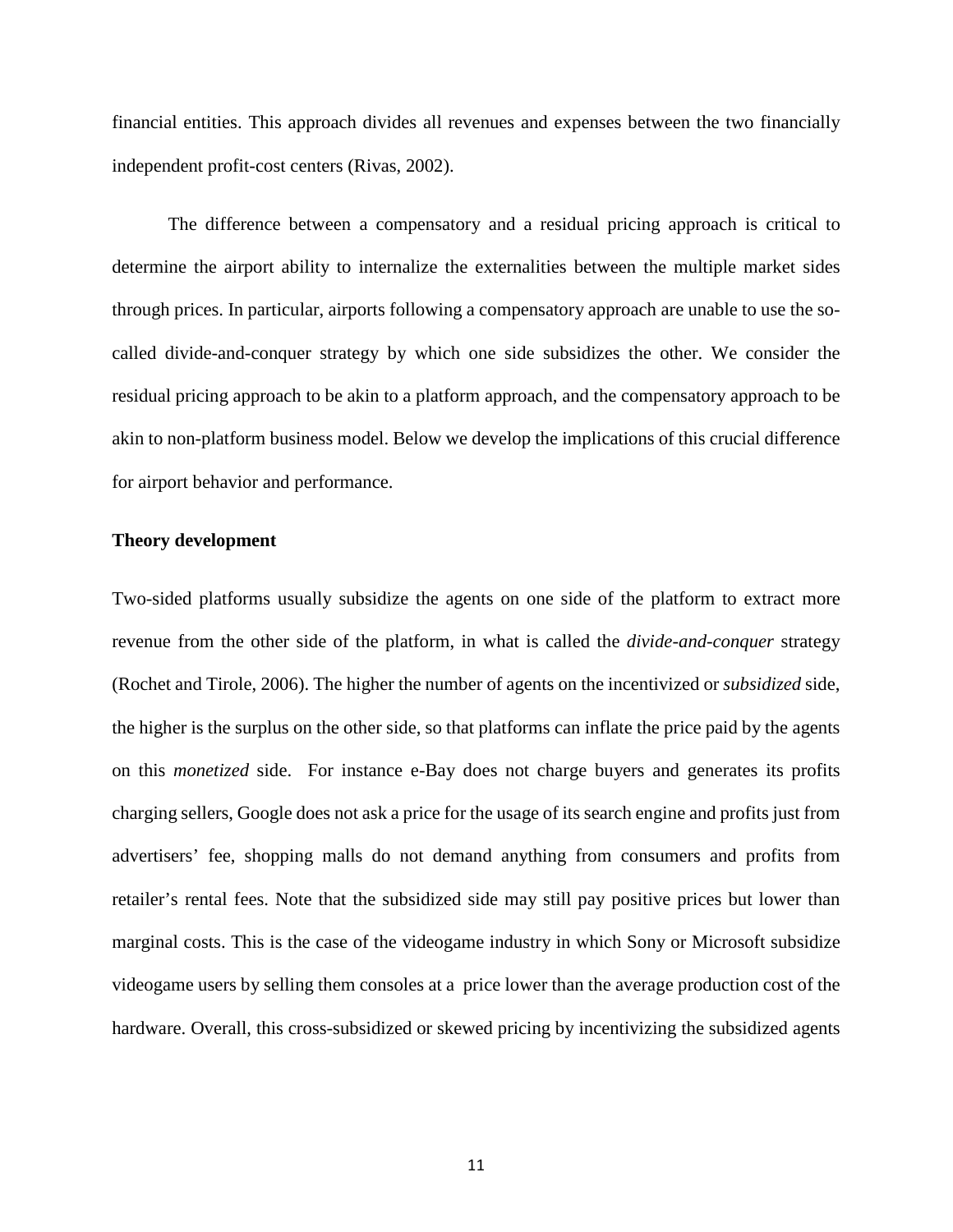to participate on the platform, which in turn makes the platform attractive for the agents on the other side, raises and preserves positive feedback between the two sides´ agents participation

In the airport industry, similar to advertising-based platforms, the cross-network externalities are asymmetric and skewed toward one side of the platform. While users of Google care little, if any, to the advertising pop-ups, a high number of visitors are critical for advertisers' exposure and profitability. Accordingly, as mentioned above, Google charges no fee to visitors to increase the installed base of users on that side, and extracts rents from advertisers, who benefit from visitors. Similarly, the airlines are the critical agents of airport platform: it is their passengers who make the airport attractive for retailers while airports without retailers are still somehow attractive for airlines. Airports that take account of this asymmetry in their pricing strategy can subsidize landing fees to attract more airlines and flights to the airside, and recover this cost from a mark-up in commercial side prices (Armstrong, 2007; Malavolti, 2010). Hence, we can think of the airside and commercial side respectively as the subsidized side and the monetized sides of the airport platform.

Increased competition between airlines that serve the same airport lowers airline ticket prices (Snider and William, 2015) and would therefore be expected in turn to benefit the airport's commercial concessionaires. This is because, first, lower ticket prices may increase the number of passengers, raising either unit sales or retail prices in airport commercial outlets. Second, lower ticket prices may increase passengers' disposable income and thus airport commercial sales. In order to take advantage of this increased competition one would expect airports to exploit this presumed increase in retailer profitability and further increase the rents demanded from commercial concessions: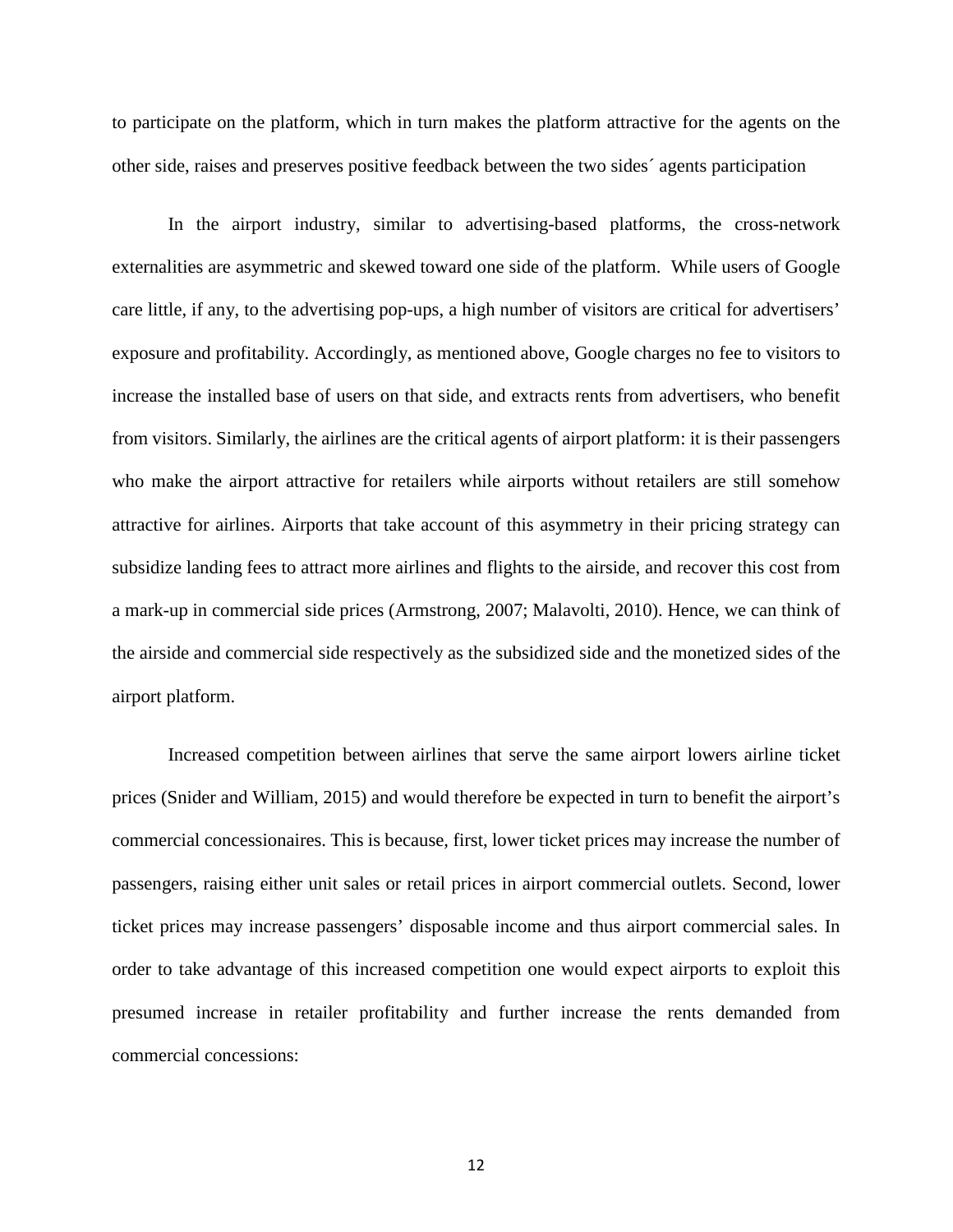*Hypothesis 1. Higher within-airport competition among airlines will increase the price for retailers on the commercial side.*

What is the optimal airport pricing strategy for the airside? All else equal, airlines are going to dislike operating in airports with a large number of competitors since this presses the airlines to reduce prices and diminishes profitability prospects. As a direct result of these negative intragroup externalities, airlines are likely to be more reluctant to expand their operations in the now more competitive airports. We call this the "rent dissipation effect," and it should translate into lower airport prices charged to airlines, to partially compensate them for this new more hostile environment. However, a more competitive environment may also affect the balance of power between the airport and airlines. An airport that depends on just a few airlines should have a lower bargaining power to set landing fees; when within-airport competition among airlines steepens, the balance of power between airlines and airport shifts in favor of the airport, and as a consequence landing fees should go up. We call this the "bargaining power effect."

The impact of enhanced within-one-side competition depends on whether the rent dissipation effect is higher or lower than the bargaining power effect. A priori there is no reason to expect that one should always dominate the other, and therefore we do not have a clear hypothesis about the impact of within-airport competition among airlines on the prices charged by the airport to the airlines. Yet, there are some situations in which we can make a straightforward prediction. Take the case of capacity-constrained airports in terms of landing slots, where the number of flights at regular hours can barely increase. The Industrial Organization literature has documented both conceptually and empirically that binding capacity constraints lower the intensity of competition (Bresnahan and Sulow, 1989; Kreps and Scheinkman, 1983). As a result, in capacity-constrained airports competition among airlines should be less harmful and therefore the rent dissipation effect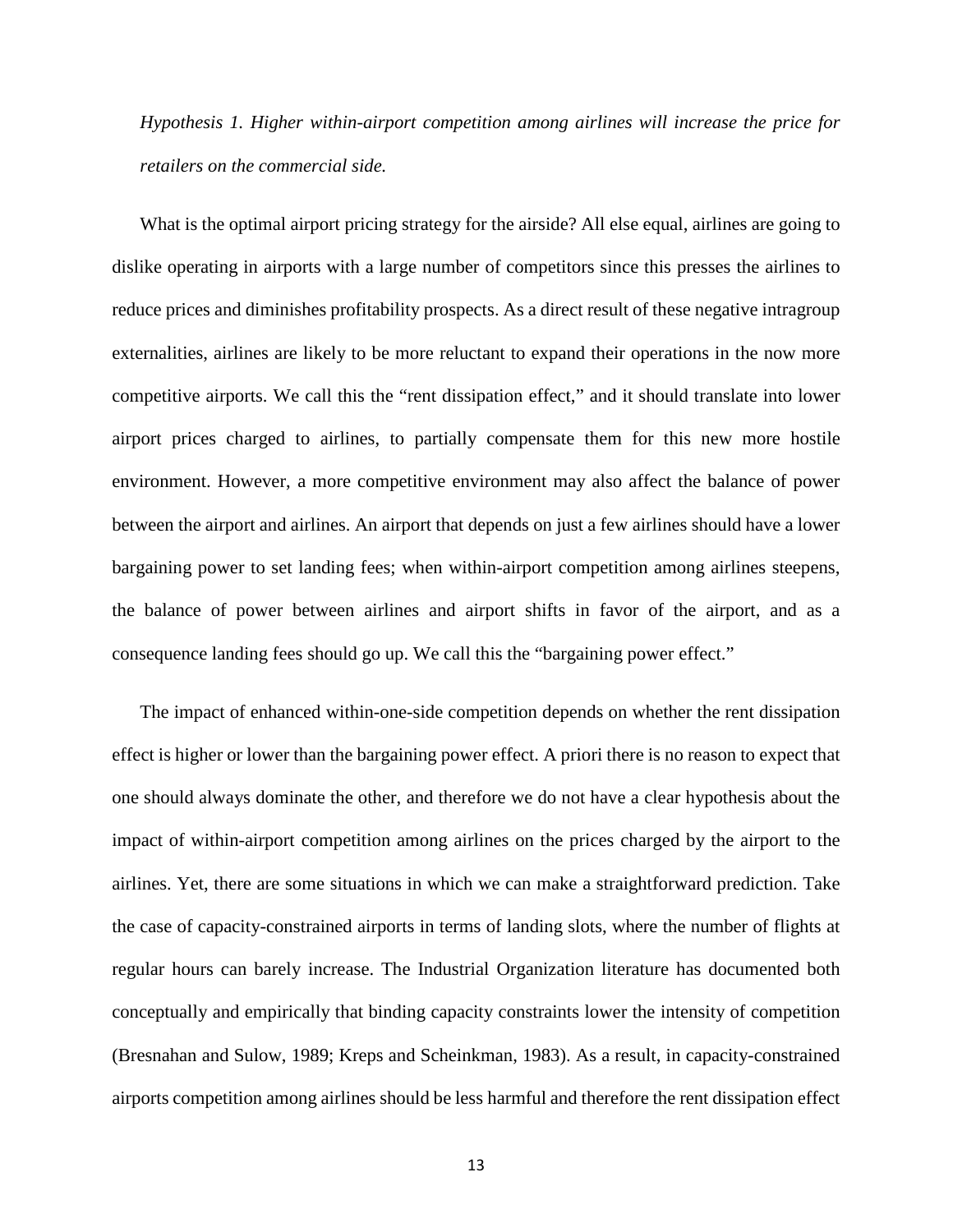will be lower. In other words, when within-airport competition goes up for airlines, the damage to airline's bottom line is going to be lower in capacity-constrained airports, because these airport structurally can only serve a limited number of flights and this weakens or puts a limit for the escalation of battle among the airlines. Hence, we presume that in those specific airports, the bargaining power effect will dominate a diminished rent dissipation effect. This is, airports with a higher level of within-airport competition levels will gain traction over airlines that will allow to charge them higher landing fees. Airlines will still be willing to pay these larger fees because in capacity constrained airports competition is less harmful. Thus:

*Hypothesis 2. When within-airport competition among airlines steps up, airports that are capacity-constrained will increase the price they charge to airlines.*

As explained above airports with a residual approach use commercial revenue to subsidize airline fees. This cross subsidization, so-called divide-and-conquer strategy in the platform literature, is by construction absent in airports using a compensatory approach. Airports with a residual approach examine the revenue on both sides for setting the landing fees and because the way in which their pricing is designed airlines are subsidized more the higher is the commercial revenue. On the contrary, airports using a compensatory approach cannot cross-subsidize between the two airport sides. Thus, compensatory- airports cannot behave as two-sided platforms (Malavolti, 2010) in regard to its pricing strategy.

When competition in the airside increases, airports under residual pricing structure have more incentive to increase the fee charged to commercial retailers. This happens because residual agreement airports are able to apply the commercial revenue for offsetting the airlines fees. This subsidization generates the standard reinforcing loop that characterizes pricing in two-sided market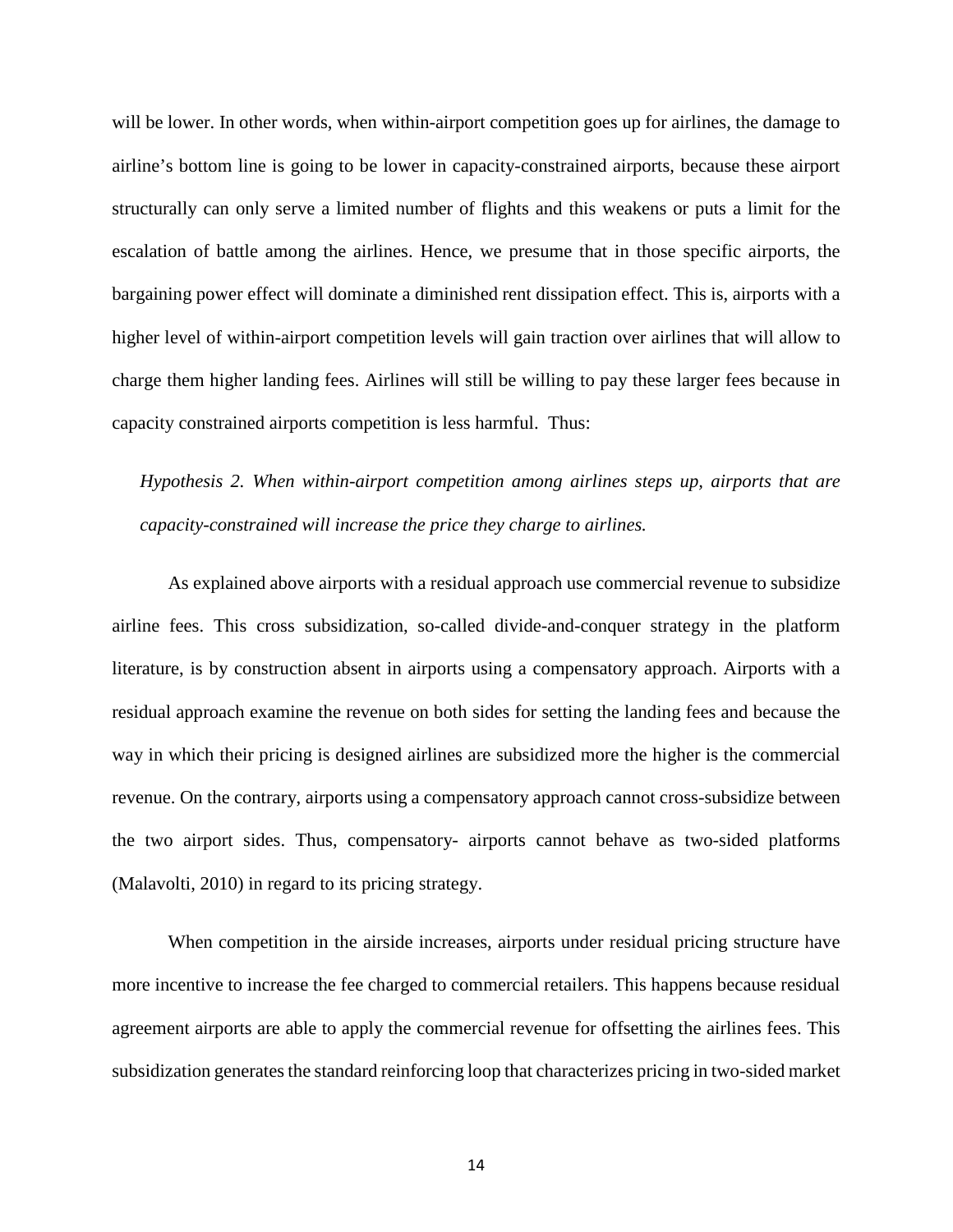that at the end translates into a bolstering of the fees applied to commercial concessions. That is, more competition between airlines generates changes in passenger volume and expenditure that creates higher commercial revenues that then allows increasing commercial fees. Higher commercial revenue lowers fees for signatory airlines in airports with a residual pricing approach. This last cross-subsidization, that abates airline tariffs, reinforces the positive impact of competition on passenger expenditure causing a further increase in commercial revenues that permits airports an additional rise in commercial concession fees.

It is worthwhile stressing that this reinforcing loop does not apply to airports under compensatory agreements with airlines. These airports retain all commercial revenue for themselves but they are unable to cross-subsidize airlines to generate the reinforcing loop that bolsters even further commercial revenue in residual-based airports. Thus their final commercial fees would be lower and therefore they may be unable to convert in better financial performance the increase in within-one-side competition:

*Hypothesis 3a. Higher within-airport competition among airlines will increase the price for retailers on the commercial side more if they can apply cross-subsidization pricing between the airside and the commercial side.*

*Hypothesis 3b. Higher within-airport competition among airlines will increase the financial performance of airports more if they can apply cross-subsidization pricing between the airside and the commercial side.*

#### **DATA, METHOD, AND RESULTS**

#### **Empirical strategy**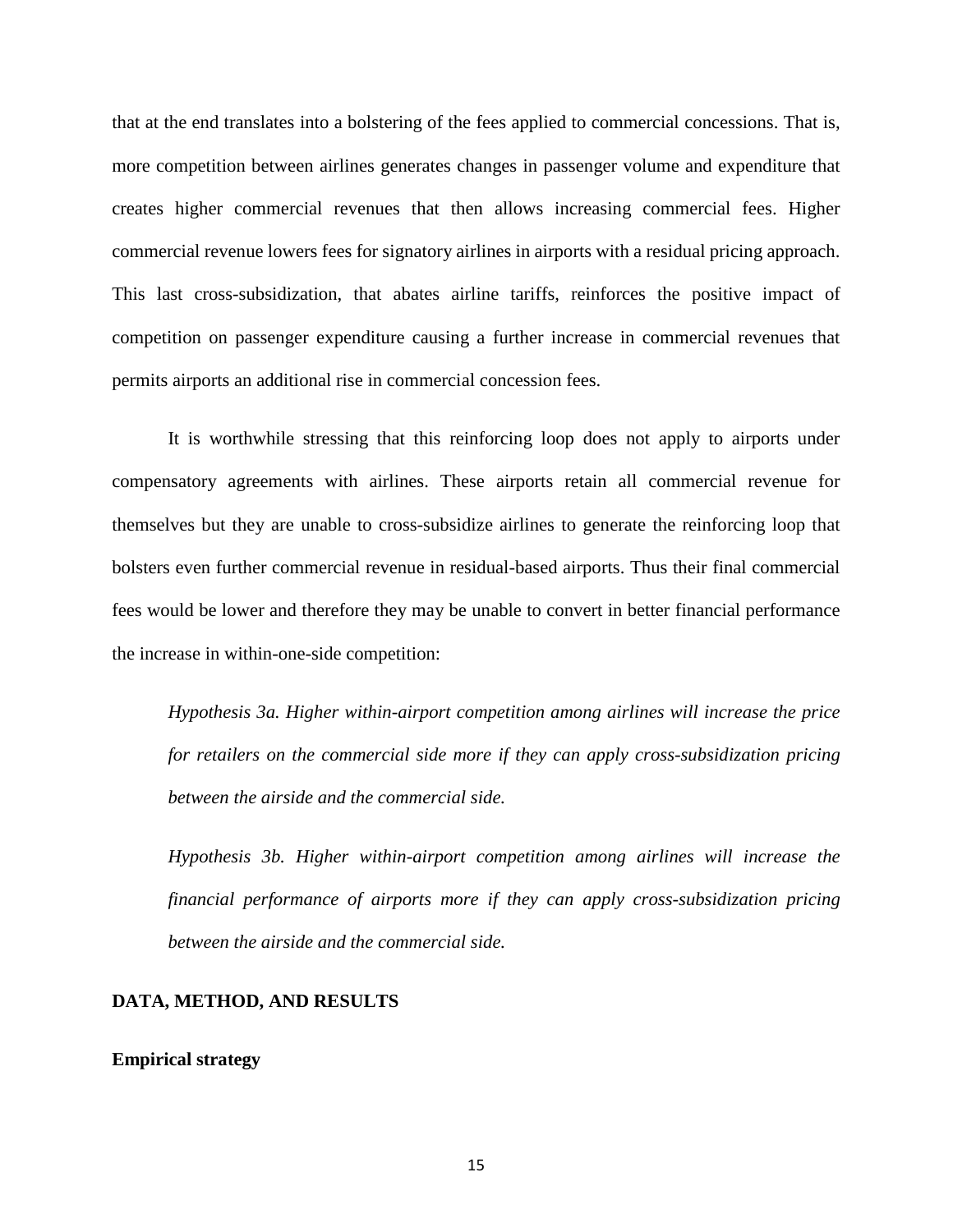The impact of AIR-21 has been studied in previous research, mainly on the airline industry. Most notably, Snider and Williams (2015) found that AIR-21 significantly decreased airline fares, by 13.4 to 20.2 percent, on routes linked to the covered airports—mostly, they contend, by increasing the penetration of low-cost carriers into new markets.

In this study, we turn our attention to the airport as the unit of analysis and examine the effect of AIR-21, via heightening the rivalry among airlines, on both sides of the airport's pricing structure. To do so, we first run a difference-in-difference (hereafter DD) model to investigate the effect of AIR-21 on the dependent variables. DD models are widely used for causal inference when a particular intervention affects part of the sample at a certain time but not the other part (Angrist and Pischke, 2008)—in effect creating a natural experiment with treatment and control groups. This method and the nature of AIR-21 help us to lessen many of the identification strategy problems in two-sided platform studies.

We build a simple DD model as follows:

$$
Y_{it} = \psi \text{ Treat}_i \times \text{Post}_t + \text{ Treat}_i + \tau \text{ Post}_t + \phi X_{it} + \epsilon_{it} \,,\qquad(1)
$$

where  $Y_{it}$  denotes the dependent variable at time  $t$  for airport  $i$ —namely commercial revenue per passenger, landing revenue per passenger, and airport performance (measured by operating income per passenger and operating ROS). *Treati* and *Postt* are the indicators of belonging to the treatment group and being after the AIR-21 intervention, respectively. The interaction of these dummy variables indicates whether the legislation affected observation *i* at time *t*; it equals one only if the airport is a covered one and the time is after 2000.  $X_{it}$  is a vector of control variables, and  $\epsilon_{it}$  is an error term. In particular, we are interested in the coefficient of *Treati* and *Post<sub>t</sub>* interaction to see whether or not the AIR-21 intervention causes a different trend in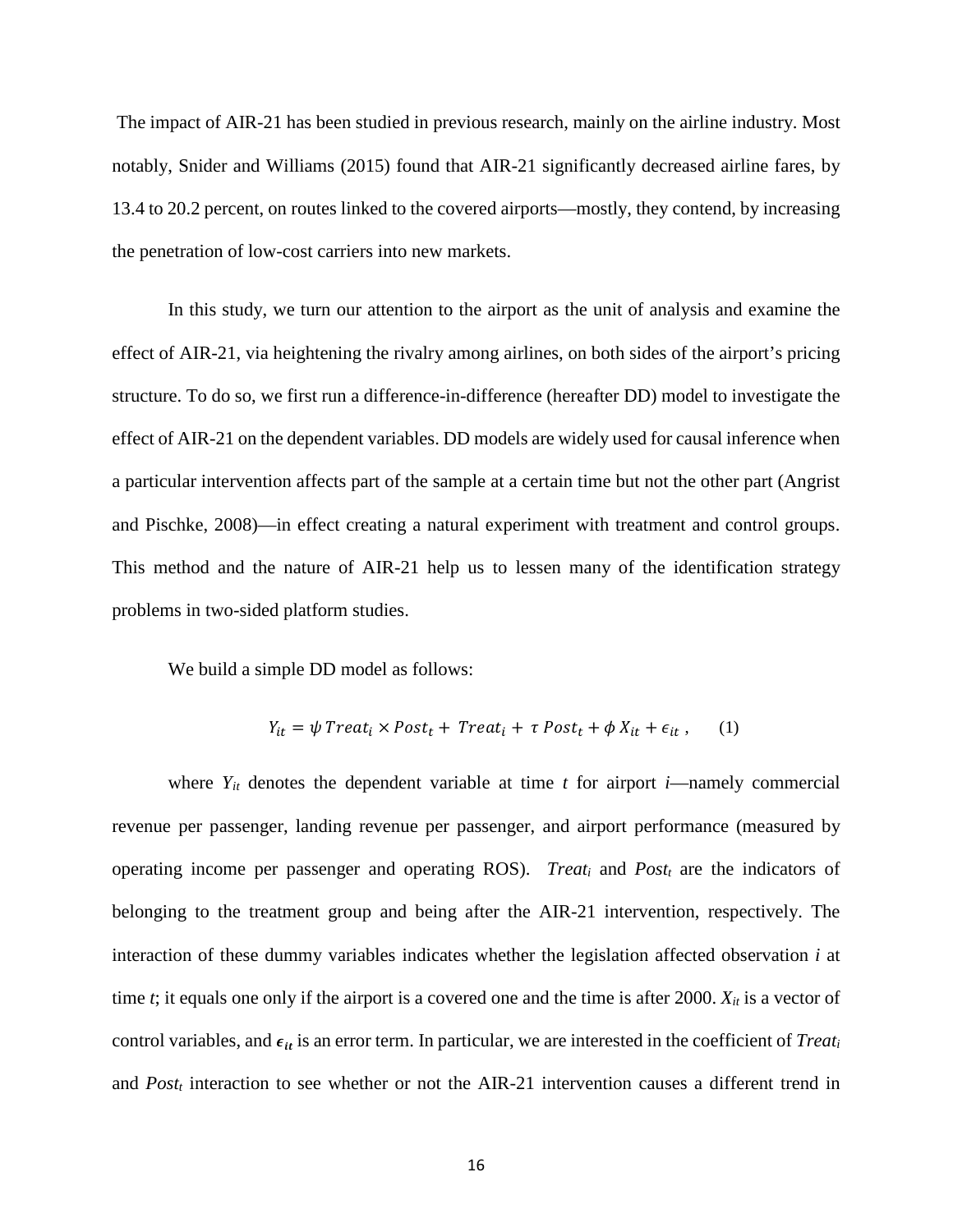covered airports than in the rest. We run an OLS regression with robust standard errors clustered at the airport level to deal with the possibility that errors may be correlated among observations belonging to the same airport. In some specifications we incorporate airport fixed effects, into the model to deal with time-invariant unobservable factors (Angrist and Pischke, 2008; Bertrand, Duflo, and Mullainathan, 2004).

It could be that airports with specific (unobserved) characteristics may be more likely to be highly concentrated and thus covered by AIR-21. If these unobserved characteristics are at the same time correlated with our dependent variables a simple DD model may suffer from a selection problem (Snider and Williams, 2015). We apply a regression discontinuity design, described later, to deal with this concern.

#### **Data**

We collected longitudinal data on 66 major U.S. airports for ten years from 1996 to 2005. We base our sample on these 66 airports for two reasons. First, these airports are all medium and large hubs (accounting for at least 0.25% of total domestic enplanements); smaller airports are not covered by AIR-21 regardless of their concentration, and for many of these small airports financial data from the FAA are not available. Second, as we capture the Air 21 coverage data from Snider and Williams (2015), we use the same sample they analyzed.

According to Snider and Williams (2015), 43 of these airports were immediately covered by AIR-21 and are considered as the treatment group in our natural experiment. The remaining 23 airports were not required to implement any mandatory competition plan (at least until 2005) and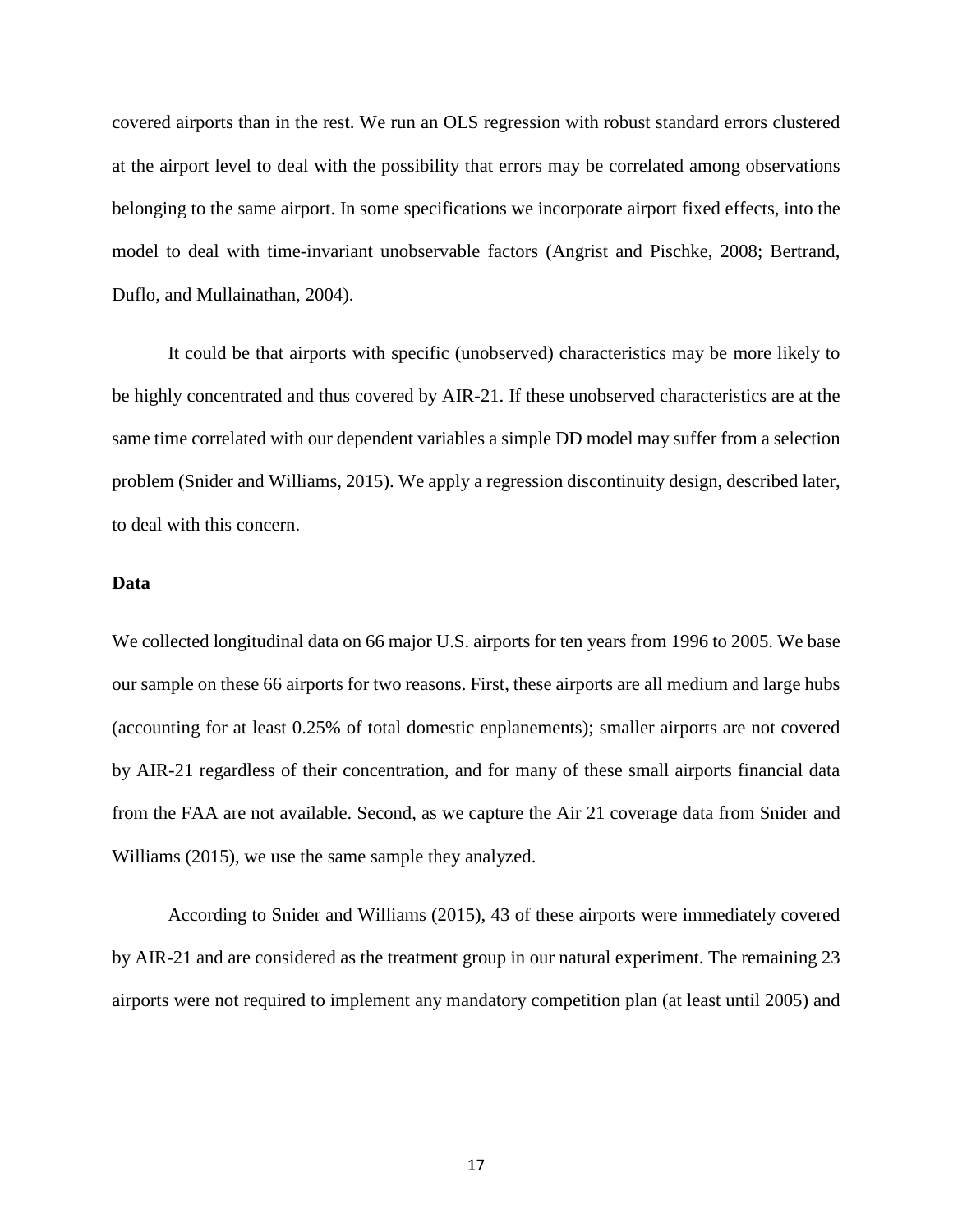thus constitute the control group.<sup>4</sup> The aeronautical and nonaeronautical revenues of the airports, as well as hub status, come from the Federal Aviation Administration (FAA) database, which provides all U.S. airports' annual reports. We also use data from the U.S. Department of Transportation (DOT). DOT's T-100 segment database contains data on all domestic and international yearly flights to/from U.S. airports, including origin and destination airports, number of passengers transported, and name of carrier. We use these data to build our variables for passenger traffic, penetration by low-cost carriers, and the number of airports serving the same city market. We obtain flight delay data from DOT´s On-Time Performance database, and ticket price (in U.S. dollars) for each incoming and outgoing flight from DOT's DB1B database. To determine airports' pricing approaches, we use the results of a 1998 survey conducted by the Airports Council International-North America (ACI-NA)<sup>5</sup> that specifies the type of financial agreement between airport and signatory airlines for about 47 airports, along with the expiration dates of the agreements. As most of these leasing agreements are long-term (by average 20 years in our sample), we observe no change within our panel data period in the type of agreement between a given airport and itssignatory airlines. Finally, the data on airport ownership and income per capita in each metropolitan statistical area come from the FAA and the U.S. Bureau of Economic Analysis (BSA).

#### **Variables**

### *Dependent variables*

<sup>&</sup>lt;sup>4</sup> We excluded from our sample four airport-year observations with values of the dependent variables higher than three standard deviations from the mean.

<sup>5</sup> Reported in FAA/OST Task Force Study, 1999.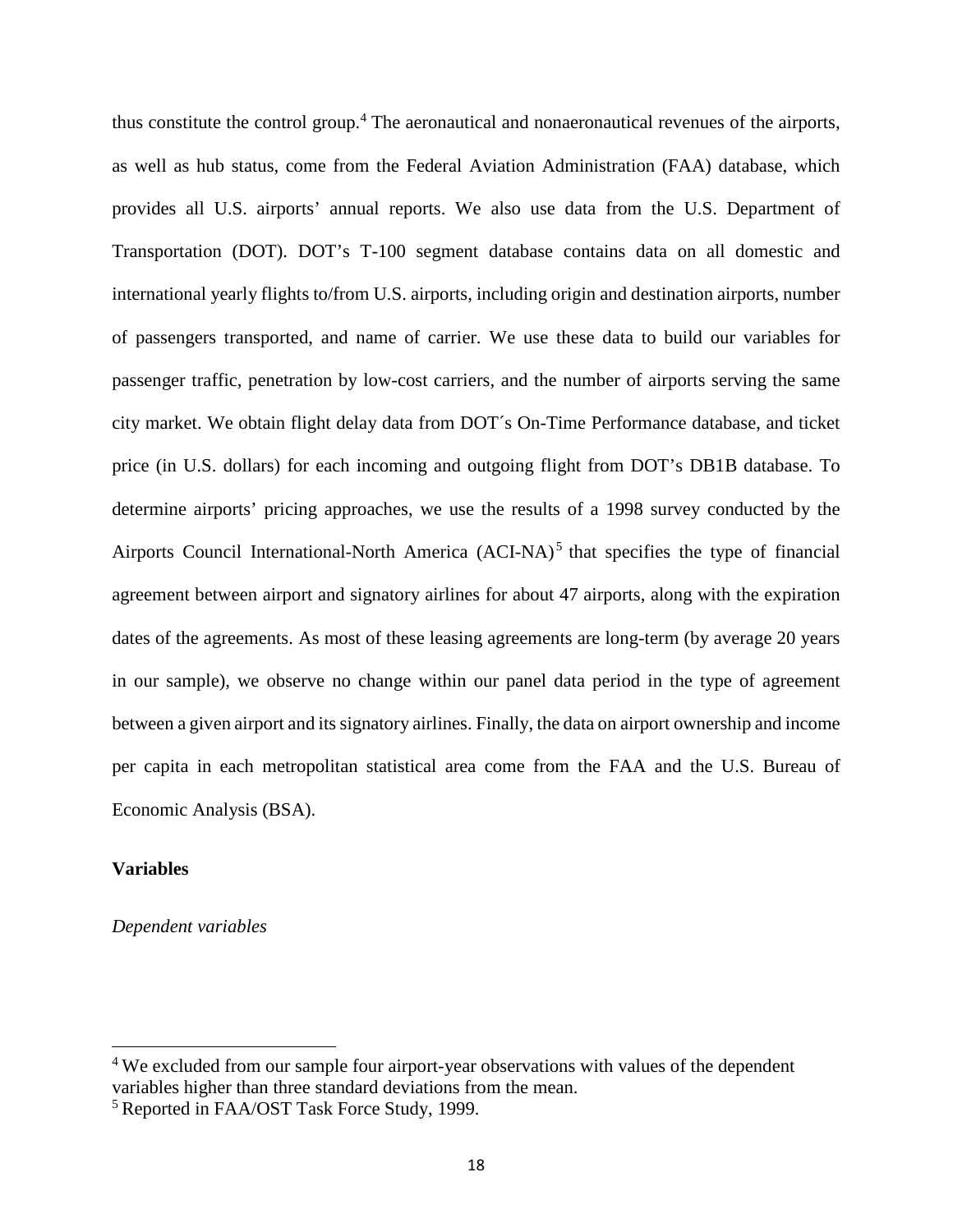We measure price for in-terminal retailers and airlines, respectively, by the natural logarithm of commercial revenue per passenger and landing revenue per passenger. Commercial revenue includes in-terminal revenues to the airport from food and beverage sales, bookstores, gift shops, duty-free shops, and other in-terminal commercial activities such as currency exchanges and advertising. Landing revenue, covers the fees charged to airlines for the use of facilities such as runways, landing strips, runway protection zones, and clearways. In our sample commercial revenue represents 27 percent of total airport operating revenue, while landing revenue is 48 percent on average. The rest of airports´ operating revenue consists basically of rent for land and nonterminal facilities, rental car lots, and terminal arrival areas such as check-in and ticket counters; parking fees; and fees for aircraft parking or tiedown—facilities for securing the aircrafts while parked. We measure airport performance by operating income per passenger<sup>6</sup> and return on sales in terms of operating revenue (operating  $ROS)^7$ .

#### *Independent variables*

*AIR-21 intervention*. We build two dummy variables, one to distinguish treatment from control group (*treat* equals one if the airport is covered by AIR-21 and zero otherwise), and one (*post*) to distinguish years before (1999 to 2000) and after (2001 to 2005) AIR-21 enactment. The

<sup>&</sup>lt;sup>6</sup> 13 observations pertaining to seven airports (in both control and treatment groups) have negative operating income. Hence, if we do the natural logarithm transformation and treat those observations as missing data, our findings suffer from probable sample selection bias. Therefore, we do not use the natural logarithm transformation for this ratio.

 $<sup>7</sup>$  This analysis would have been more conclusive if we had been able to consider ROA or ROE</sup> as an additional measure of performance. However, the huge amount of unreported data on airports´ assets for years earlier than 2000 in the FAA records made it impossible for us to compute these variables.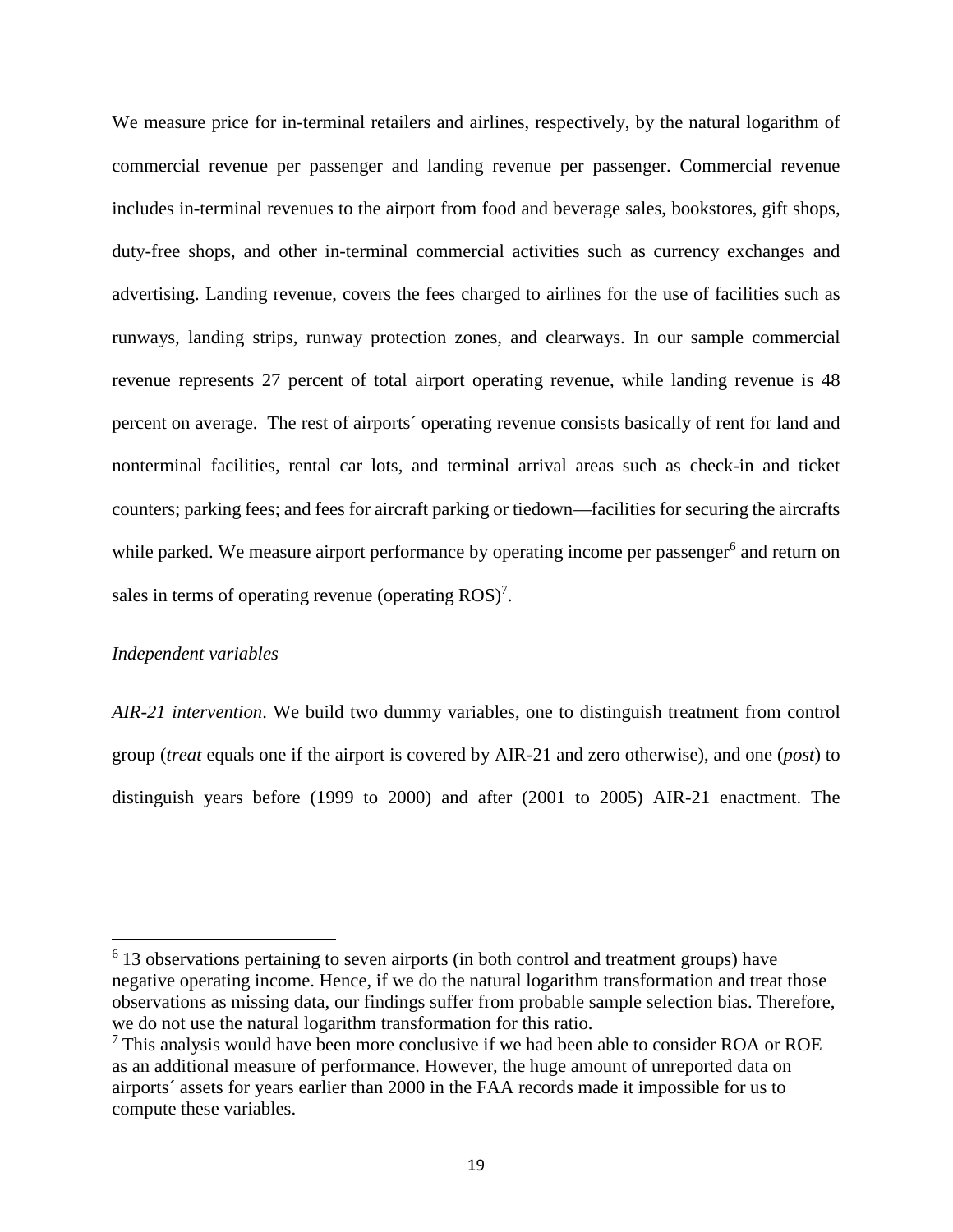coefficient of the interaction term (*treat*  $\times$  *post*) determines the significance of AIR-21 intervention in our difference-in-difference specification (Angrist and Pischke, 2008).

*Airport's capacity constraint*. Chatterji and Zhang (2007) show how capacity-constrained airports, in terms of landing slots and other aeronautical facilities, tend to have higher delays. Using this insight, we consider that airports with higher delays should be more capacity constrained and we split our sample by the annual average of delays in departures and arrivals. The first (fourth) quartile of this variable indicates relatively low (high) delays, and hence identifies airports with low (high) capacity constraints. It is true that airport delays are also caused by weather conditions and therefore we may be wrongly classifying airports that systematically have bad weather as capacity-constrained airports. However we do not believe that this measurement error has a sizable impact in our results.. First, the FAA establishes that weather causes longer delays in those airports that are capacity-constrained<sup>8</sup>. This means that bad weather will cause higher total delays in constrained airports and therefore total delay is a good indicator of airport capacity constraints. Second, note that all our estimations below have airport fixed effects so any systematic bias driven by a wrongly classified airport should be captured by airport dummies.

*Airport´s pricing approach*. The type of pricing arrangement is known for about 47 airports. To test hypothesis 3a and 3b, we split our sample into two subsamplesin which all airports implement either residual or compensatory pricing, and exclude airports that combine residual and compensatory agreements with different airlines (12 airports accounting for 97 observations). We do include these "hybrid-pricing approach" airports in the extension analyses.

 $\overline{a}$ 

<sup>8</sup> See FAA webpage https://www.faa.gov/nextgen/programs/weather/faq/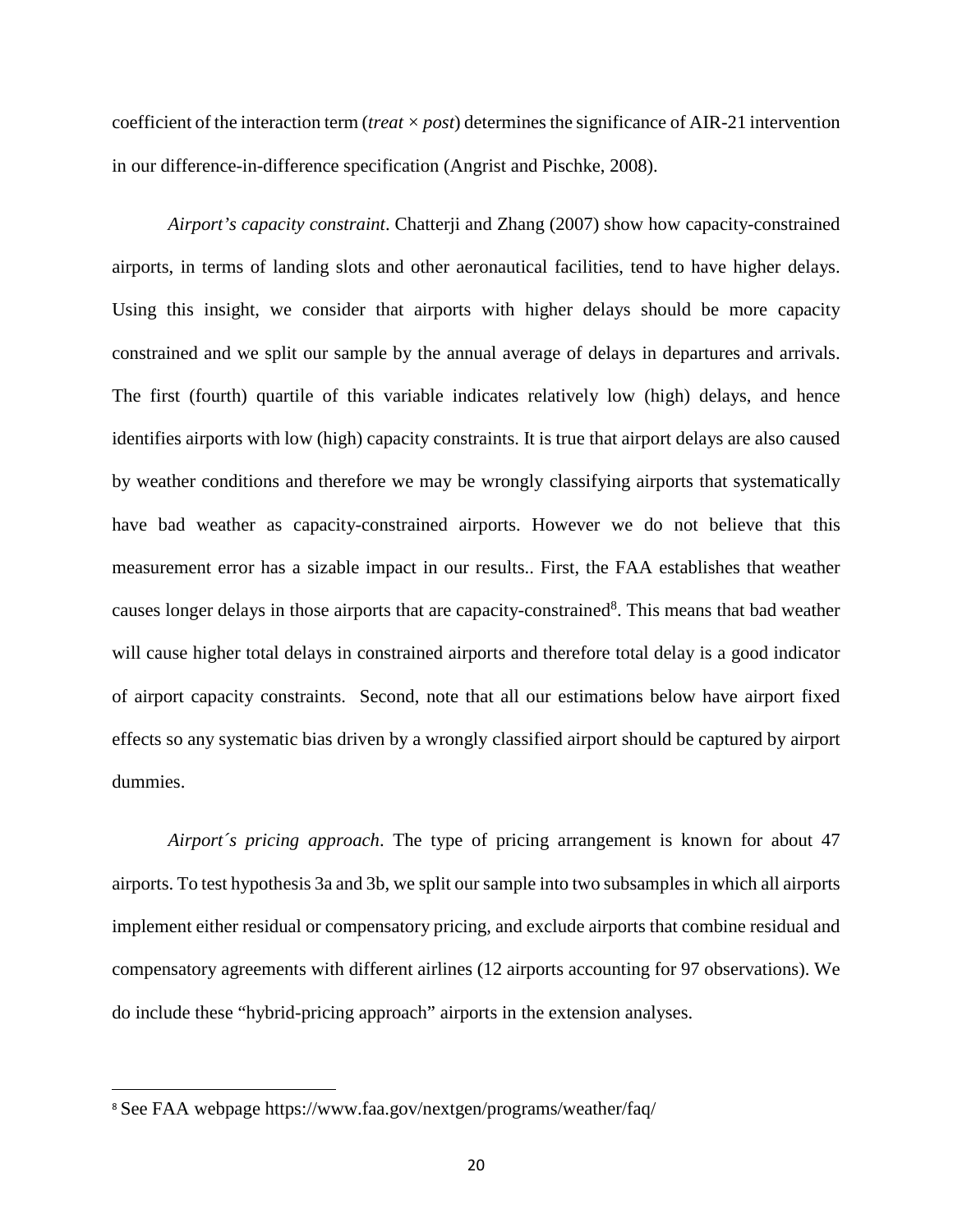#### *Control variables*

The presence of competitors in the market may modify an airport´s pricing strategies. We control for competition among airports by including the number of airport owners that serve the same city market (*city competition*). Roughly forty percent of the airports in our sample are monopolists in their city markets, whereas around forty percent compete with one or two rivals, and twenty percent with three or four. A salient presence of low-cost carriers (LCC) in an airport may affect both the airside, for instance by lowering aeronautical charges (Barrett, 2004; Humphreys, Ison, and Francis, 2006), and the commercial side, by attracting passengers whose purchase profiles differ from those of legacy carrier travelers(Castillo-Manzano, 2010; Graham, 2008). We compute the *LCC penetration* variable as the percentage of all passengers per airport per year who are traveling with low-cost carriers using the definition of Sniders and Williams (2015). To rule out any direct effect of change in ticket price on consumers´ expenditure in the terminals, we include (the natural logarithm of) yearly average of ticket price at each airport as a control variable. Finally, the model contains (the natural logarithm of) *income per capita* for the metropolitan statistical area in which each airport is located and a dummy variable for *hub status* (equal to one if large hub, zero otherwise). We apply the natural logarithm transformation as  $log(x_i+1)$  and  $log(x_i+2)$  for *airport competition* and *LCC penetration*, respectively (Wooldridge, 2013) to avoid losing those observations with one airport per city market or zero percentage of low-cost carriers.

#### **Descriptive statistics**

Tables 1 and 2 present the descriptive statistics and correlations of the variables. Pairwise correlations in Table 1 do not show any evidence of multicollinearity. Also, as we expected, there is a significant and negative correlation between *LCC penetration* and both sides' revenue per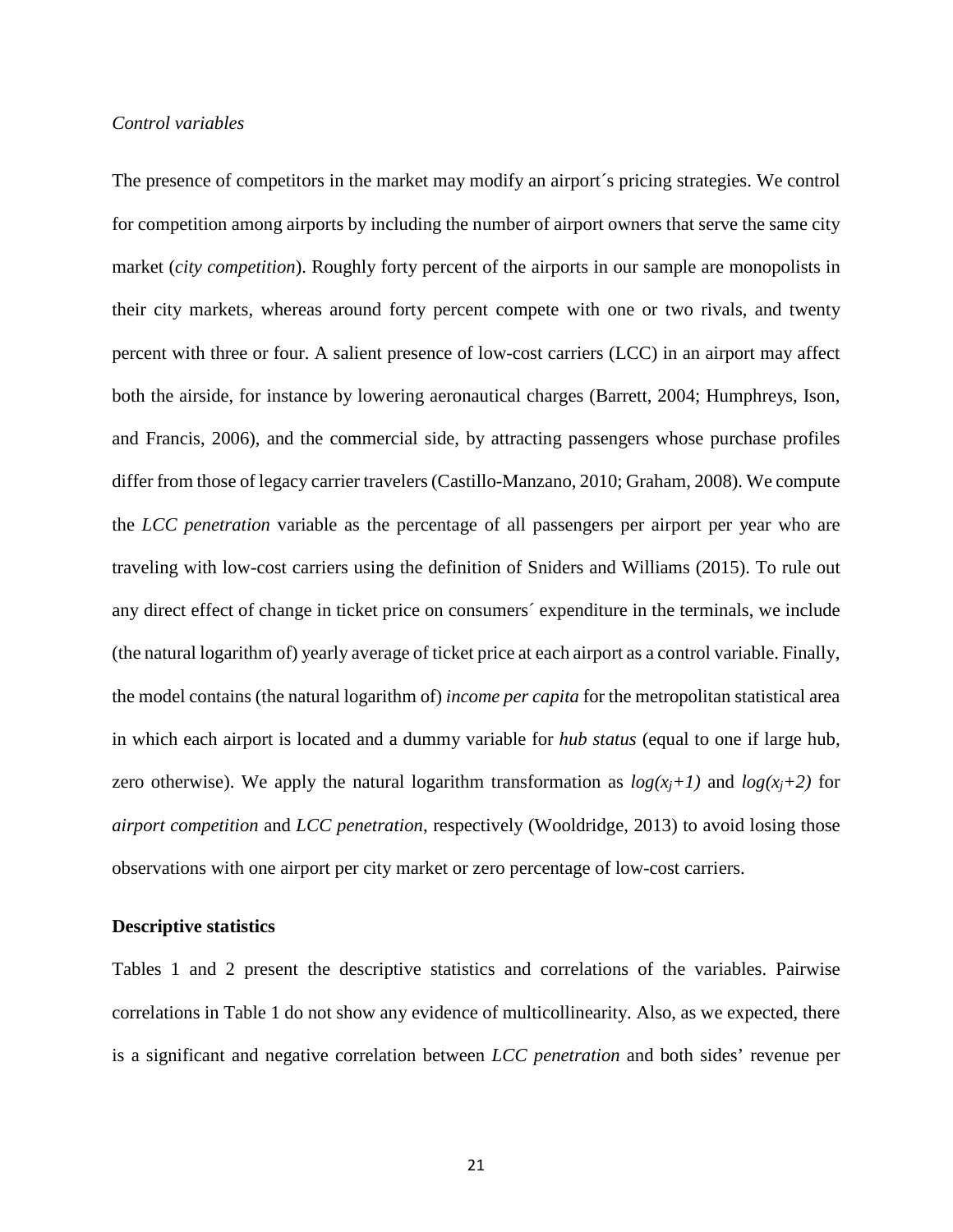passenger. Low-cost carriers demand lower landing fees and other aeronautical fees (Barrett, 2000), and their passengers seem less willing to spend money while waiting in the terminals.

> ------------------------------------- Insert Table 1 about here

Table 2 shows that overall, treatment and control groups are fairly homogeneous in terms of control variables: income per capita, competition within a city, LCC penetration, and average ticket price. Hence, we can be reasonably confident that the hypothetical change in dependent variables after AIR-21 is not confounded with substantial heterogeneity in at least these observable characteristics. We check this further in the robustness analysis below.

> ------------------------------------- Insert Table 2 about here -------------------------------------

Figure 1 illustrates briefly the difference trend of covered vs. non-covered airports before and after AIR-21. Panel A, which plots the average of commercial revenue per passenger in every year, shows a modest increasing trend for both non-covered and covered airports before 2000. We expect the trend for non-covered airports to keep rising smoothly, while AIR-21 alters the curve for covered airports. However, the figure demonstrates a dramatic rise in commercial revenue per passenger in year 2001 for both groups. We believe this sharp increase is due to the aftermath of the September 11, 2001 terroristic attack, which caused a dramatic fall in demand for air travel. This sharp decline in the number of passengers, the denominator of our dependent variables, translates into a steep jump in 2001 for these ratios. The drop in passengers in year 2001 is evident in Figure 2 for both groups of airports. As all airports experienced this shock in their passenger demand, this event is not a confounding factor in our analysis. After this shock, the curve for the increase of revenue in non-covered airports continues smoothly and even flattens somewhat, while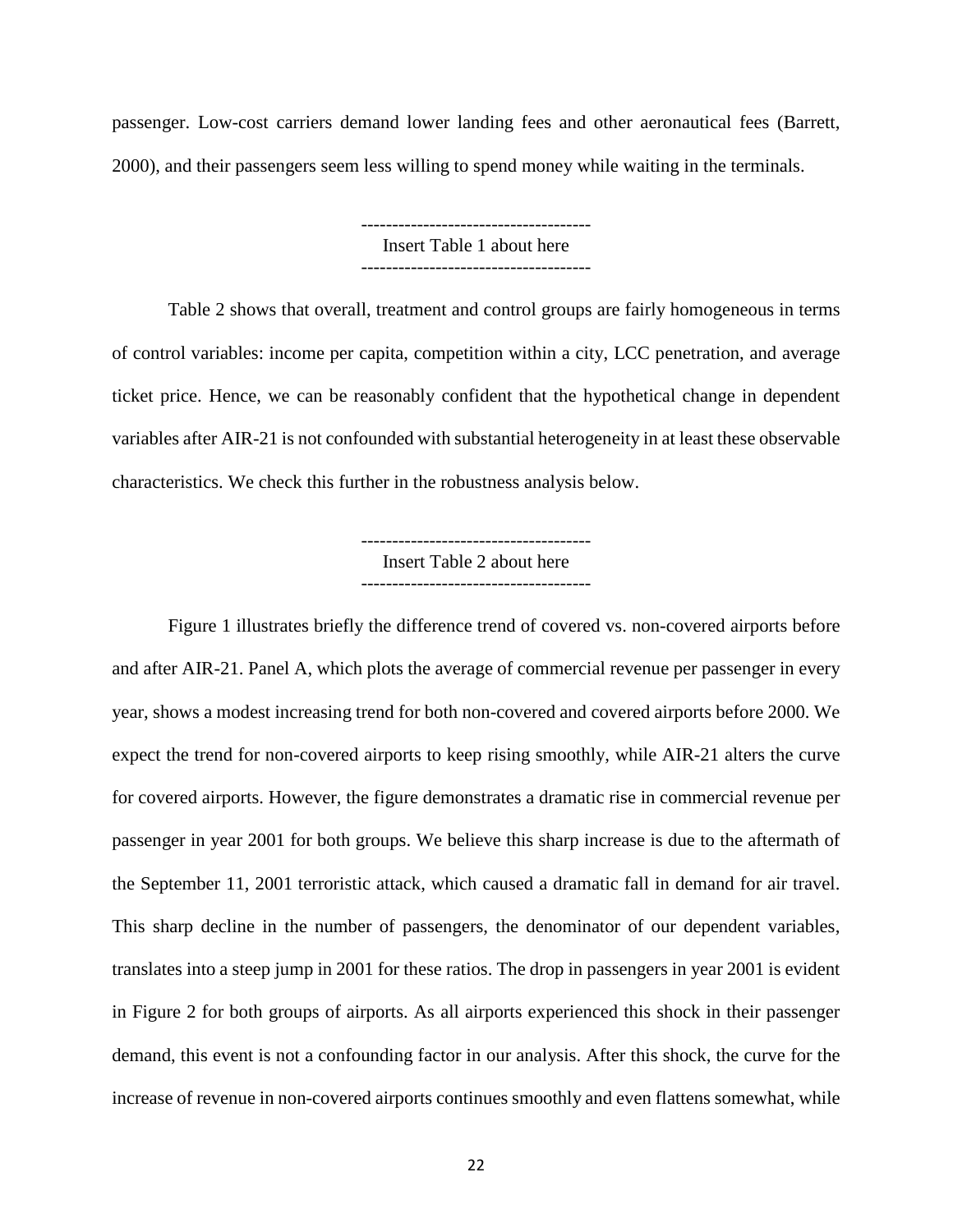the growth curve steepens for covered airports—we claim, as a consequence of AIR-21. This pattern is consistent with Figure 1 Panel B for landing revenue per passenger, though the differences in trend after 2000 are not as apparent as in Panel A—an ambiguity that is consistent with our second hypothesis, that the rise of landing fees is contingent on the airport's capacity constraint.

> ------------------------------------- Insert Figure 1 about here ------------------------------------- ------------------------------------- Insert Figure 2 about here -------------------------------------

Table 3 translates these graphical patterns into numbers with simple means. First, for each dependent variable, we calculate the averages for the years before and after the enactment of AIR-21 for each airport. The first difference for each airport is then the difference between these averages. Table 3 displays the mean of this first differenced variable computed separately for covered and non-covered airports. A positive numbers, for instance, imply that the dependent variable increased by average, after AIR-21. Finally, we compute the difference of these first differences between covered and non-covered airports—difference in difference variable—, along applying a t-test for the statistical significance of this difference Table 3, Panel A shows the results for the whole sample. It depicts the natural logarithm of both commercial and landing revenue per passenger grew more after AIR-21 at covered airports than they did at non-covered ones, by 43 and 31 percent respectively  $([0.341 - 0.140]/0.140 = 1.43$ , so 43% growth and  $[0.227 - 1.43]/0.140 = 1.43$ 0.098]/0.098=1.31, so 31% growth). Building the same tables for airports under compensatory and residual agreements, Panels B and C reveals that, in line with our theoretical reasoning, after AIR-21 commercial revenue per passenger for covered versus non-covered airports increased only for residual-pricing airports and not for those using compensatory pricing. In the next sections, we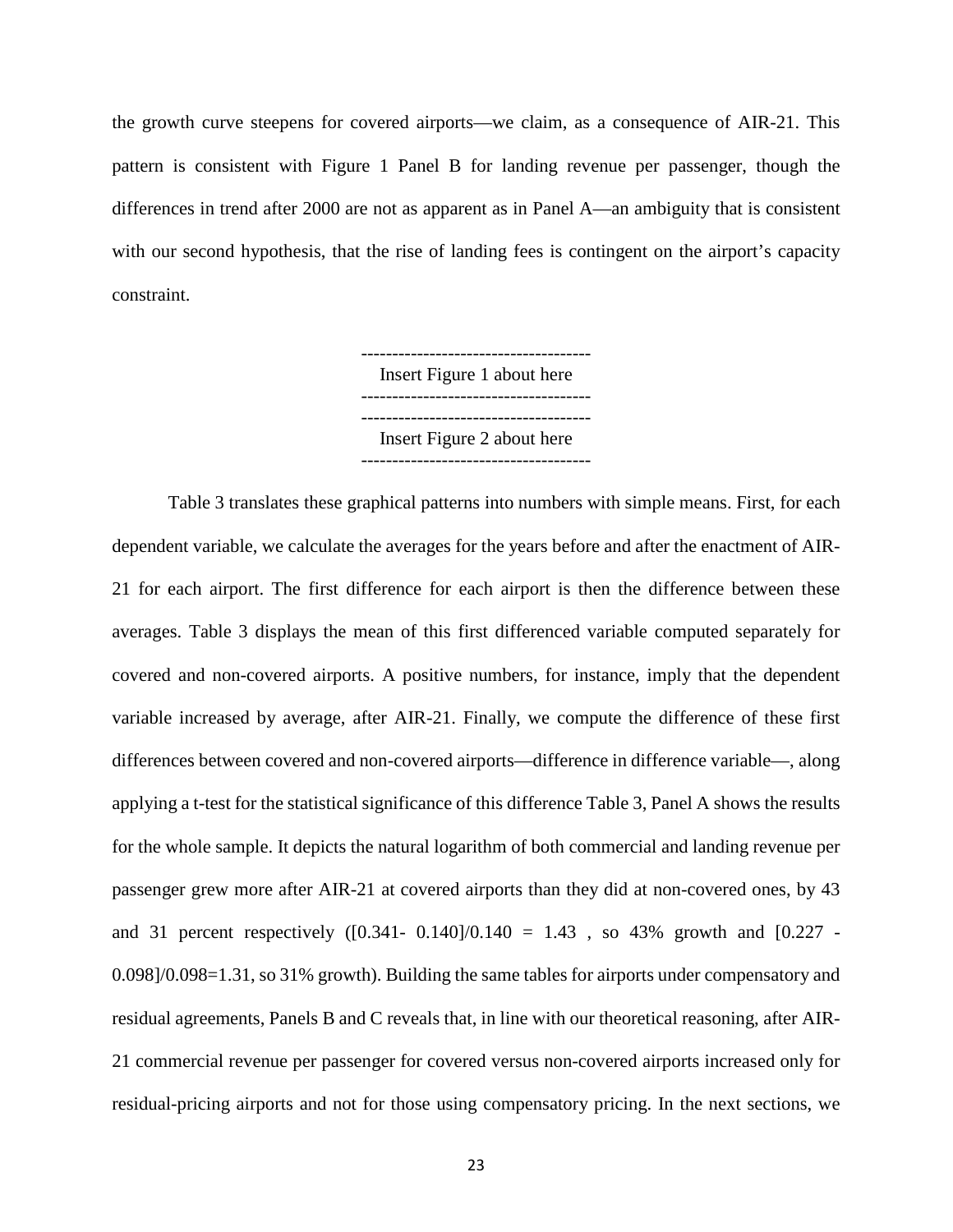examine the significance and robustness of this finding in a full-fledged difference-in-difference econometric model.

> ------------------------------------- Insert Table 3 about here -------------------------------------

#### **Results**

Table 4 shows the results of the DD model, using as the dependent variable commercial and landing revenue per passenger, as proxies for commercial and airside prices, respectively. Models 1a and 1b are outcomes of OLS regression with robust standard errors clustered at airport level, after we dropped the extreme observations (see footnote four), whereas models 2a and 2b are results from median regressions keeping all observations. Models 3a and 3b are similar to Models 1a and 1b, while absorbing the airport time-invariant fixed effects.

All models soundly support Hypothesis 1, concerning increased commercial revenue. The coefficient of interaction between *post* and *treat* is positive in Models 1a (β= 0.194, pvalue=0.066), 2a (β= 0.212, p-value=0.001), and 3a (β= 0.204, p-value=0.049). Specifically, in our sample, in Model 3a we can reject the null hypothesis with probability of 95.1 percent. The magnitude of the coefficient is also economically significant: AIR-21 coverage leads to a 20 percent (according to the last model) increase in commercial revenue per passenger, a considerable impact. However, AIR21 has no significant effect on landing revenue per passenger (p-value>0.1 in all Models 1b, 2b, and 3b).

> ------------------------------------- Insert Table 4 about here

-------------------------------------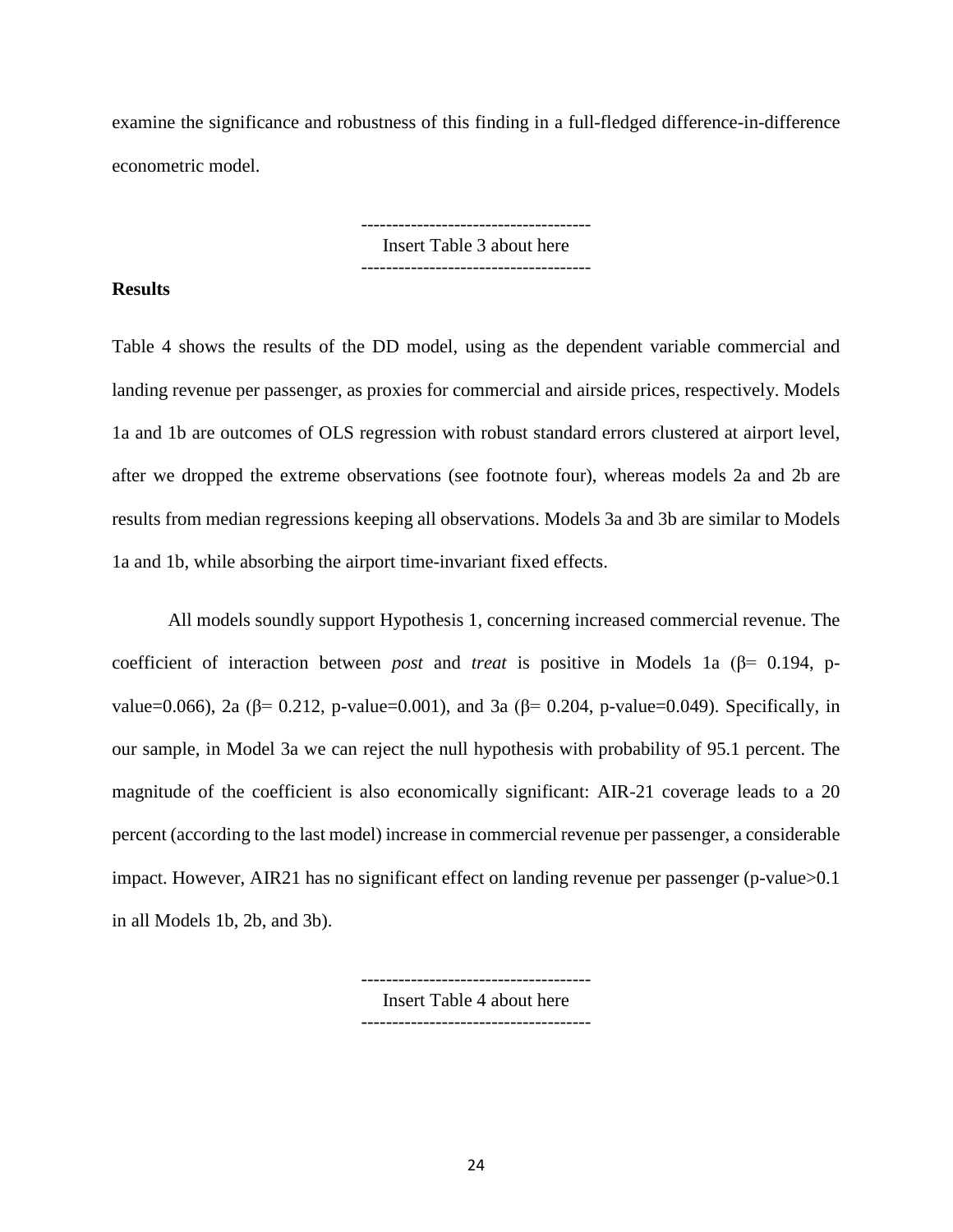We test the second hypothesis by distinguishing between airports with high and low capacity constraints. Table 5 illustrates the results of a DD model with airport fixed effects for the two subsamples.<sup>9</sup> In accord with Hypothesis 2, Air-21 is associated with a roughly 20 percent rise in landing revenue per passenger ( $\beta$ = 0.191, p-value=0.090) in those airports subject to capacity constraints. For unconstrained airports, we are far from able to reject the null hypothesis. Analysis, not reported here but available upon request, cannot reject the statistical significance of the difference between these two coefficients; hence, these findings should be considered cautiously.

> Insert Table 5 about here -------------------------------------

We test Hypothesis 3a and 3b by splitting the sample into two groups: platform airports (using the residual pricing scheme), and non-platform airports (using the compensatory scheme). Table 6 shows the results of our main model with airport fixed effects for both subsamples. For airports using compensatory pricing, we do not have any strong evidence against the null hypothesis for the effect of AIR-21 on commercial revenue per passenger ( $\beta$ = -0.221, pvalue=0.309). In contrast, for airports implementing residual pricing, the coefficient of the AIR-21 intervention is positive and significant for commercial revenue per passenger ( $\beta$ = 0.622, pvalue less than 0.001). In line with Hypothesis 3a, AIR-21 leads to higher price increases for commercial retailers in the platform airports than in the non-platform ones. Indeed, the more than 60 percent increase among platform airports is different from zero with probability above 99

<sup>&</sup>lt;sup>9</sup> Comparison of the two subsamples doubles the volume of analysis. Hence, from here on we focus only on the most rigorous model, i.e., the DD model with airport fixed effects, because of space limits.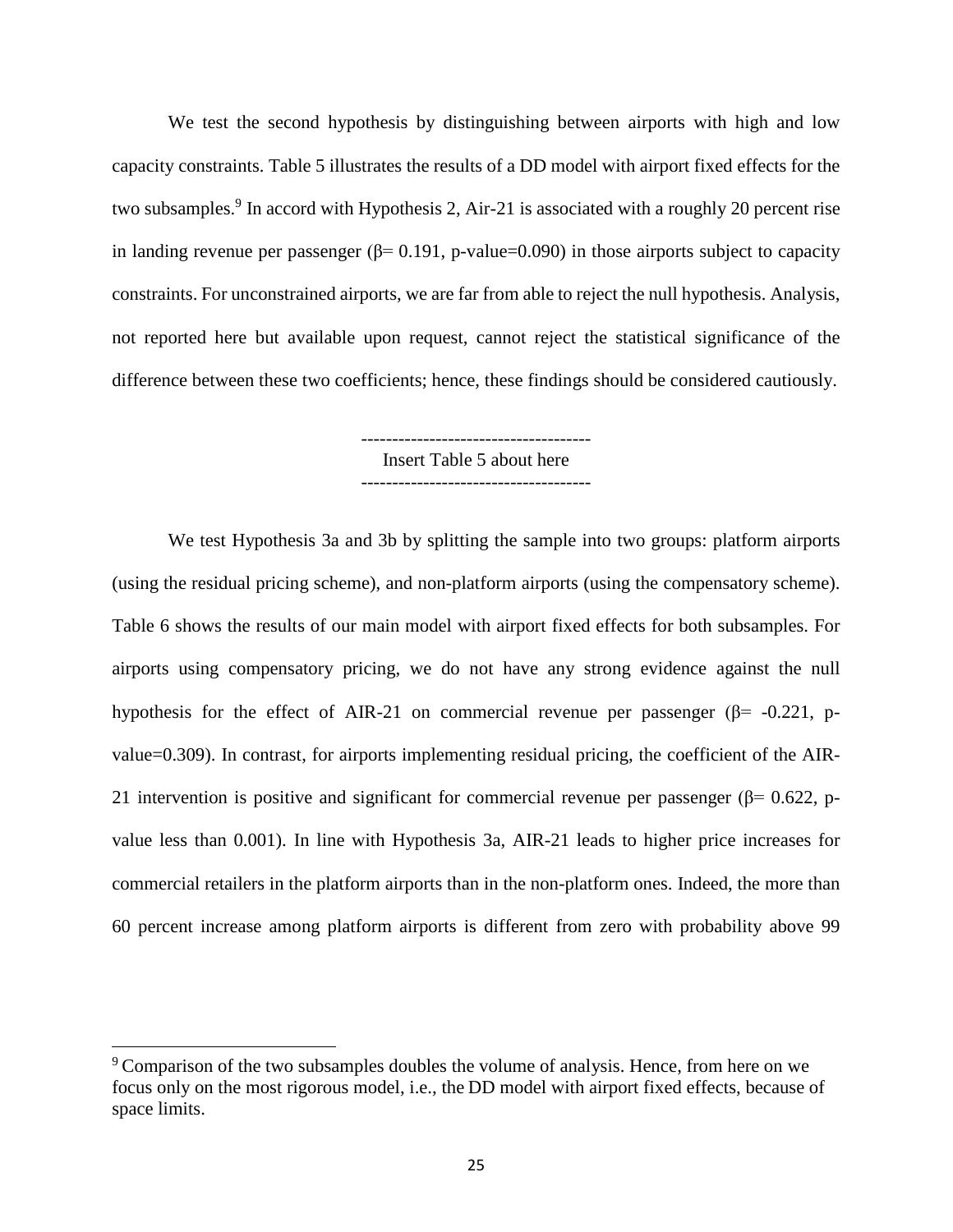percent. Further analysis, not reported here but available upon request, confirms the statistical significance of the difference between the coefficients of the two subsamples.

> ------------------------------------- Insert Table 6 about here -------------------------------------

Next, we examine the effect of AIR-21 on airport financial performance for residualpricing and compensatory-pricing airports. We ran our main DD models with airport fixed effects while considering *operating income per passenger* and return on sales in terms of operating revenue (*operating ROS*) as dependent variables. Table 7 and 8 show no significant effect of AIR-21 on airport performance for airports with compensatory pricing. On the other hand, for airports with residual pricing, AIR-21 led to increases in both operating income per passenger ( $\beta$ = 1.185, p-value=0.042) and operating ROS ( $\beta$ = 0.089, p-value=0.065). We interpret these results using the same logic stated above, under which residual pricing allows the airport to subsidize signatory airlines, and therefore eventually reinforcing the positive loop between the commercial side and the airside. Accordingly, residual-pricing airports experience an increase of profitability that does not happen for airports using compensatory pricing. Notice that though not statistically significant, the coefficient of AIR-21 coverage is negative in the subsample of compensatory-pricing airports.

We also apply the same DD model to a subsample of airports using *hybrid* pricing (12 airports in our sample). Airports using hybrid pricing allocate only part of their non-aeronautical revenue to airline subsidies. But while residual-pricing airports appropriate all commercial revenue exceeding operational cost, airports under hybrid agreements share this excess revenue with the airlines (Graham, 2008; Rivas, 2002). Compared to compensatory-pricing airports, they benefit from the ability to offset airline fees and diminish the rent dissipation effect to some extent, but compared to residual-pricing airports they suffer both from limitation in this cross-subsidization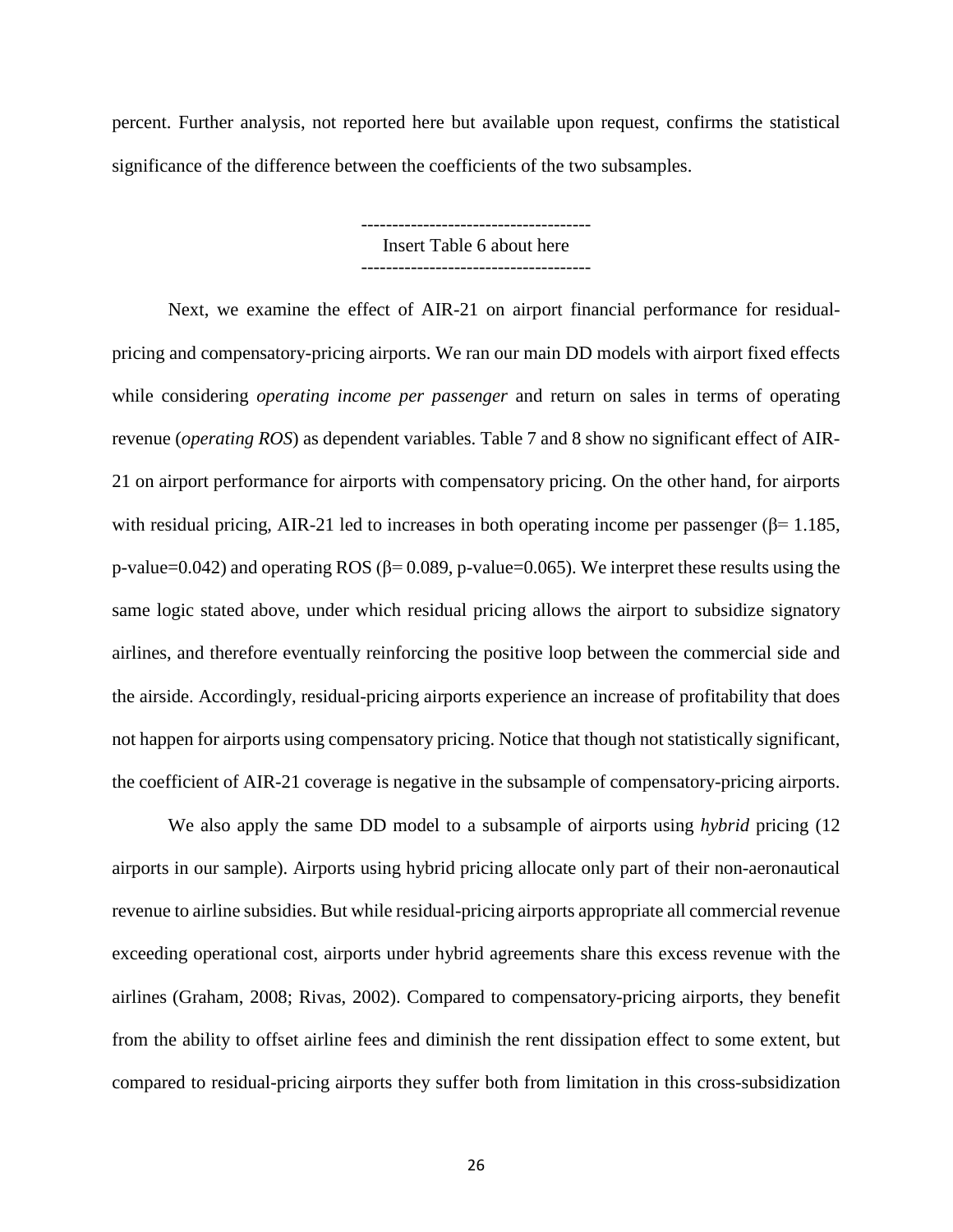ability and from lower appropriation of excess commercial revenue. Therefore, we expect the effect of within-airport competition among airlines on the performance of hybrid-pricing airports to fall in between the effects for airports with compensatory and residual approaches. Table 7 and 8 show that the coefficients of this effect on operating ROS decrease from residual, to hybrid, to compensatory pricing ( $\beta$  =0.089, p-value=0.065;  $\beta$ =0.047, p-value=0.453;  $\beta$ =0.008, pvalue=0.799). The same trend is observable for operating income per passenger, our second proxy of airport performance. Interestingly, when we pool all the airports together, the results do not show any significant effect of AIR-21 on airport performance (p-value>0.1 for whole sample models in Table 7 and 8). This reemphasize the fact that the performance increases only for the airports that can perfectly (residual-pricing) or partially (hybrid-pricing) cross-subsidize between the airside and commercial side. We interpret the evidence displayed on Table 7 and 8 consistent with Hypothesis 3b.

> ------------------------------------- Insert Table 7 about here ------------------------------------- ------------------------------------- Insert Table 8 about here

Robustness tests whose results are not reported here but are available from the authors upon request confirm our results. First we introduce a placebo intervention to the model, faking an arbitrary year as the year of intervention. In no case does the placebo intervention have any effect on the dependent variables. Second, following the advice of Bertrand, Duflo, and Mullainathan (2004), we use a block bootstrap method to deal with potential serial correlation arising from the "intervention variable" itself (in our setting, interaction of the *post* and *treat* variables), which may cause over-rejection of the null hypothesis. In this method for creating the bootstrap samples, instead of resampling randomly as in the normal bootstrap process, one keeps together all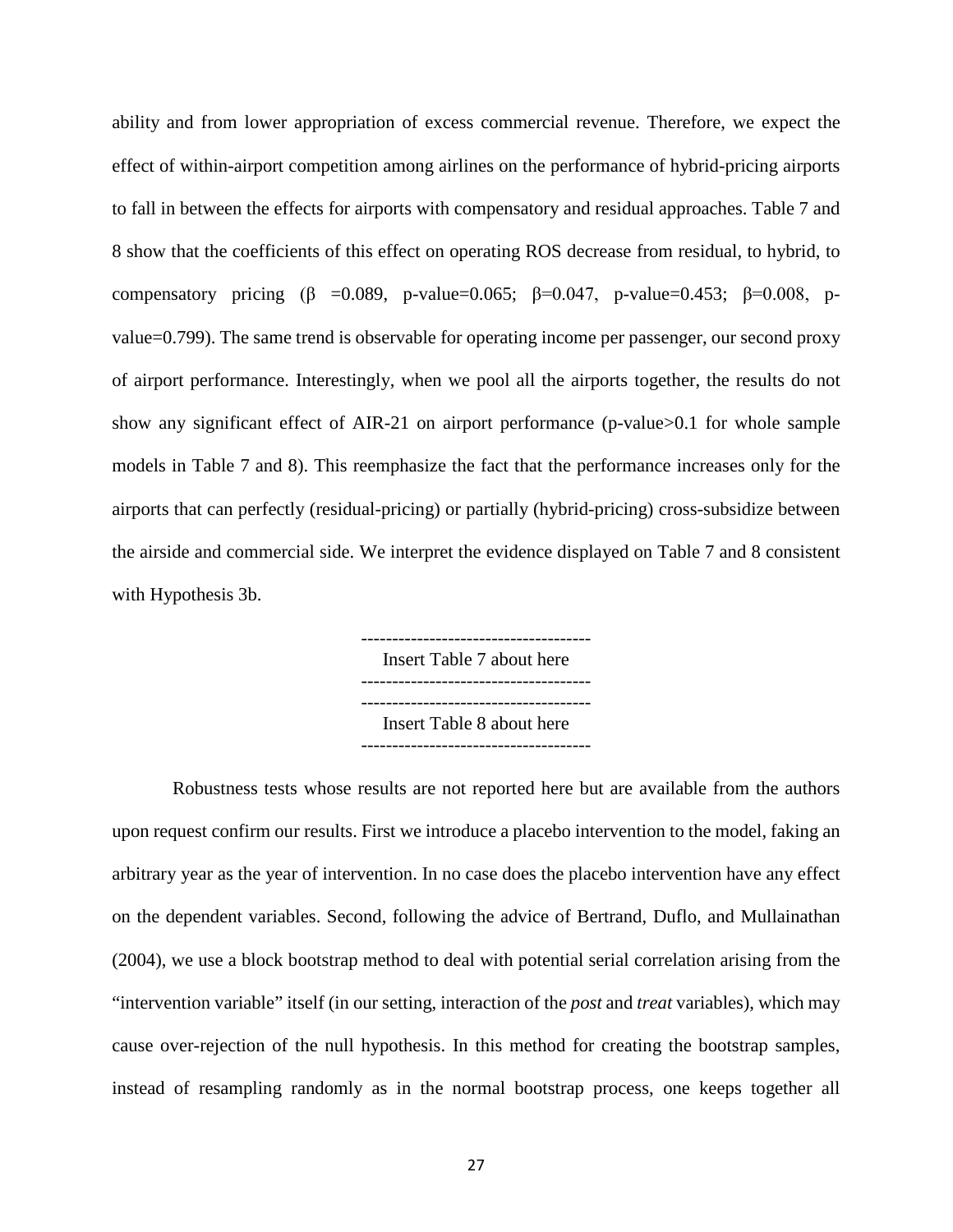observations belonging to the same block/cluster (airport in our context; see Bertrand *et al*., 2004; Efron and Tibshirani, 1994).The results we obtain are qualitatively the same.

#### **Regression discontinuity design**

It could be argued that our dependent variables are likely to correlate with the determinant of AIR-21 coverage, thus our simple DD model suffers from selection bias problem. Airports with specific unobservable characteristics may be more likely to be highly concentrated and thus covered by AIR-21 (Snider and Williams, 2015). To rule out this concern, following Angrist and Pischke (2008), we build a sharp regression discontinuity design as follows:

$$
Y_i = \psi D_i + \beta_1 x_i + \beta_1 \tilde{x}_i^2 + \rho_1 D_i \tilde{x}_i + \rho_2 D_i \tilde{x}_i^2 + \varepsilon_i , \quad (2)
$$

where  $Y_i$  is the the difference between the average commercial revenue per passenger (in logs) in 2001-2005 and the average commercial revenue per passenger in 1996- 2000 (also in logs). *Di* is a dummy variable indicating whether the given airport is covered by AIR-21 (*Treati*).Variable  $\tilde{x}_i$  is the concentration of carriers at the airport  $(x_i)$  minus the coverage cut-off ( $x_0$ =0.50). In other words, it is the concentration of airlines at a given airport centered at 0.50 level—  $\tilde{x}_i = x_i - x_0$ .

The treatment effect at  $\tilde{x}$  is  $\psi + \rho_1 c + \rho_2 c^2$ , where *c* is the mean of airports concentration centered at coverage cut-off  $(x-x_0)$  in our sample. Also,  $\psi$  and  $\rho_i$  are corresponding coefficients resulted from above model. Having these numbers, we compute the magnitude of the treatment effect, then we apply an F-test to see whether this effect is significantly different from zero. Although additional control variables are not necessarily included in regression discontinuity design, Imbens and Lemieux (2008) assert that inclusion of these variables can increase the precision of the estimation. We apply models both with and without control variables. The added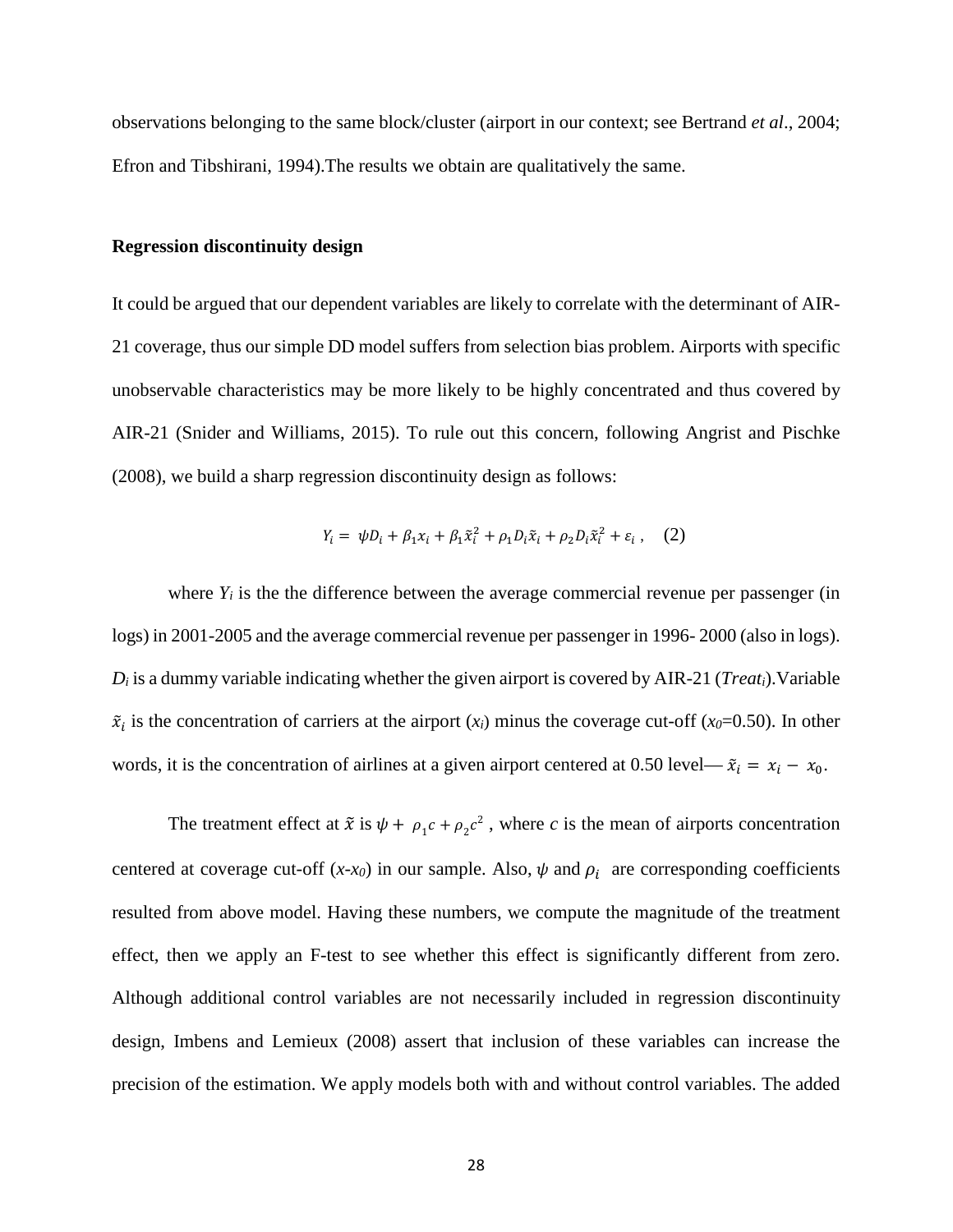control variables to equation 2 are constructed identically as dependent variable describe before. Table 9 indicates the results for the quadratic model above. In accord with Hypothesis 1, we find positive and significant treatment effect. In particular, the effect of AIR-21 evaluated at the airline concentration mean is 3.081 in Model 1 and 3.125 in Model 2. We can reject the treatment effects are equal to zero with a probability of roughly 95 percent. This regression discontinuity design indicates that the treatment effect increases substantially with within airline concentration. The reported treatment effect suggest that AIR-21 increased commercial revenue per passenger between 308 and 312 percent, for those airports with an average airline concentration equal to 62.1%. On the contrary, for those airports with an airline concentration equal to the cut-off point of 50% the effect of AIR 21 would be an increase in commercial revenues per passenger of just around 15 to 19 percent. These last numbers are similar to the estimates reported above using the DD model specification in Table 4.

> ------------------------------------- Insert Table 9 about here

> -------------------------------------

#### **Alternative measure for price in commercial side**

One may question our operationalization of price in commercial side by commercial revenue per passenger. The observed increase of this dependent variable could be simply a result of a higher sale in commercial outlets without any increase in the commercial (rental) fee paid by retailers

To address this concern we construct a new sample in which we compile all information about each individual contract between airports and commercial concessions by year. This gives us a dependent variable that is the *real* price charged to commercial concessionaires—the real percentage of commercial sales that the contract allocates to the airport. For this, we directly contacted all 66 airports in our sample to collect the concession contracts between the airports and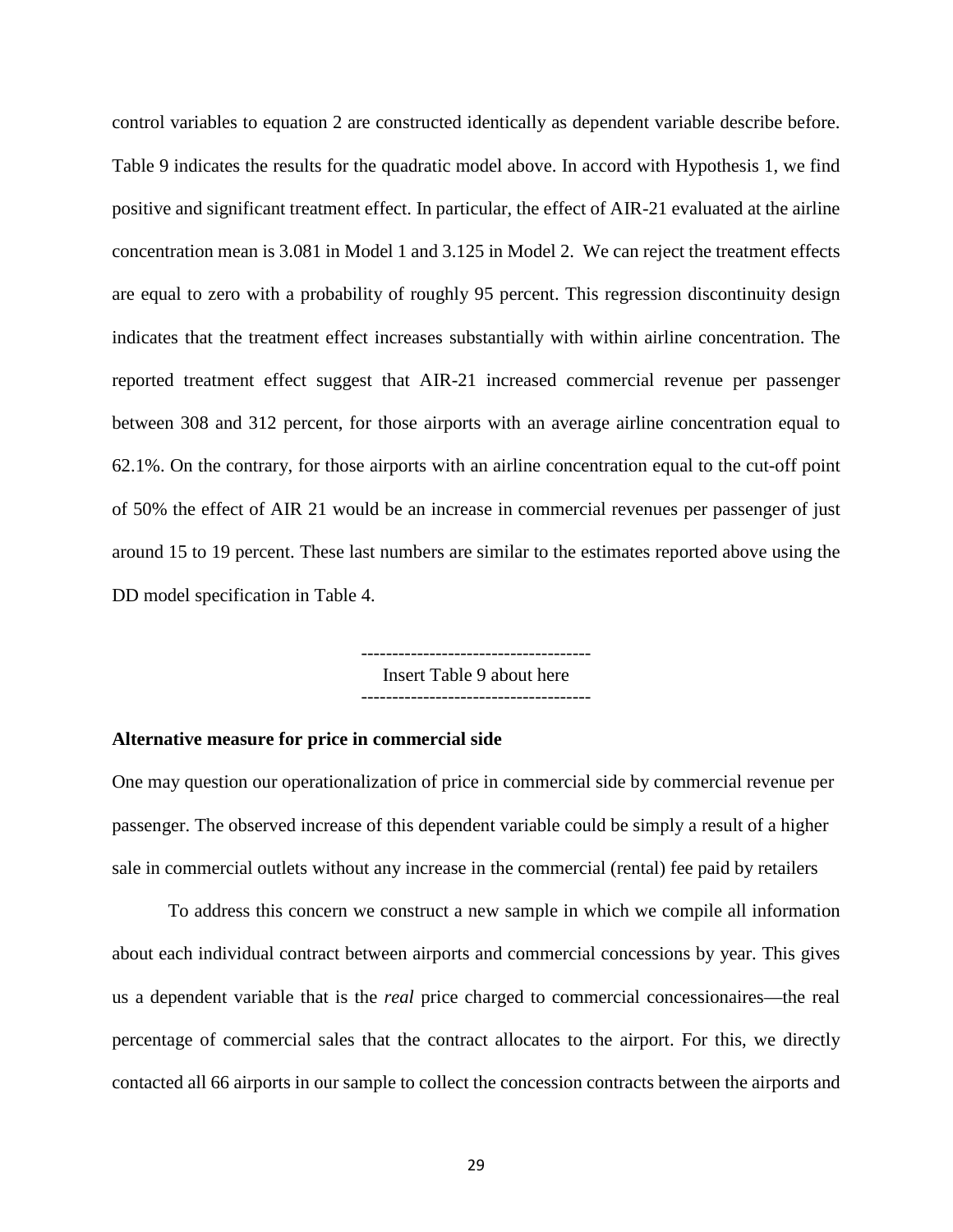commercial retailers.<sup>10</sup> For the 14 airports that responded we built a database showing the real percentage of gross sales (for each of five product categories: food and nonalcoholic beverages, liquor, gifts and news, specialty and retail, and duty-free) that concessionaires must pay to the airport. This new dataset contains data about 14 airports, nine of which are covered by AIR-21 and five not covered, for years 1996 to 2005, although we do not have information for all five product categories for all airports in our sample. Table 10 displays the descriptive statistics for this extended dataset. As it shows, with the exception of delay and competition among airports within the city, the means for other control variables are fairly similar for both covered and non-covered groups. Also within the treatment group, we have relatively more observations in the food and nonalcoholic beverage category and fewer in the gifts and news category.

> ------------------------------------- Insert Table 10 about here -------------------------------------

With the real commercial fee as the dependent variable, we start by implementing in the new sample a DD model similar to the one implemented above, while controlling for both airport and product category fixed effects. Model in Table 11 displays the results, which are qualitatively the same as the ones reported above. Those airports subject to AIR-21 increase the percentage of gross sales that concessionaires pay to the airport by more than one percent (p-value  $< 0.02$ ). Given that in our sample the average commercial revenue is \$213 million, one percent increase in commercial fee on average represents a \$213,000 increase in commercial revenue. This lends further support to Hypothesis 1.

 $10$  Typically the concessionaire pays a fixed rental (Minimum Annual Guarantee [MAG]) or a percentage of gross sales by the concessionaire, whichever is greater.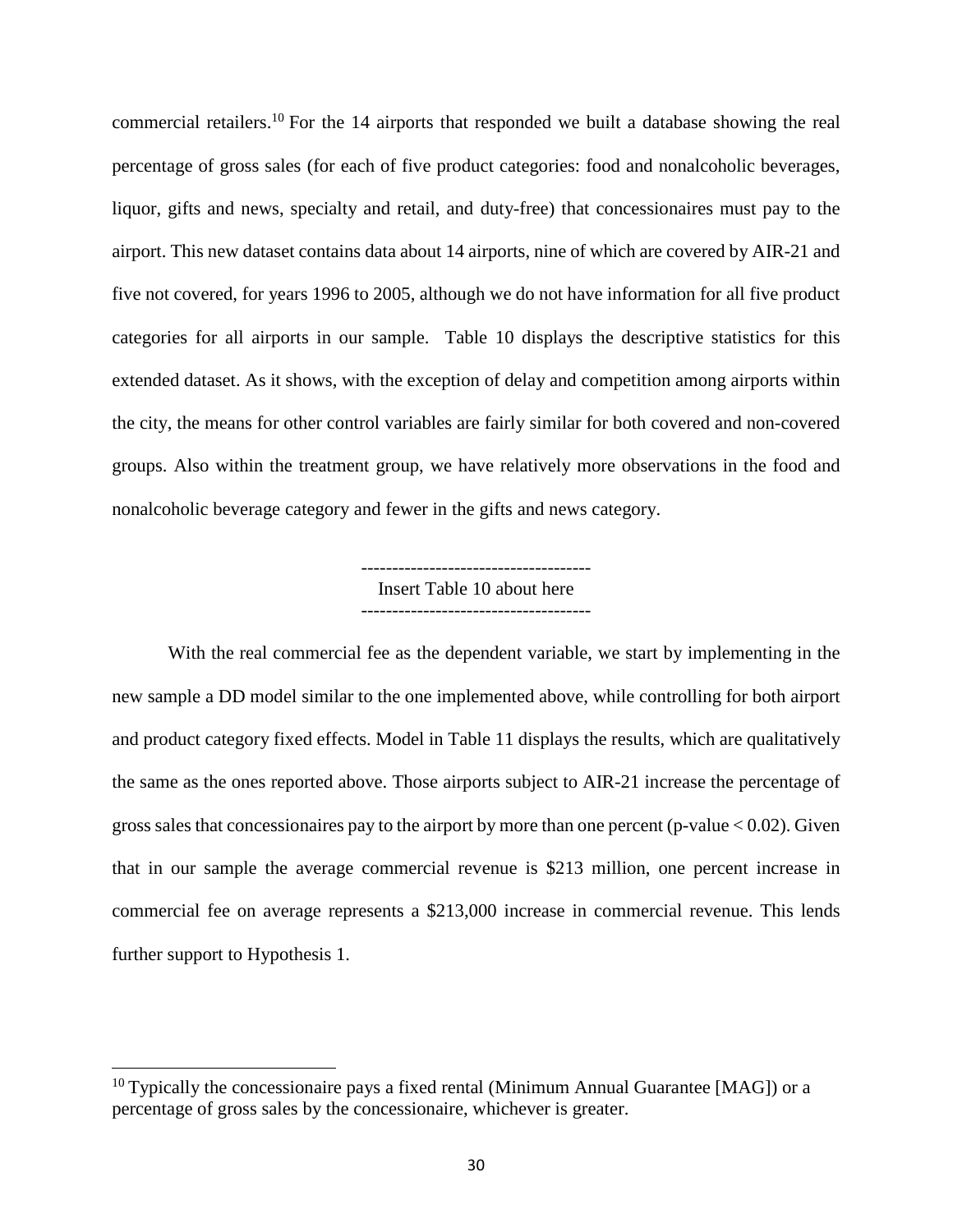-------------------------------------

Insert Table 11 about here

-------------------------------------

Unfortunately, we cannot apply a regression discontinuity design properly in this new sample as we did above because of the low number of observations. We have only 48 airportproduct category for 1996 to 2005 (416 observations in total). Yet, only 29 of those airportproduct category observations have information both for before and after AIR 21. Hence, for applying a regression discontinuity design we would have a sample with 29 observation. Instead, we endeavor to use a window analysis to overcome the inconvenience of implementing a regression discontinuity method with such a small sample. Following Snider and Williams (2015) we assume that any unobservable characteristic is likely to be evenly distributed among airports that are either just below or just above the AIR-21 concentration cut-off. Hence, we apply the same DD model using a subsample of 416 airport-product category-year observations that fall within a small window around cut-off to estimate the effect of AIR-21. Model 2 in Table 11 displays for airports with 40 to 60 percent concentration (that is, within 0.2 of the coverage cut-off). 124 observations belong to airports that have a concentration between 40 and 50 percent, while 40 observation refer to airports with a concentration between 50 and 60 percent. AIR-21 results in roughly an eleven percent increase ( $\beta$ = 0.116) of commercial fee to covered airports (p-value= 0.016), which supports our first hypothesis.

### **DISCUSSION AND CONCLUSION**

This is the first empirical study in the two-sided market literature that shows the effects of changing competition within one side of the market on prices in both sides of the market. In accord with one

31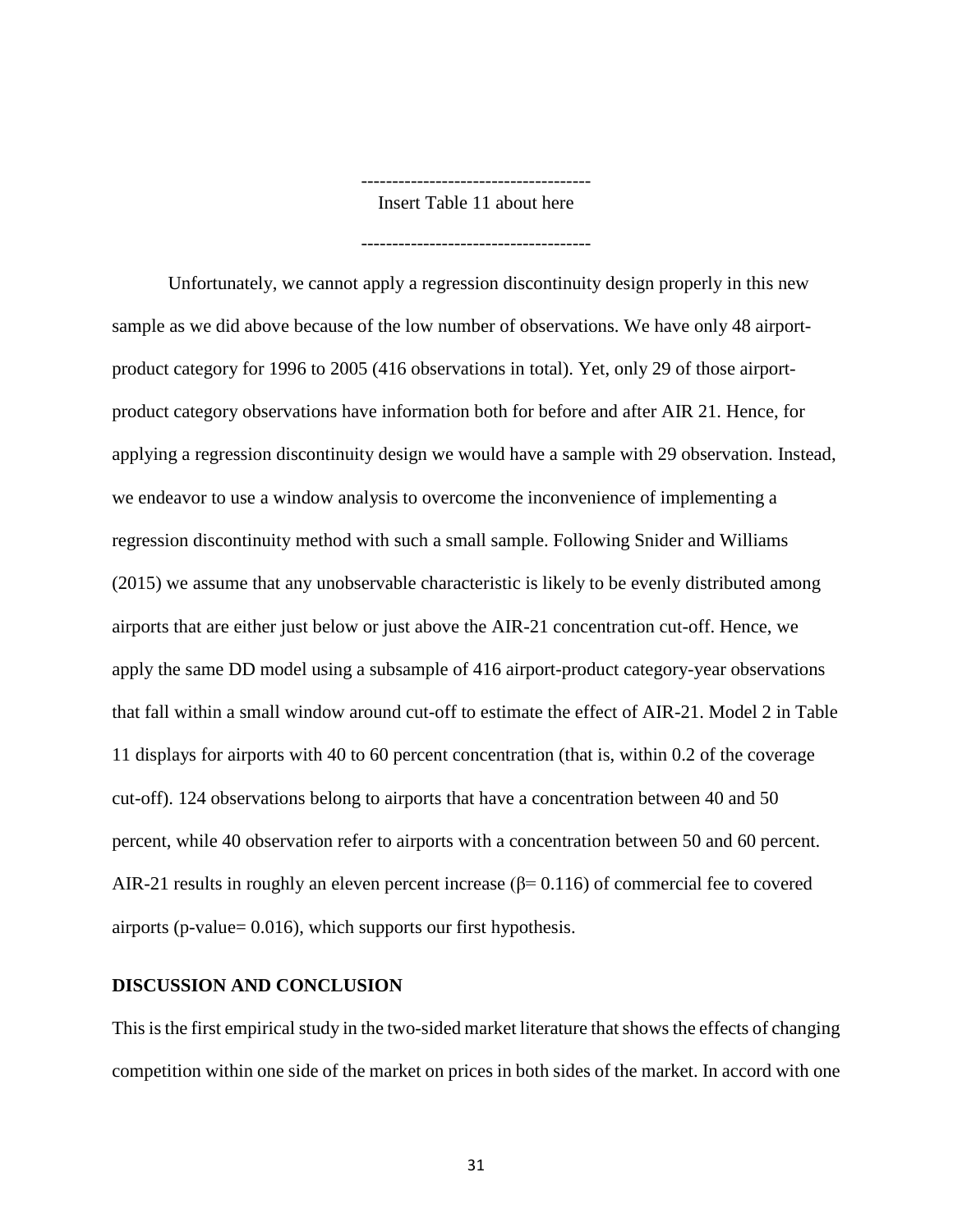basic insight of the platform literature, we find that increased airside competition lets airports increase prices in the other side, for the commercial concessionaires. Furthermore, airport performance seems to improve only for airports that apply a two-sided approach in their pricing strategy. This shows that at least in our empirical context, the negative effect of within-one-side competition on that side's agents, the airlines, can be outweighed by the positive effect it generates on the other side, commercial concessionaires. Our empirical identification strategy based on a regulatory shock that applied to some airports and not others makes us confident that we can infer causality from the reported correlations.

Our findings stress the relevance and explanatory power of applying the distinct economic logic of two-sided markets to illuminate the behavior of economic agents in specific markets, the behavior which could otherwise not be explained. Consider a standard one-sided setting in which companies have suppliers and customers. In that framework an increase of competition between suppliers should imply diminished input prices. Firms operating in one-sided markets will turn these lower input prices into lower prices for the final consumer in a way that is inversely proportional to residual demand elasticity (Tirole, 1988). This means that in one-sided settings an exogenous competition between suppliers should be associated with lower final consumer prices. A subset of two-sided platforms are intermediaries between buyers and sellers (e.g., ebay, Uber, and Airbnb). Our results specifically suggest that in such two-sided settings, in which the firm plays an intermediary role between suppliers and consumers and levies some fees to both without purchasing and reselling the good, this traditional logic does not apply; indeed, an opposite effect occurs. In this case, since a higher number of suppliers and more intensive competition among them leads to a higher variety and/or a lower price of the good for consumers, the consumers´ utility increases, and the intermediary firm can then levy a *higher* fee on the consumers. This is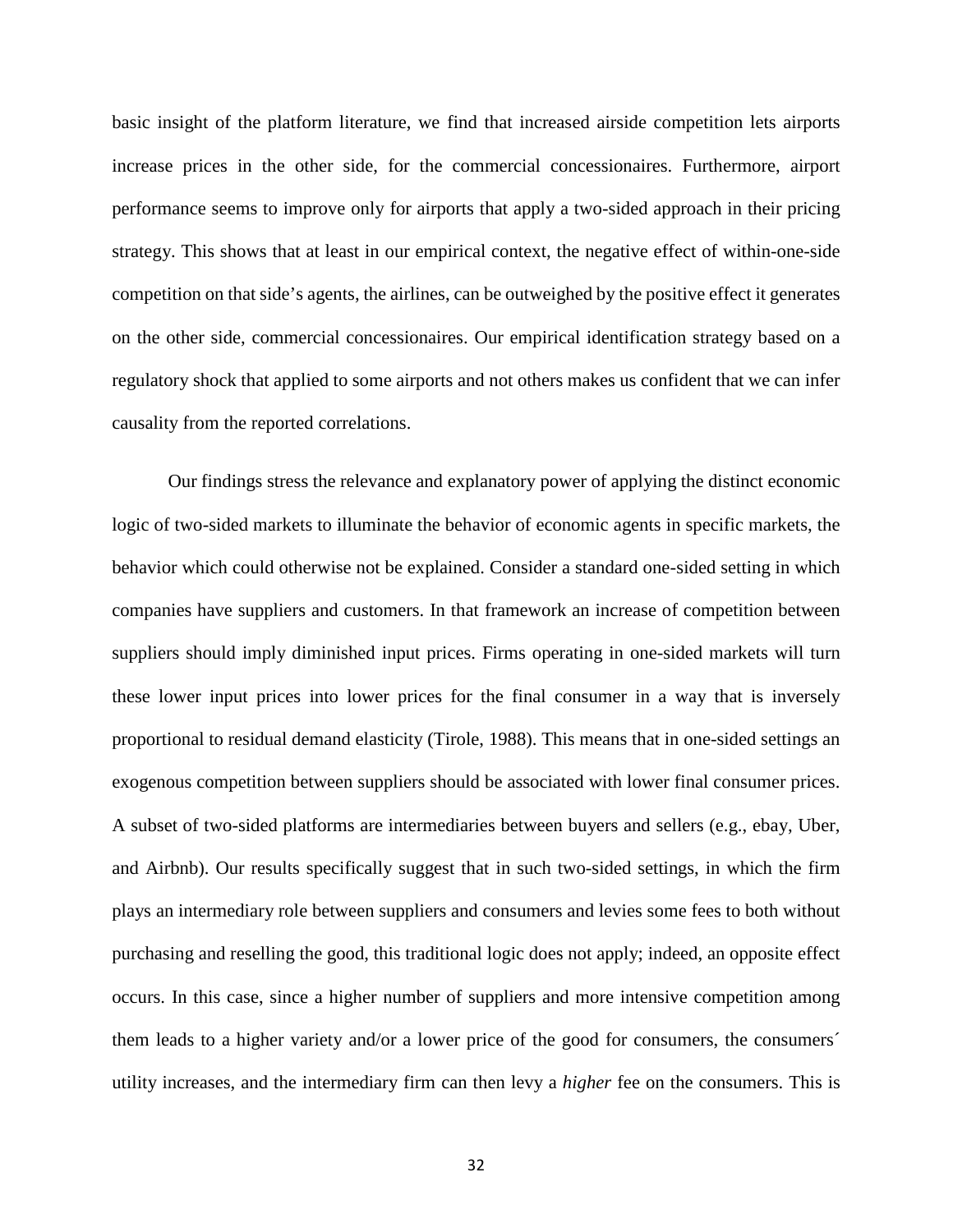consistent with the theoretical model of Galeotti and Moraga-Gonzalez (2009) which predicts that increasing the number of retailers, and thus increasing both variety for buyers and competition among retailers, will cause the platform to decrease the retailers' fees but increase the buyers' fees.

The implications of this distinction between one-sided and two-sided logic is both theoretically and practically far-reaching. We show that in the same industry and a similar situation (increased competition within one of the platform sides), airports that apply a two-sided platform approach outperform those that are restricted to a conventional one-sided approach. Generally speaking, this finding emphasizes the relevance of the two-sided approach when externalities exist between different sides of the market. Firms that better internalize the cross-network externalities manage to benefit; neglecting these feedback loops may result in underperforming. This is important because there has been an increase in the number of industries in which firms using onesided approach are competing alongside firms with a multi-sided approach. Think in the retailing industry (online and offline) in which companies like eBay or Taobao using a two-sided strategy compete with firms like WalMart, Zappos or Costco that have a more traditional one-sided approach.

Moreover, for researchers and policy makers studying firm responses to environmental drivers, it is crucial to distinguish between one-sided and two-sided market dynamics. Neglecting this nuance may lead to what Wright (2014: 44) calls "applying conventional wisdom from onesided markets in two-sided market settings" In particular in the airport industry, Gillen (2011) highlights the significance of this distinction for regulators and managers and calls for rethinking aviation policy and strategy from this perspective. Our study is among the first to answer this call. Particularly, we show that residual/dual till pricing enables an airport to fully internalize the externalities between the commercial side and the airside of its market and behave in accordance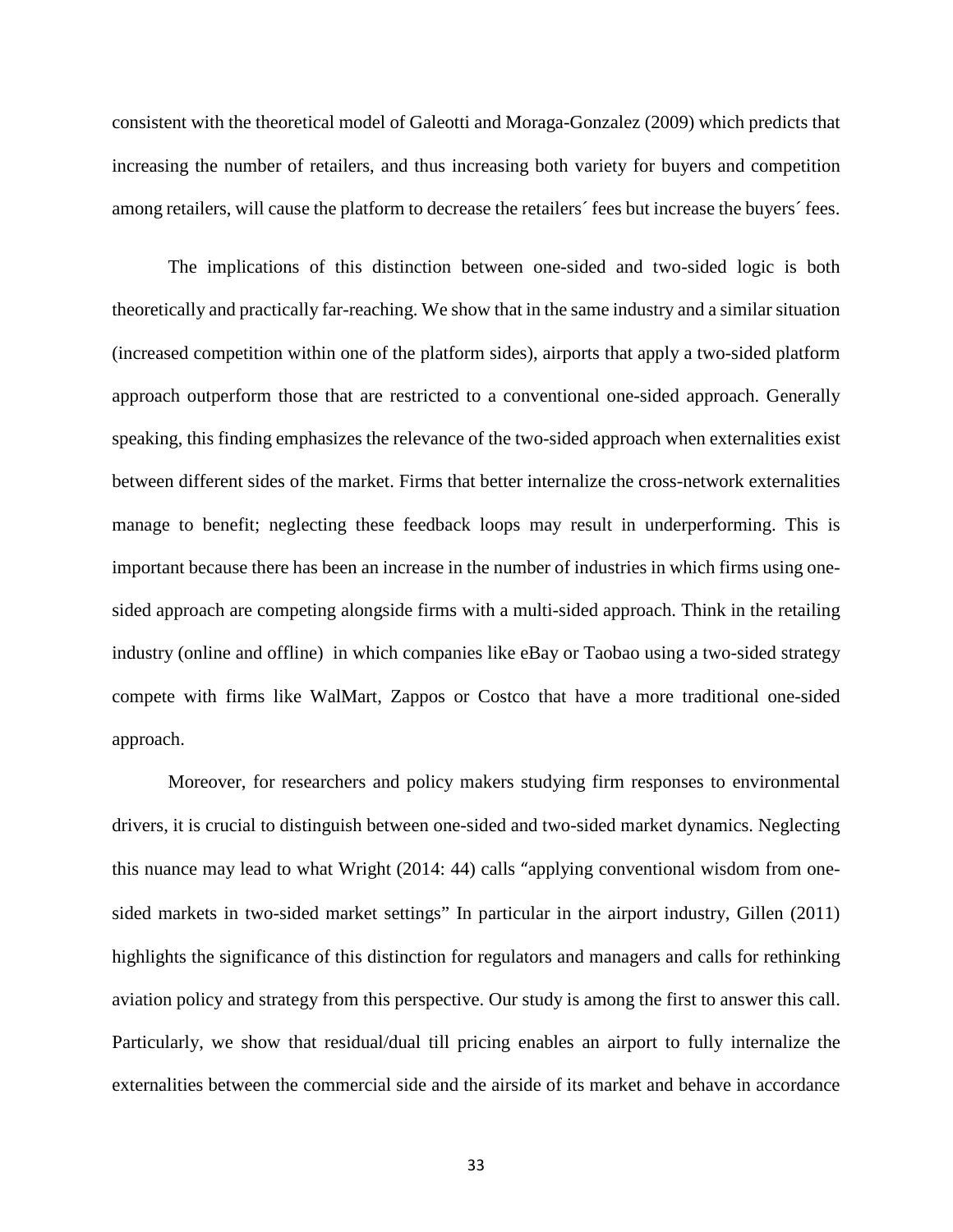with a two-sided business logic, while compensatory/single till pricing does not. These two systems lead to fundamentally different performances for airports facing a change in within-airport competition among airlines. This difference is highly relevant to the analysis of market definition and market power, and to airport regulation (Gillen, 2011; Starkie, 2001).

As a limitation of this study, we have to stress that while we control for competition among airports, most airports in our sample act as local monopolies in their city markets, and in many city markets that do have multiple airports they all belong to the same public entity. This means that future research should investigate the validity of our results and hypotheses in settings with significant competition across platforms. Additionally, detailed historical data about vertical financing agreements between airports and airlines can help to elucidate why airports choose a platform versus non-platform approach, an important issue that our study does not address. Finally, the positive effect of within-one-side competition on platform performance may not apply in all empirical contexts. In particular, Boudreau (2010) and Cennamo and Santalo (2013), studying handheld computing systems and the videogame industry respectively, have shown that withinone-side competition impairs innovation and product quality, a negative effect that does not apply to our airport setting, since innovation is less critical in the airport industry than in technology platforms. This would suggest for further studies about the impact of within-one-side competition across various empirical settings as a fruitful avenue to future research.

#### **REFERENCES**

Angrist JD, Pischke JS. 2008. *Mostly Harmless Econometrics: An Empiricist's Companion*. Princeton University Press: Princeton, NJ.

Ansari S, Garud R, Kumaraswamy A. 2016. The disruptor's dilemma: TiVo and the U.S. television ecosystem. *Strategic Management Journal* **36**: 1829–1853.

Armstrong M. 2006. Competition in two-sided markets. *Rand Journal of Economics* **37**(3): 668– 691.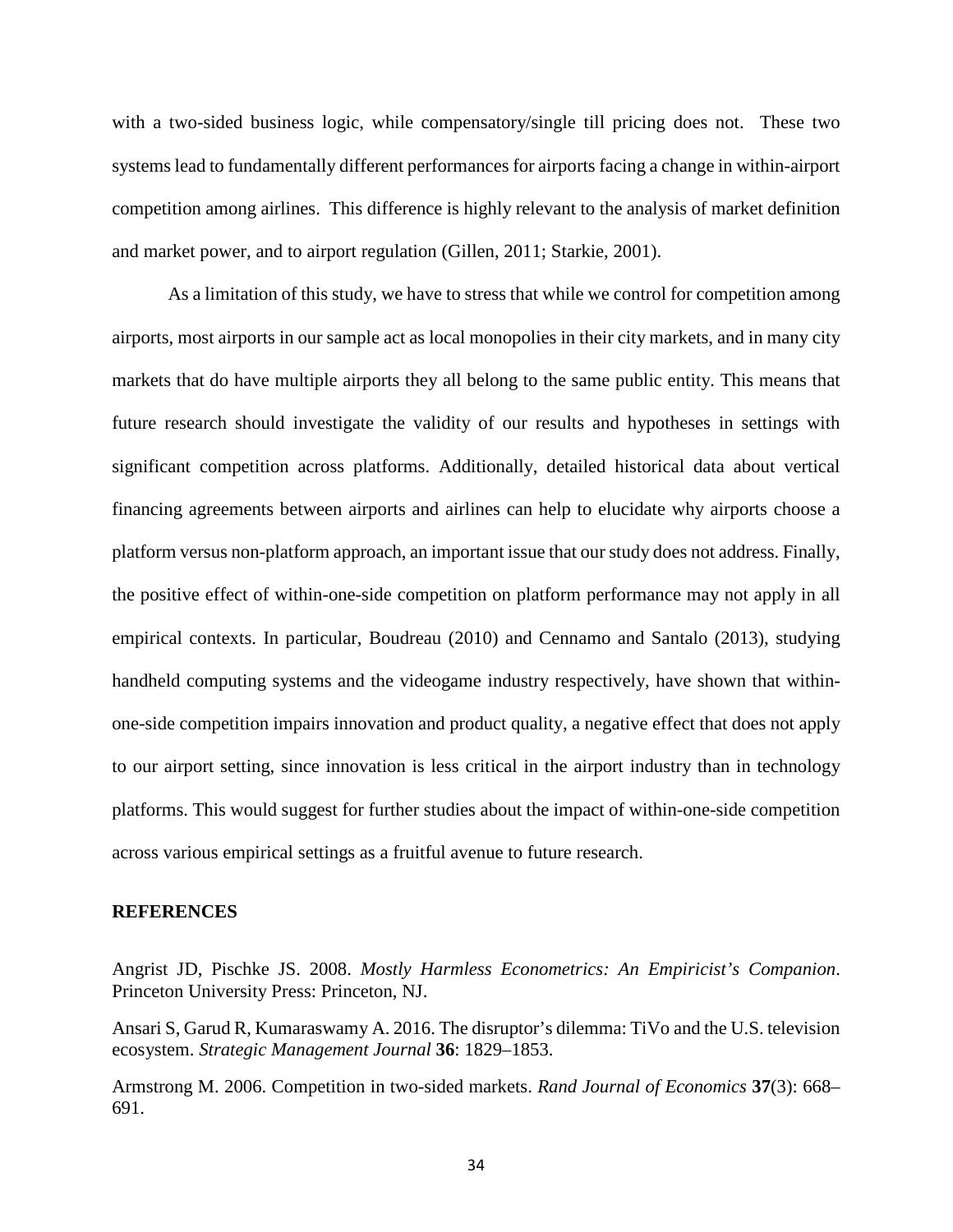Armstrong M. 2007. Two-sided markets: economic theory and policy implications. In *Recent Developments in Antitrust: Theory and Evidence,* Choi JP (ed). MIT Press: Cambridge, MA; 39– 59.

Ashford N, Moore C. 1992. *Airport Finance*. Chapman and Hall: London.

Barrett SD. 2000. Airport competition in the deregulated European aviation market. *Journal of Air Transport Management* **6**(1): 13–27.

Barrett SD. 2004. How do the demands for airport service differ between full-service carriers and low-cost carriers? *Journal of Air Transport Management* **10**: 33–39.

Bertrand M, Duflo E, Mullainathan S. 2004. How much should we trust differences-in-differences estimates? *Quarterly Journal of Economics* **119**(1): 249–275.

Boudreau KJ. 2010. Open platform strategies and innovation: granting access vs. devolving control. *Management Science* **56**(10): 1849–1872.

Boudreau KJ. 2012. Let a thousand flowers bloom? An early look at large numbers of software app developers and patterns of innovation. *Organization Science* **23**(5):1409–1427.

Boudreau KJ, Jeppesen LB. 2015. Unpaid crowd complementors: The platform network mirage. *Strategic Management Journal* **36**: 1761-1777.

Bresnahan T, Suslow V. 1989. Oligopoly pricing with capacity constraints. *Annales d'Economie et de Statistique* **15/16**: 267–289.

Carney M, Mew K. 2003. Airport governance reform: a strategic management perspective. *Journal of Air Transport Management* **9**(4): 221–232.

Castillo-Manzano JI. 2010. Determinants of commercial revenues at airports: lessons learned from Spanish regional airports. *Tourism Management* **31**(6): 788–796.

Cennamo C, Santalo J. 2013. Platform competition: strategic trade‐offs in platform markets. *Strategic Management Journal* **34**(11): 1331–1350.

Chatterji GB, Zheng Y. 2007. Impact of airport capacity constraints on national airspace system delays. Paper presented at the 7th AIAA Aviation Technology, Integration and Operations Conference (ATIO), Belfast, Northern Ireland.

Ciliberto F, Williams JW. 2010. Limited access to airport facilities and market power in the airline industry. *Journal of Law and Economics* **53**(3):467–495.

Crider R, Preisler M, Autin E, Roth S, Fulton S, Swartzlander J, Tharp G. 2011. *Guidebook for Developing and Leasing Airport Property*, Project No. 01-08. Transportation Research Board: Washington, DC.

Czerny AI. 2006. Price-cap regulation of airports: single-till versus dual-till. *Journal of Regulatory Economics* **30**(1): 85–97.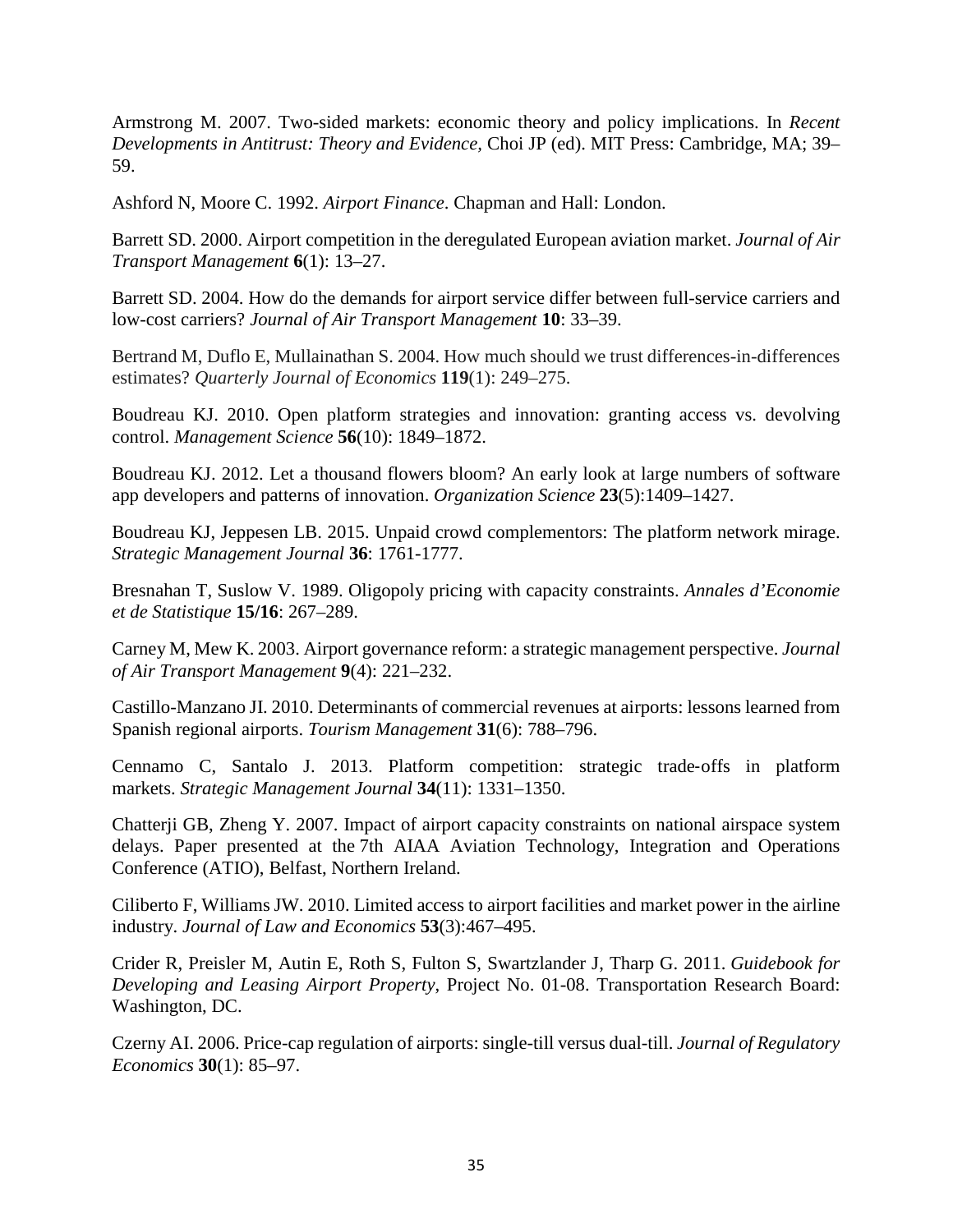De Neufville R. 1999. Airport privatization: issues for the United States. Transportation Research Record: *Journal of the Transportation Research Board* **1662**: 24–31.

Doganis R. 1992. *The Airport Business*. First edition. Routledge: London and New York.

Eisenmann T, Parker G, Van Alstyne M. 2011. Platform envelopment. *Strategic Management Journal* **32**(12): 1270–1285.

Efron B, Tibshirani R. 1994. *An Introduction to the Bootstrap*. Monographs in Applied Statistics and Probability, No. 57. Chapman and Hall: New York.

FAA/OST Task Force. 1999. Airport business practices and their impact on airline competition. <http://ntl.bts.gov/lib/17000/17100/17129/PB2000108301.pdf>

Fuerst F, Gross S, Klose U. 2011. The sky is the limit? The determinants and constraints of European airports commercial revenues. *Journal of Air Transport Management* **17**(5): 278–283.

Fuhr J, Beckers T. 2009. Contract design, financing arrangements and public ownership—an assessment of the US airport governance model. *Transport Reviews* **29**(4): 459–478.

Galeotti A, Moraga-González JL. 2009. Platform intermediation in a market for differentiated products. *European Economic Review* **53**(4): 417–428.

Gawer A. 2014. Bridging differing perspectives on technological platforms: Toward an integrative framework. *Research Policy* **43**(7): 1239–1249.

Gawer A, Cusumano MA. 2002. *Platform Leadership: How Intel, Microsoft and Cisco Drive Industry Innovation*. Harvard Business School Press: Boston, MA.

Gillen D. 2011. The evolution of airport ownership and governance. *Journal of Air Transport Management* **17**(1): 3–13.

Gillen D, Lall A. 1997. *Developing Measures of Airport Productivity and Performance: An Application of Data Envelope Analysis*. Elsevier Science Ltd.: London.

Graham A. 2008. *Managing Airports: An International Perspective*. Butterworth Heinemann-Elsevier: Oxford.

Godes D, Ofek E, Sarvary M. 2009. Content vs. advertising: the impact of competition on media firm strategy. *Marketing Science* **28**(1): 20–35.

Hagiu A. 2014. Strategic decisions for multisided platforms. *MIT Sloan Management Review*, **55**(2): 71–80.

Hagiu A, Jullien B. 2011.Why do intermediaries divert search? *Rand Journal of Economics* **42**(2): 337–362.

Humphreys I, Ison S, Francis G. 2006. A review of the airport–low cost airline relationship. *Review of Network Economics* **5**: 413–420.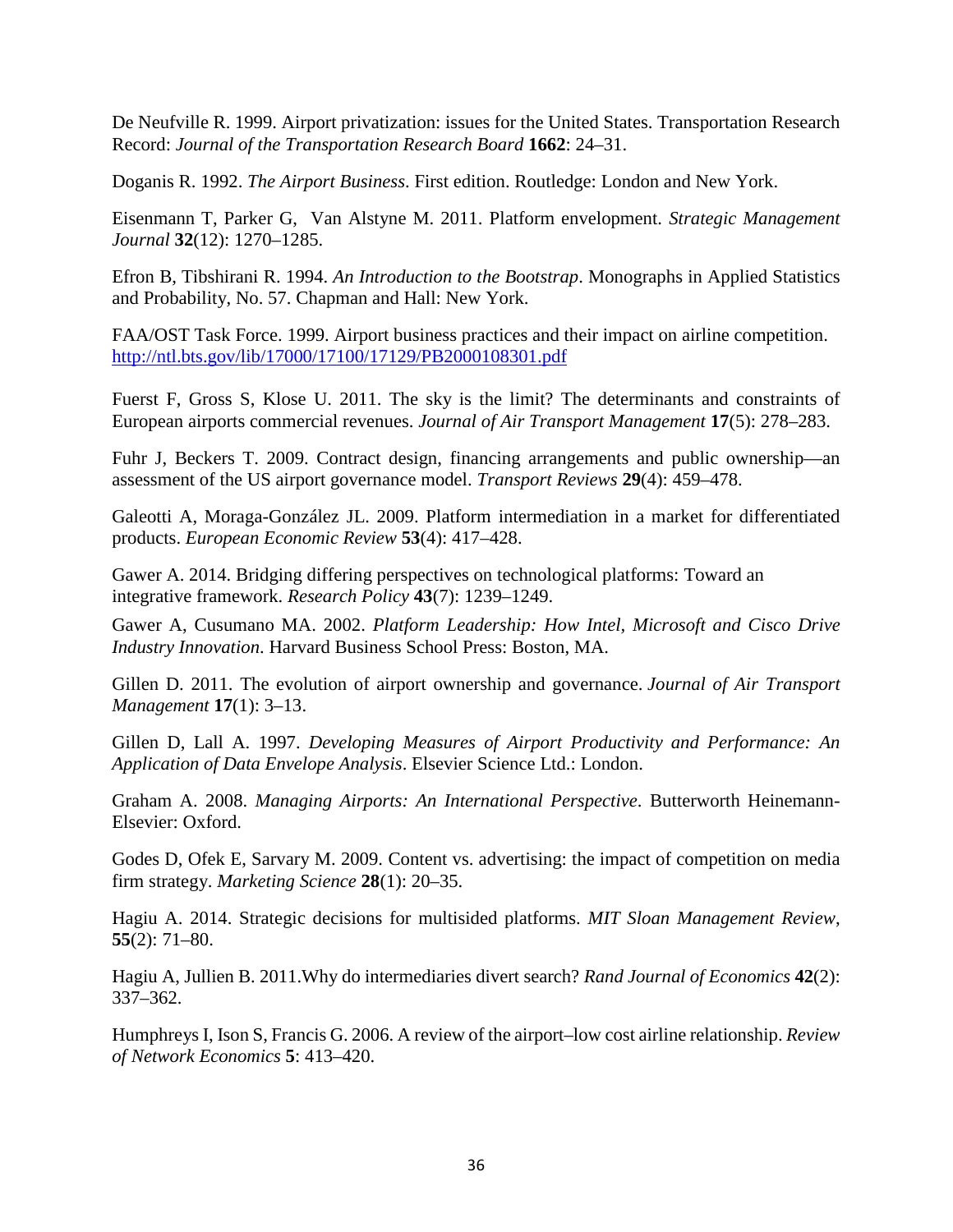Iansiti M, Levien R. 2004. *The Keystone Advantage: What the New Dynamics of Business Ecosystems Mean for Strategy, Innovation, and Sustainability.* Harvard Business School Press: Cambridge, MA.

Imbens GW, Lemieux T. 2008. Regression discontinuity designs: A guide to practice. *Journal of econometrics* **142**(2): 615–635.

Ivaldi M, Sokullu S, Toru T. 2011. Airport prices in a two sided framework: an empirical analysis. Paper presented at the CSIO/IDEI 10th Joint Workshop on Industrial Organization, Toulouse.

Jarach D. 2001. The evolution of airport management practices: towards a multi-point, multiservice, marketing-driven firm. *Journal of Air Transport Management* **7**(2): 119–125.

Jin GZ, Rysman M. 2012. *Platform pricing at sports card conventions*. Working paper, University of Maryland: College Park, MD.

Kreps D, Scheinkmam J. 1983. Quantity pre-commitment and Bertrand competition yield Cournot outcomes. *Bell Journal of Economics* **14**: 326–337.

Malavolti E. 2010. *Single till or dual till at airports: a two-sided market analysis*. Paper presented at Séminaire Economie de l'Aérien, Toulouse.

Rasch A, Wenzel T. 2013. Piracy in a two-sided software market. *Journal of Economic Behavior Organization* **88**: 78–89.

Richardson C, Budd L, Pitfield D. 2014. The impact of airline lease agreements on the financial performance of US hub airports. *Journal of Air Transport Management* **40**: 1–15.

Rivas V. 2002. *Large commercial airports in the United States: operating revenue framework*. MSc. Dissertation in Urban Studies and Planning. Massachusetts Institute of Technology: Cambridge, MA.

Rochet JC, Tirole J. 2003. Platform competition in two-sided markets. *Journal of the European Economic Association* **1**(4): 990–1029.

Rochet JC, Tirole J. 2006. Two-sided markets: a progress report. *Rand Journal of Economics* **37**(3): 645–667.

Roson R. 2005. Two-sided markets: a tentative survey. *Review of Network Economics* **4**(2): 142– 159.

Rysman M. 2009. The economics of two-sided markets. *Journal of Economic Perspectives* **23**(3): 125–143.

Seamans R, Zhu F. 2014. Responses to entry in multi-sided markets: the impact of craigslist on local newspapers. *Management Science* **60**(2): 476–493.

Snider C, Williams JW. 2015. Barriers to entry in the airline industry: a multi-dimensional regression-discontinuity analysis of AIR-21. *Review of Economics and Statistics* **97**(5): 1002– 1022.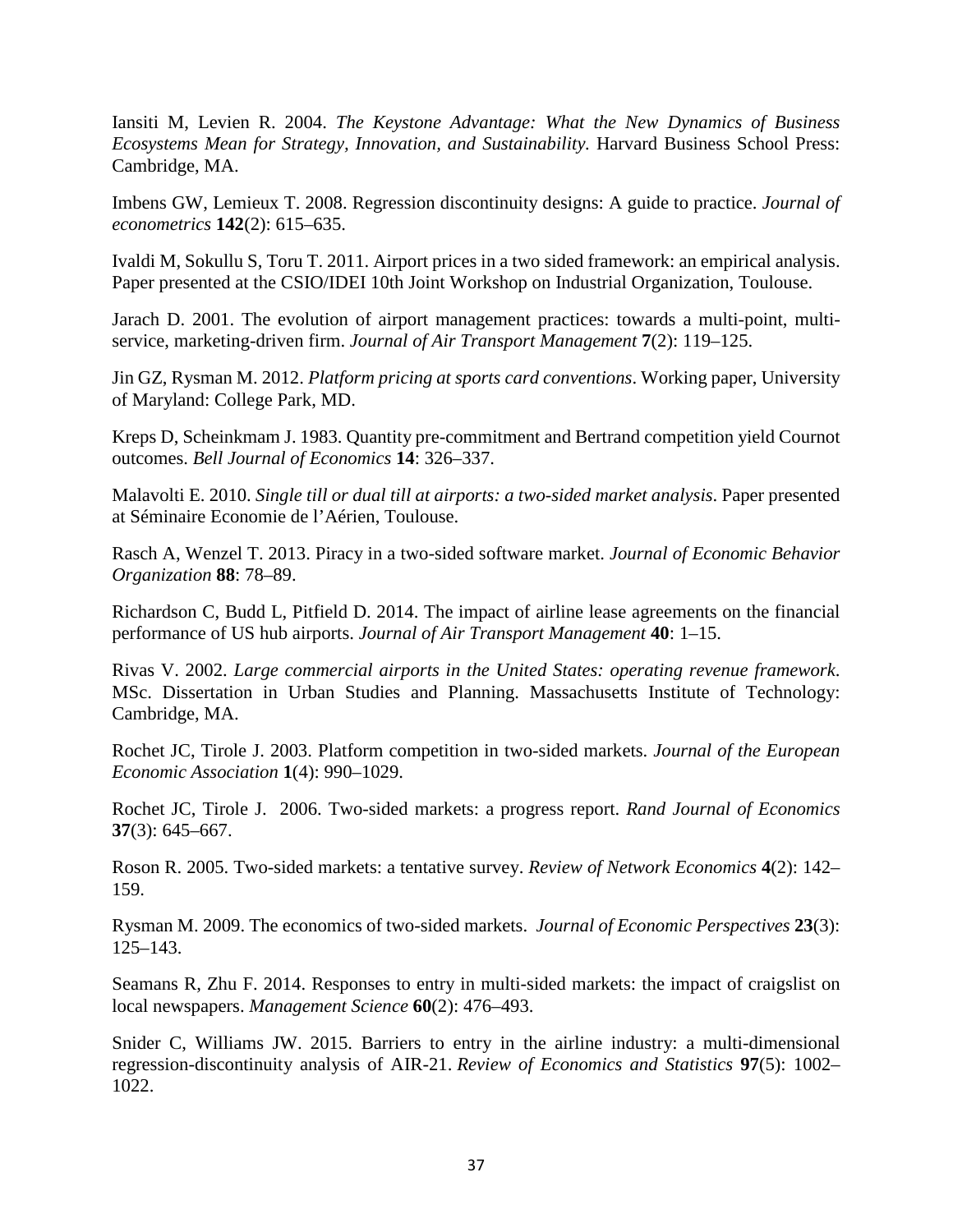Starkie D. 2001. Reforming UK airport regulation. *Journal of Transport Economics and Policy* **35**: 119–135.

Tirole J. 1988. *The Theory of Industrial Organization*. MIT Press: Cambridge, MA.

Wooldridge J. 2013. *Introductory Econometrics: A Modern Approach*. South-Western Cengage Learning: South Melbourne, Victoria.

Wright J. 2004. One-sided logic in two-sided markets. *Review of Network Economics* **3**(1): 44–64.

Zhu, F., Iansiti, M. 2012. Entry into Platform-Based Markets. *Strategic Management Journal* **33**: 88-106.



2006

 $2004$ 





 $---**+** \t**Control**$ 

 $2000$ 

Year

 $2002$ 

Treatment

1998

 $\ddot{\circ}$ 

1996

2000

 $\bullet$  - Control

Year

 $2004$ 

 $2002$ 

Treatment

2006

1998

1996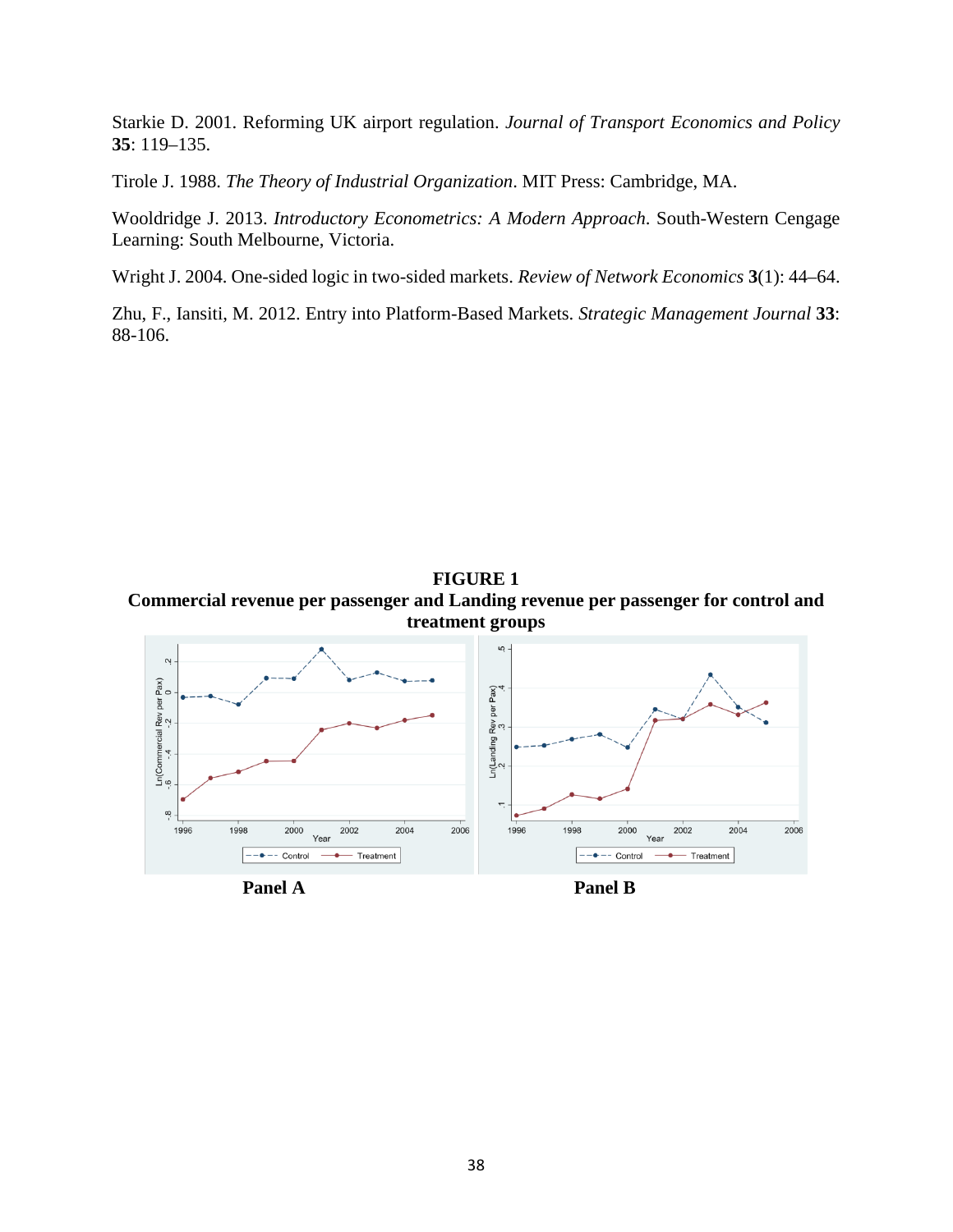**FIGURE 2 Total passenger trend for control and treatment groups**



## **TABLE 1 Correlation matrix** <sup>a</sup>

| <b>Variable</b>                         | 1        | $\overline{2}$ | 3        | $\overline{\mathbf{4}}$ | 5     | 6     | 7        | 8     |
|-----------------------------------------|----------|----------------|----------|-------------------------|-------|-------|----------|-------|
| 1. Ln(Commercial revenue per passenger) | 1.000    |                |          |                         |       |       |          |       |
| 2. Ln(Landing revenue per passenger)    | 0.292    |                |          |                         |       |       |          |       |
| 3. Operating income per passenger       | 0.444    | 0.436          |          |                         |       |       |          |       |
| 4. Operating ROS                        | 0.071    | $-0.021$       | 0.694    |                         |       |       |          |       |
| 5. Ln(Income per capita)                | 0.267    | 0.228          | 0.152    | $-0.123$                |       |       |          |       |
| 6. Ln(City competition)                 | 0.192    | 0.119          | $-0.050$ | $-0.260$                | 0.309 |       |          |       |
| 7. Ln(LCC penetration)                  | $-0.219$ | $-0.295$       | $-0.220$ | $-0.212$                | 0.000 | 0.057 |          |       |
| 8. Ln(Ticket price)                     | 0.161    | 0.293          | 0.141    | 0.114                   | 0.136 | 0.078 | $-0.443$ |       |
| 9. Delay                                | 0.190    | 0.146          | 0.094    | 0.041                   | 0.063 | 0.136 | $-0.139$ | 0.138 |

 $a \overline{N=642}$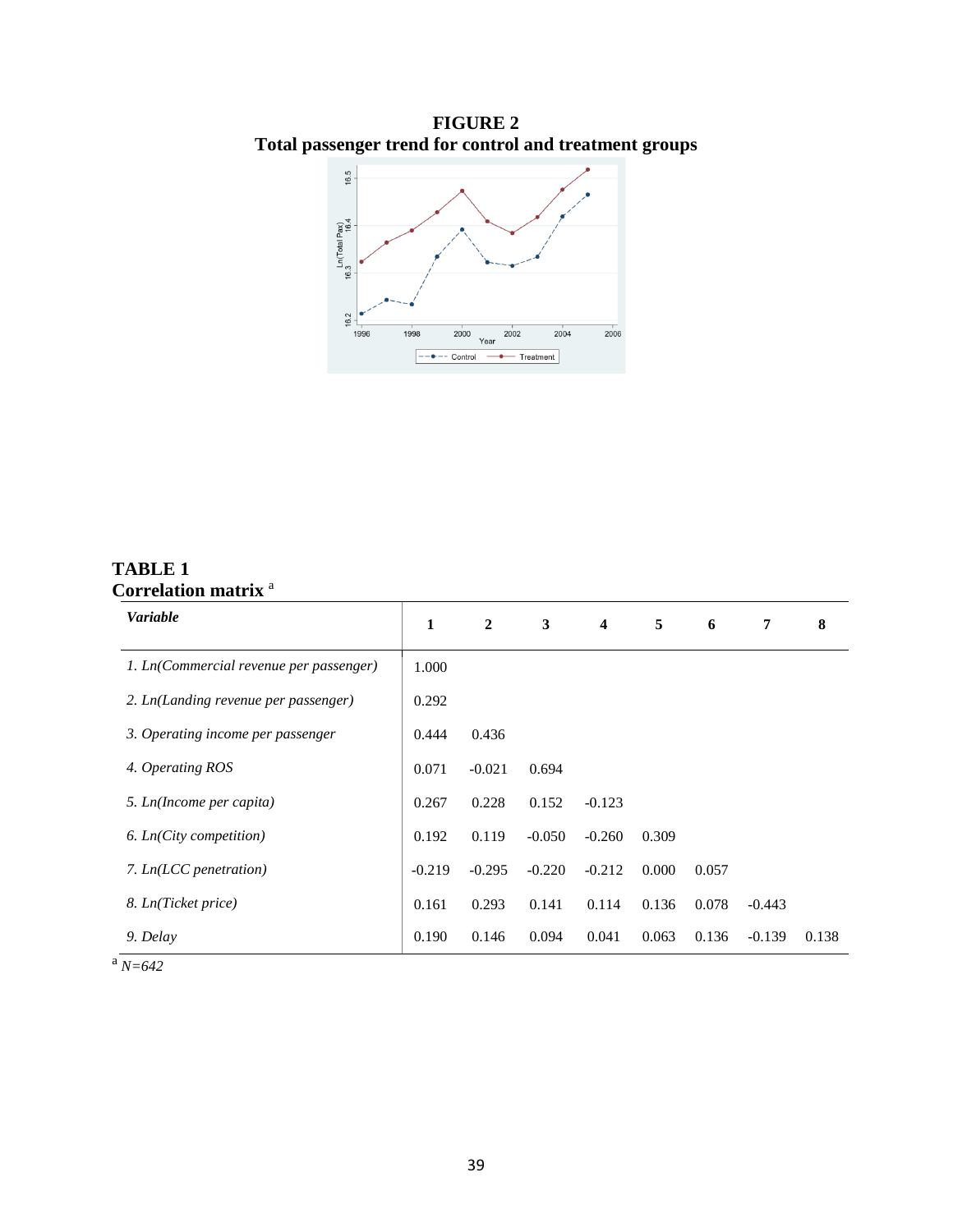| .<br><i>under in cuttinging units contri</i> of<br><b>Variable</b> | $\mathbf N$ | mean     | min      | max    |
|--------------------------------------------------------------------|-------------|----------|----------|--------|
| Control group                                                      |             |          |          |        |
| Ln(Commercial revenue per passenger)                               | 226         | 0.070    | $-2.195$ | 1.921  |
| Ln(Landing revenue per passenger)                                  | 225         | 0.307    | $-1.145$ | 1.965  |
| Operating Income per passenger                                     | 226         | 3.438    | $-0.665$ | 12.978 |
| <b>Operating ROS</b>                                               | 226         | 0.395    | $-0.100$ | 0.760  |
| Ln(Income per capita)                                              | 226         | 10.379   | 9.984    | 10.791 |
| $Ln(City$ competition)                                             | 226         | 1.051    | 0.693    | 1.792  |
| $Ln(ICC\, penetration)$                                            | 226         | 0.718    | 0.693    | 0.888  |
| Ln(Ticket price)                                                   | 226         | 5.885    | 5.340    | 6.373  |
| Delay                                                              | 226         | 21.440   | 10.685   | 38.577 |
| <b>Treatment Group</b>                                             |             |          |          |        |
| Ln(Commercial revenue per passenger)                               | 416         | $-0.365$ | $-1.846$ | 1.672  |
| <i>Ln(Landing revenue per passenger)</i>                           | 417         | 0.226    | $-1.422$ | 1.884  |
| Operating Income per passenger                                     | 430         | 2.649    | $-0.651$ | 10.540 |
| <b>Operating ROS</b>                                               | 417         | 0.363    | $-0.151$ | 0.732  |
| Ln(Income per capita)                                              | 420         | 10.411   | 9.928    | 10.917 |
| Ln(City competition)                                               | 430         | 1.080    | 0.693    | 1.792  |
| $Ln(ICC\, penetration)$                                            | 430         | 0.745    | 0.693    | 1.099  |
| Ln(Ticket price)                                                   | 430         | 5.912    | 3.976    | 6.318  |
| Delay                                                              | 430         | 20.786   | 11.624   | 41.128 |

**TABLE 2 Descriptive statistics treatment and control groups**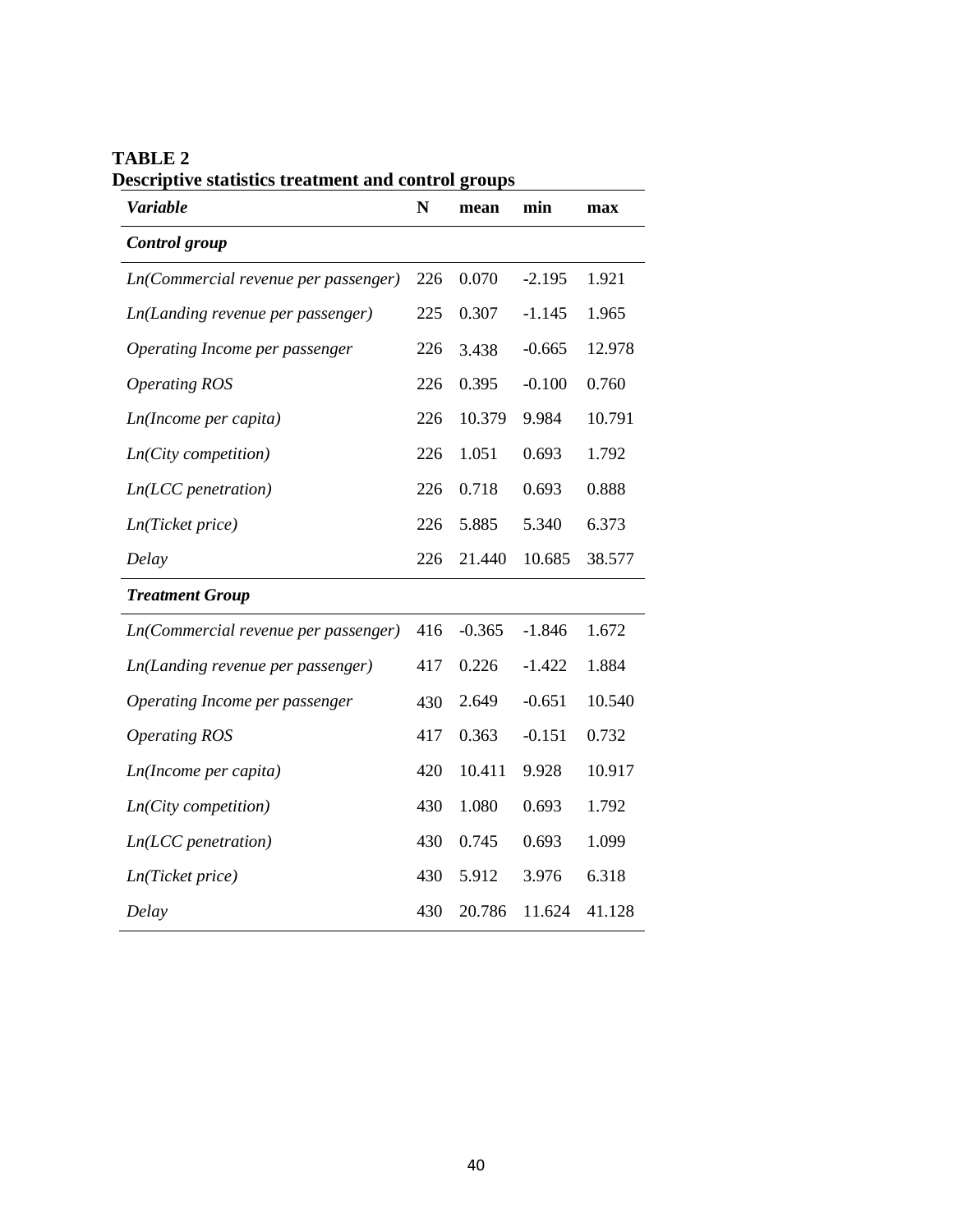| <b>Variable</b>                      |                  | Pre AIR-21<br>Post AIR-21 |          |                  | Diff-in-Diff | t-test     |       |                        |
|--------------------------------------|------------------|---------------------------|----------|------------------|--------------|------------|-------|------------------------|
|                                      | Group            | $\boldsymbol{N}$          | mean     | $\boldsymbol{N}$ | mean         | $1st$ Diff |       | $(H_0: no difference)$ |
| Ln(Commercial revenue per passenger) | <b>Control</b>   | 112                       | 0.009    | 114              | 0.128        | 0.140      | 0.201 | $p$ -value= $0.000$    |
|                                      | <b>Treatment</b> | 210                       | $-0.541$ | 215              | $-0.212$     | 0.341      |       |                        |
| Ln(Landing revenue per passenger)    | <b>Control</b>   | 112                       | 0.259    | 114              | 0.353        | 0.098      | 0.129 | $p$ -value= $0.000$    |
|                                      | <b>Treatment</b> | 210                       | 0.109    | 215              | 0.332        | 0.227      |       |                        |

### **TABLE 3 Panel A- Difference-in-difference for dependent variables**

## **Panel B- Difference-in-difference for dependent variables (residual-pricing airports)**

|                                      |                  | Pre AIR-21       |          | Post AIR-21      |          |            |              |                                  |
|--------------------------------------|------------------|------------------|----------|------------------|----------|------------|--------------|----------------------------------|
| <b>Variable</b>                      | Group            | $\boldsymbol{N}$ | mean     | $\boldsymbol{N}$ | mean     | $1st$ Diff | Diff-in-Diff | t-test<br>$(H_0: no difference)$ |
| Ln(Commercial revenue per passenger) | <b>Control</b>   | 20               | 0.319    | 16               | 0.186    | $-0.180$   | 0.691        | $p$ -value= $0.000$              |
|                                      | <b>Treatment</b> | 53               | $-0.502$ | 45               | 0.036    | 0.511      |              |                                  |
| Ln(Landing revenue per passenger)    | <b>Control</b>   | 20               | 0.132    | 16               | $-0.095$ | $-0.080$   | 0.467        | $p$ -value=0.000                 |
|                                      | <b>Treatment</b> | 53               | 0.056    | 45               | 0.383    | 0.387      |              |                                  |

### **Panel C- Difference-in-difference for dependent variables (compensatory-pricing airports)**

|                                      |                  | Pre AIR-21<br>Post AIR-21 |          |                  |       |            |              |                                  |
|--------------------------------------|------------------|---------------------------|----------|------------------|-------|------------|--------------|----------------------------------|
| <b>Variable</b>                      | Group            |                           |          |                  |       | $1st$ Diff | Diff-in-Diff | t-test                           |
|                                      |                  | $\boldsymbol{N}$          | mean     | $\boldsymbol{N}$ | mean  |            |              | (H <sub>0</sub> : no difference) |
| Ln(Commercial revenue per passenger) | <b>Control</b>   | 31                        | 0.145    | 25               | 0.495 | 0.266      | $-0.143$     | $p$ -value=0.032                 |
|                                      | <b>Treatment</b> | 25                        | $-0.150$ | 23               | 0.024 | 0.123      |              |                                  |
| Ln(Landing revenue per passenger)    | <b>Control</b>   | 31                        | 0.561    | 25               | 0.636 | 0.111      | 0.039        | $p$ -value=0.406                 |
|                                      | <b>Treatment</b> | 25                        | 0.041    | 23               | 0.213 | 0.150      |              |                                  |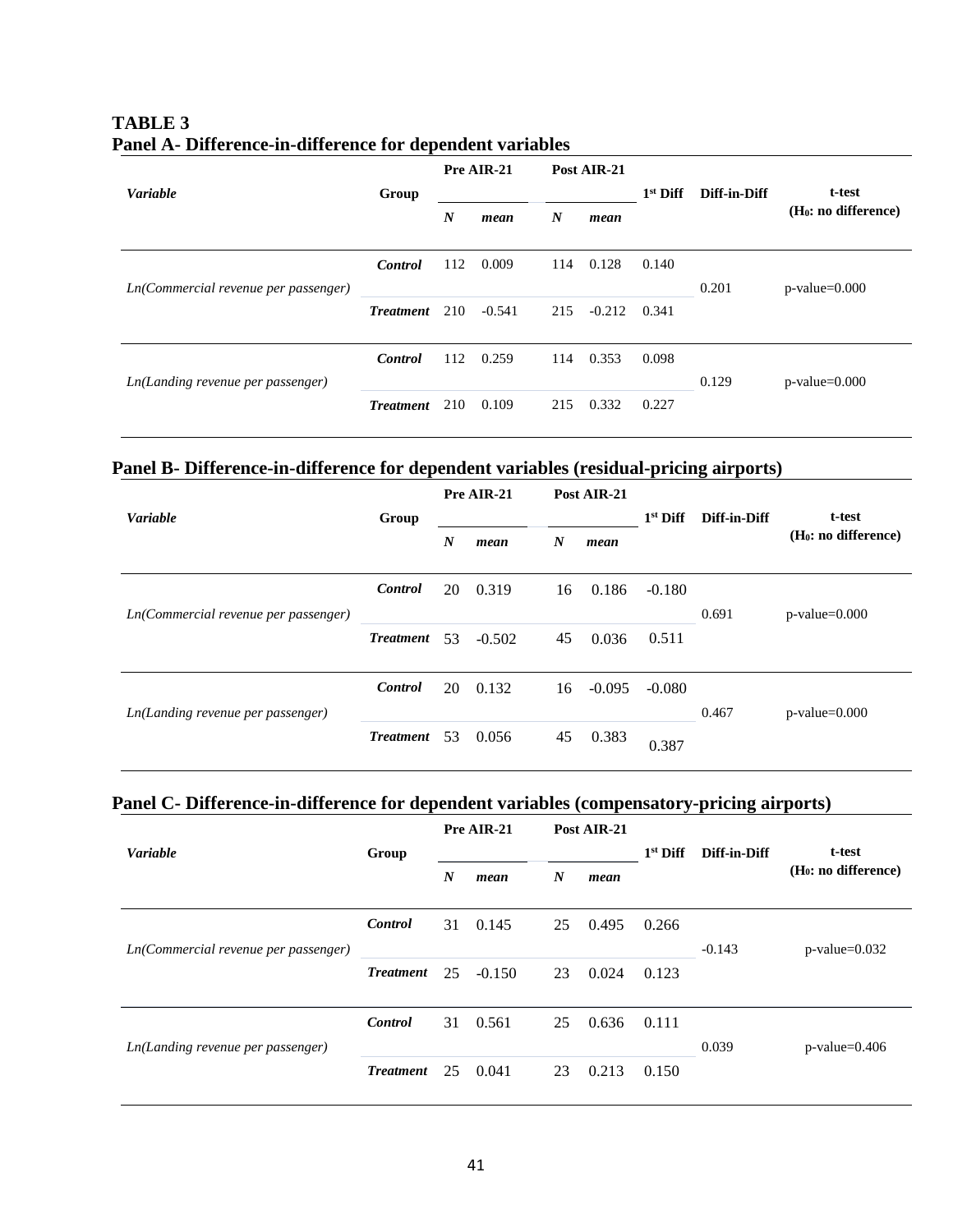|                                  |                        | Ln(Commercial revenue per<br><i>passenger</i> ) |                        |                        | Ln(Landing revenue per<br><i>passenger</i> ) |                        |  |  |
|----------------------------------|------------------------|-------------------------------------------------|------------------------|------------------------|----------------------------------------------|------------------------|--|--|
| <b>Variables</b>                 | Model 1a<br><b>OLS</b> | Model 2a<br>Median<br>regression                | Model 3a<br><b>OLS</b> | Model 1b<br><b>OLS</b> | Model 2b<br>Median<br>regression             | Model 3b<br><b>OLS</b> |  |  |
| $Treat \times Post$              | 0.194                  | 0.212                                           | 0.204                  | 0.111                  | 0.085                                        | 0.129                  |  |  |
|                                  | (0.066)                | (0.001)                                         | (0.049)                | (0.212)                | (0.492)                                      | (0.124)                |  |  |
| <b>Treat</b>                     | $-0.545$               | $-0.498$                                        | N <sub>O</sub>         | $-0.145$               | $-0.046$                                     | N <sub>O</sub>         |  |  |
|                                  | (0.004)                | (0.000)                                         |                        | (0.311)                | (0.603)                                      |                        |  |  |
| Post                             | 0.013                  | 0.026                                           | N <sub>O</sub>         | 0.053                  | 0.116                                        | N <sub>O</sub>         |  |  |
|                                  | (0.916)                | (0.644)                                         |                        | (0.621)                | (0.284)                                      |                        |  |  |
| <i>Ln</i> (Income per<br>capita) | 0.650                  | 0.808                                           | $-0.831$               | 0.488                  | 0.395                                        | 0.521                  |  |  |
|                                  | (0.075)                | (0.000)                                         | (0.404)                | (0.218)                | (0.071)                                      | (0.453)                |  |  |
| $Ln(City$ competition)           | 0.181                  | 0.129                                           | N <sub>O</sub>         | 0.190                  | 0.347                                        | N <sub>O</sub>         |  |  |
|                                  | (0.365)                | (0.005)                                         |                        | (0.282)                | (0.000)                                      |                        |  |  |
| $Ln(LCC\, penetration)$          | $-0.914$               | $-0.525$                                        | $-0.404$               | $-1.727$               | $-1.951$                                     | 0.026                  |  |  |
|                                  | (0.141)                | (0.018)                                         | (0.123)                | (0.031)                | (0.000)                                      | (0.916)                |  |  |
| Ln(Ticket price)                 | 0.131                  | 0.086                                           | $-0.074$               | 0.557                  | 0.608                                        | 0.084                  |  |  |
|                                  | (0.639)                | (0.280)                                         | (0.502)                | (0.013)                | (0.000)                                      | (0.354)                |  |  |
| Hub status dummy                 | <b>YES</b>             | <b>YES</b>                                      | NO                     | <b>YES</b>             | <b>YES</b>                                   | NO                     |  |  |
| Year dummies                     | NO                     | NO                                              | <b>YES</b>             | NO                     | NO                                           | <b>YES</b>             |  |  |
| Airport fixed effects            | <b>YES</b>             | <b>YES</b>                                      | <b>YES</b>             | <b>YES</b>             | <b>YES</b>                                   | <b>YES</b>             |  |  |
| Constant                         | $-7.114$               | $-8.822$                                        | 8.748                  | $-6.965$               | $-6.428$                                     | $-5.698$               |  |  |
|                                  | (0.073)                | (0.000)                                         | (0.386)                | (0.112)                | (0.005)                                      | (0.424)                |  |  |
| <b>Observations</b>              | 632                    | 636                                             | 632                    | 632                    | 636                                          | 632                    |  |  |
| Adjusted $\mathbb{R}^2$          | 0.262                  |                                                 | 0.237                  | 0.170                  |                                              | 0.156                  |  |  |

## **TABLE 4 Difference-in-difference regression** <sup>a</sup>

<sup>a</sup> P-values in parentheses. Model 1 is an OLS regression with clustered (by airport standard errors); model 2 is a median regression; model 3 is a clustered robust OLS regression.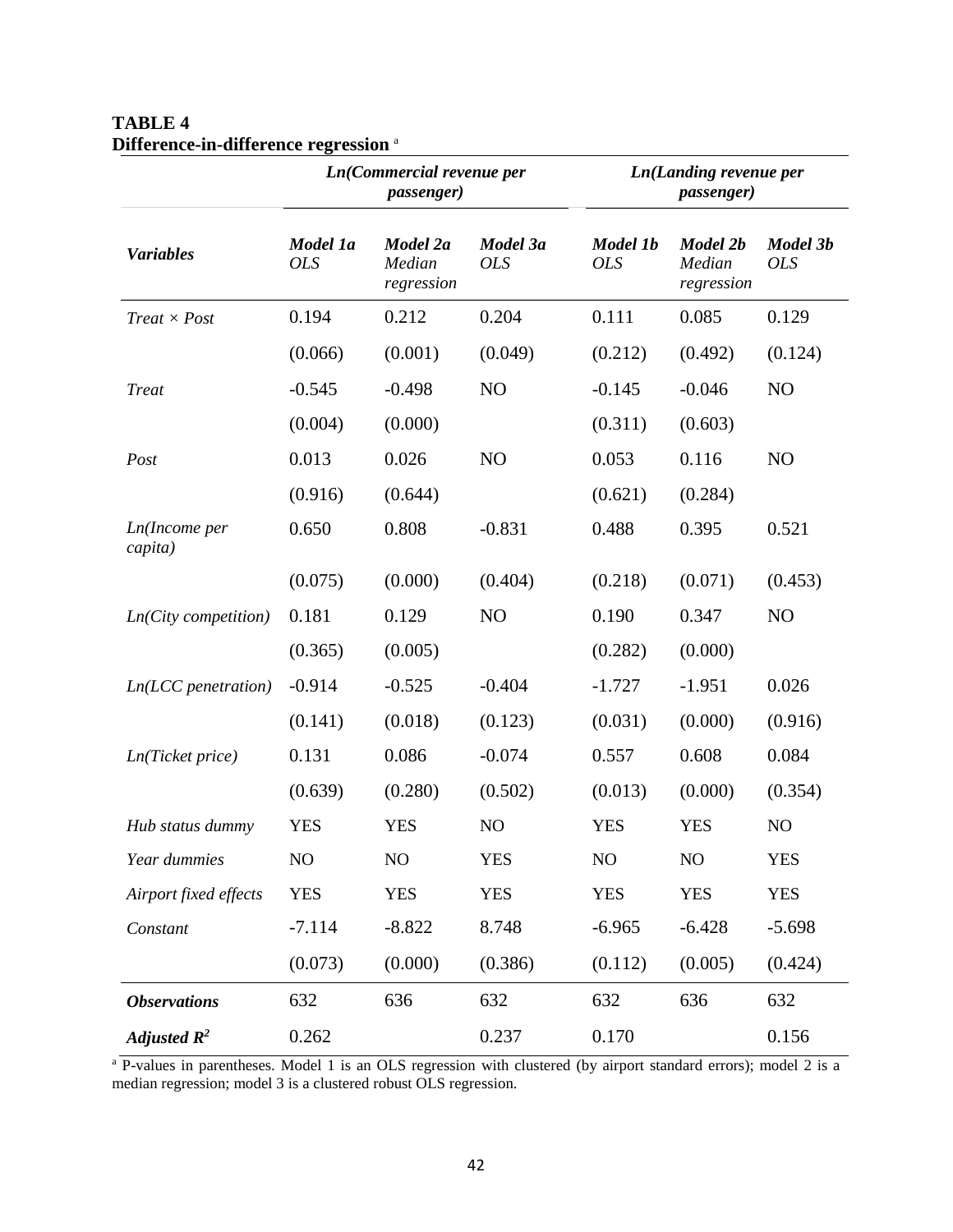|                         | <b>Ln(Landing revenue per passenger)</b> |                                  |
|-------------------------|------------------------------------------|----------------------------------|
| <b>Variables</b>        | Low capacity constraints                 | <b>High capacity constraints</b> |
| $Treat \times Post$     | 0.063                                    | 0.191                            |
|                         | (0.628)                                  | (0.090)                          |
| Ln(Income per capita)   | $-0.836$                                 | 3.224                            |
|                         | (0.334)                                  | (0.011)                          |
| $Ln(LCC\, penetration)$ | $-0.288$                                 | 0.591                            |
|                         | (0.193)                                  | (0.523)                          |
| Ln(Ticket price)        | $-0.158$                                 | 0.151                            |
|                         | (0.026)                                  | (0.223)                          |
| Year dummies            | <b>YES</b>                               | <b>YES</b>                       |
| Airport fixed effects   | <b>YES</b>                               | <b>YES</b>                       |
| Constant                | 9.577                                    | $-34.074$                        |
|                         | (0.289)                                  | (0.009)                          |
| <b>Observations</b>     | 166                                      | 150                              |
| $R^2$                   | 0.301                                    | 0.428                            |
| Adjusted $\mathbb{R}^2$ | 0.242                                    | 0.373                            |

## **TABLE 5 Difference-in-difference regression for capacity analysis** <sup>a</sup>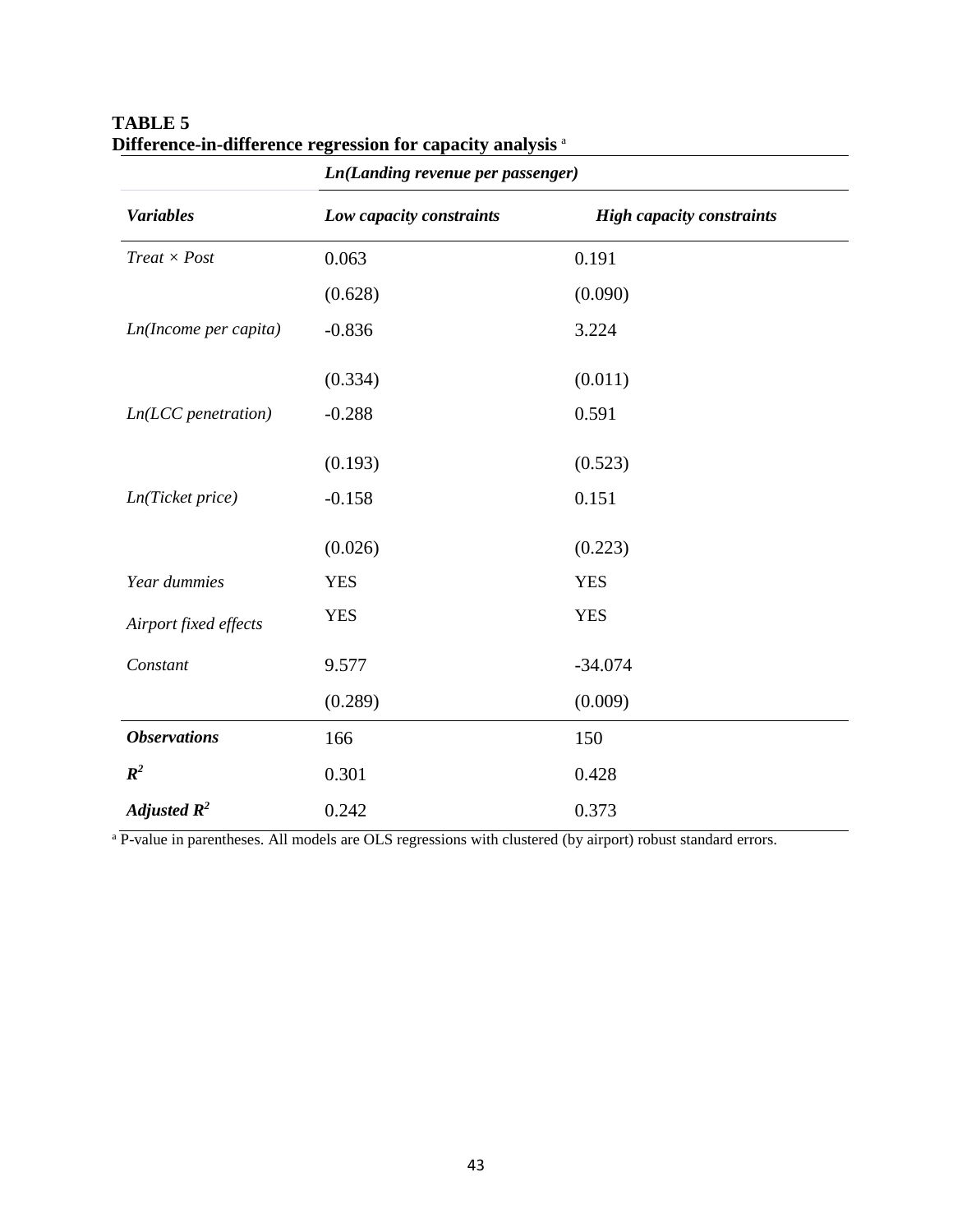|                            | Ln(Commercial revenue per passenger) |                     |  |  |  |  |
|----------------------------|--------------------------------------|---------------------|--|--|--|--|
| <b>Variables</b>           | <b>Residual</b>                      | <b>Compensatory</b> |  |  |  |  |
| $Treat \times Post$        | 0.622                                | $-0.221$            |  |  |  |  |
|                            | (0.000)                              | (0.309)             |  |  |  |  |
| Ln(Income per capita)      | $-1.441$                             | $-4.400$            |  |  |  |  |
|                            | (0.388)                              | (0.109)             |  |  |  |  |
| $Ln(LCC)$ penetration)     | $-0.315$                             | $-0.627$            |  |  |  |  |
|                            | (0.583)                              | (0.462)             |  |  |  |  |
| Ln(Ticket price)           | $-0.546$                             | 0.500               |  |  |  |  |
|                            | (0.033)                              | (0.022)             |  |  |  |  |
| Year dummies               | <b>YES</b>                           | <b>YES</b>          |  |  |  |  |
| Airport fixed effects      | <b>YES</b>                           | <b>YES</b>          |  |  |  |  |
| Constant                   | 17.898                               | 42.305              |  |  |  |  |
|                            | (0.281)                              | (0.123)             |  |  |  |  |
| <i><b>Observations</b></i> | 134                                  | 104                 |  |  |  |  |
| $R^2$                      | 0.514                                | 0.333               |  |  |  |  |
| Adjusted $\mathbf{R}^2$    | 0.461                                | 0.237               |  |  |  |  |

## **TABLE 6 Difference-in-difference regression for airports´ pricing approach** <sup>a</sup>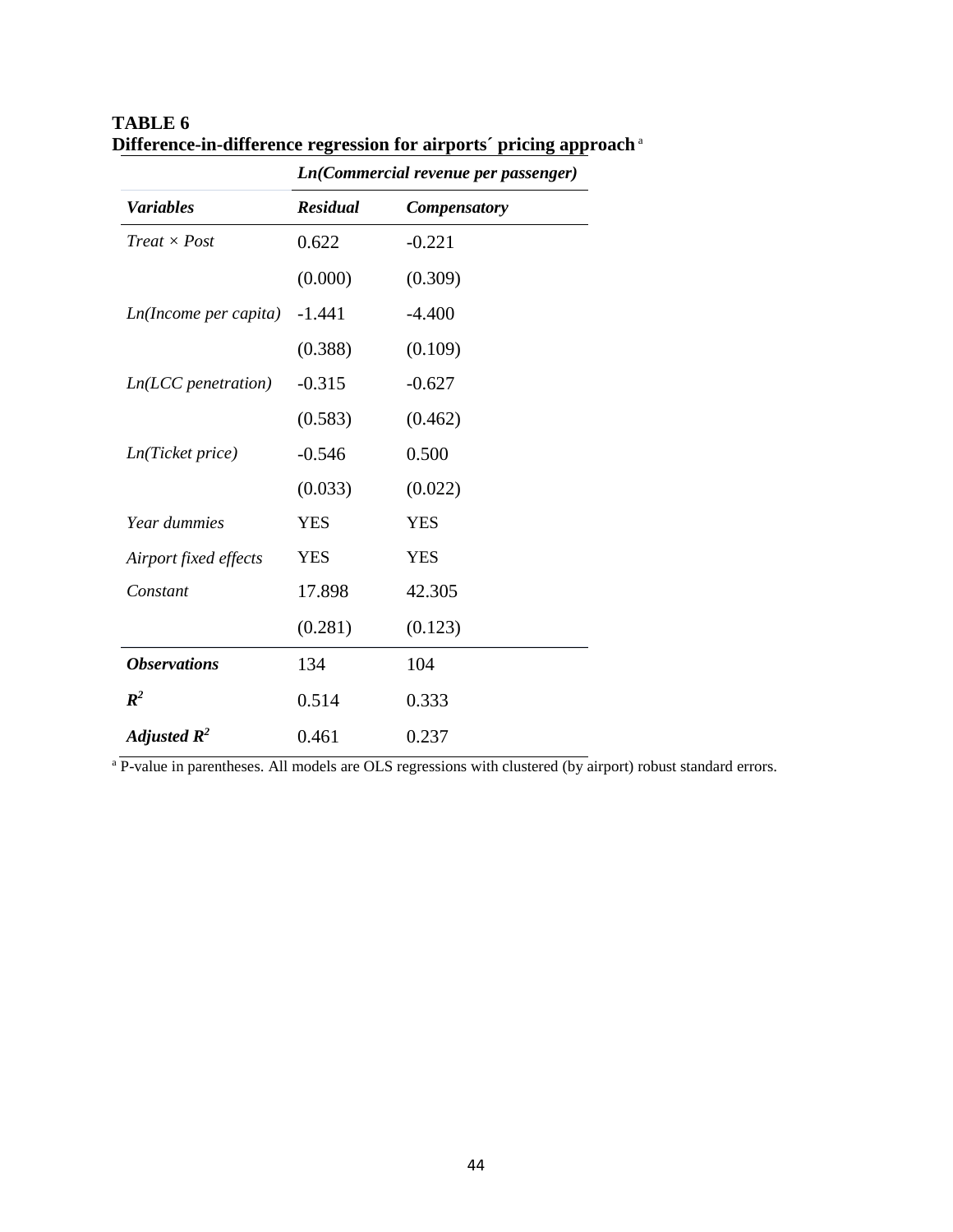|                         | <b>Operating ROS</b> |               |                     |              |  |  |  |
|-------------------------|----------------------|---------------|---------------------|--------------|--|--|--|
| <b>Variables</b>        | <b>Residual</b>      | <b>Hybrid</b> | <b>Compensatory</b> | Whole sample |  |  |  |
| $Treat \times Post$     | 0.089                | 0.047         | 0.008               | 0.023        |  |  |  |
|                         | (0.065)              | (0.453)       | (0.799)             | (0.463)      |  |  |  |
| Ln(Income per capita)   | 0.341                | 0.219         | 0.182               | $-0.290$     |  |  |  |
|                         | (0.567)              | (0.764)       | (0.665)             | (0.379)      |  |  |  |
| $Ln(LCC\, penetration)$ | 0.311                | $-0.026$      | $0.527**$           | 0.140        |  |  |  |
|                         | (0.211)              | (0.902)       | (0.007)             | (0.088)      |  |  |  |
| Ln(Ticket price)        | 0.105                | 0.161         | 0.053               | 0.028        |  |  |  |
|                         | (0.245)              | (0.233)       | (0.403)             | (0.297)      |  |  |  |
| Year dummies            | <b>YES</b>           | <b>YES</b>    | <b>YES</b>          | <b>YES</b>   |  |  |  |
| Airport fixed effects   | <b>YES</b>           | <b>YES</b>    | <b>YES</b>          | <b>YES</b>   |  |  |  |
| Constant                | $-4.067$             | $-2.876$      | $-2.087$            | 3.040        |  |  |  |
|                         | (0.479)              | (0.697)       | (0.634)             | (0.360)      |  |  |  |
| Observations            | 134                  | 97            | 104                 | 633          |  |  |  |
| $R^2$                   | 0.129                | 0.244         | 0.193               | 0.081        |  |  |  |
| Adjusted $R^2$          | 0.034                | 0.126         | 0.077               | 0.062        |  |  |  |

## **TABLE 7 Difference-in-difference regression for performance** <sup>a</sup>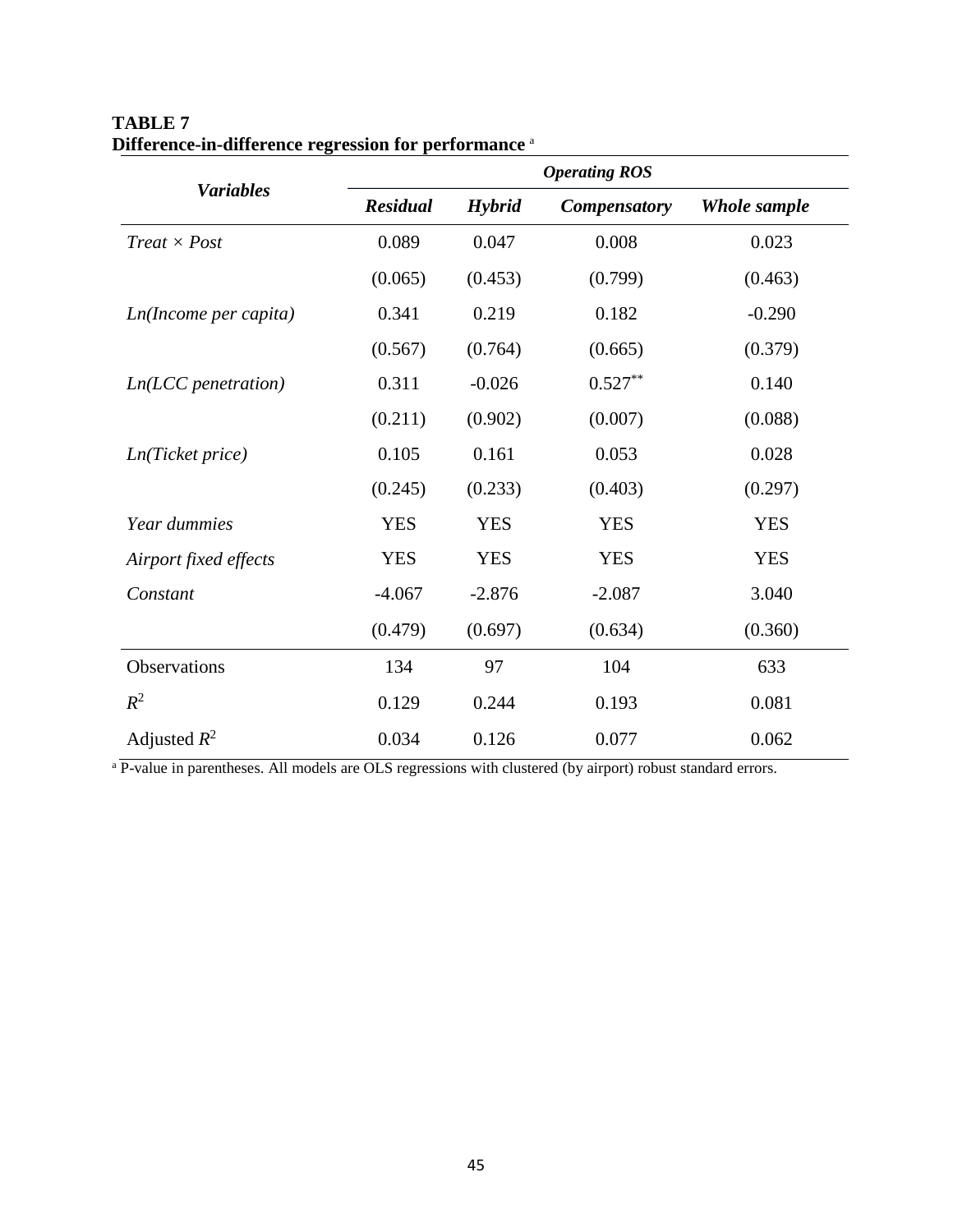|                         | Operating income per passenger |               |                     |                     |  |  |  |  |
|-------------------------|--------------------------------|---------------|---------------------|---------------------|--|--|--|--|
| <b>Variables</b>        | <b>Residual</b>                | <b>Hybrid</b> | <b>Compensatory</b> | <b>Whole sample</b> |  |  |  |  |
| $Treat \times Post$     | 1.185                          | 0.413         | $-0.038$            | 0.238               |  |  |  |  |
|                         | (0.042)                        | (0.458)       | (0.951)             | (0.464)             |  |  |  |  |
| Ln(Income per capita)   | 5.008                          | 6.328         | $-2.493$            | $-1.131$            |  |  |  |  |
|                         | (0.342)                        | (0.306)       | (0.763)             | (0.712)             |  |  |  |  |
| $Ln(LCC\, penetration)$ | 2.063                          | $-1.099$      | 2.979               | 0.773               |  |  |  |  |
|                         | (0.323)                        | (0.580)       | (0.271)             | (0.324)             |  |  |  |  |
| Ln(Ticket price)        | 1.065                          | 2.153         | 1.010               | 0.354               |  |  |  |  |
|                         | (0.248)                        | (0.062)       | (0.249)             | (0.262)             |  |  |  |  |
| Year dummies            | <b>YES</b>                     | <b>YES</b>    | <b>YES</b>          | <b>YES</b>          |  |  |  |  |
| Airport fixed effects   | <b>YES</b>                     | <b>YES</b>    | <b>YES</b>          | <b>YES</b>          |  |  |  |  |
| Constant                | $-57.290$                      | $-75.147$     | 20.655              | 11.166              |  |  |  |  |
|                         | (0.262)                        | (0.242)       | (0.803)             | (0.719)             |  |  |  |  |
| Observations            | 134                            | 97            | 104                 | 646                 |  |  |  |  |
| $R^2$                   | 0.279                          | 0.352         | 0.169               | 0.183               |  |  |  |  |
| Adjusted $R^2$          | 0.201                          | 0.250         | 0.049               | 0.166               |  |  |  |  |

## **TABLE 8 Difference-in-difference regression for performance** <sup>a</sup>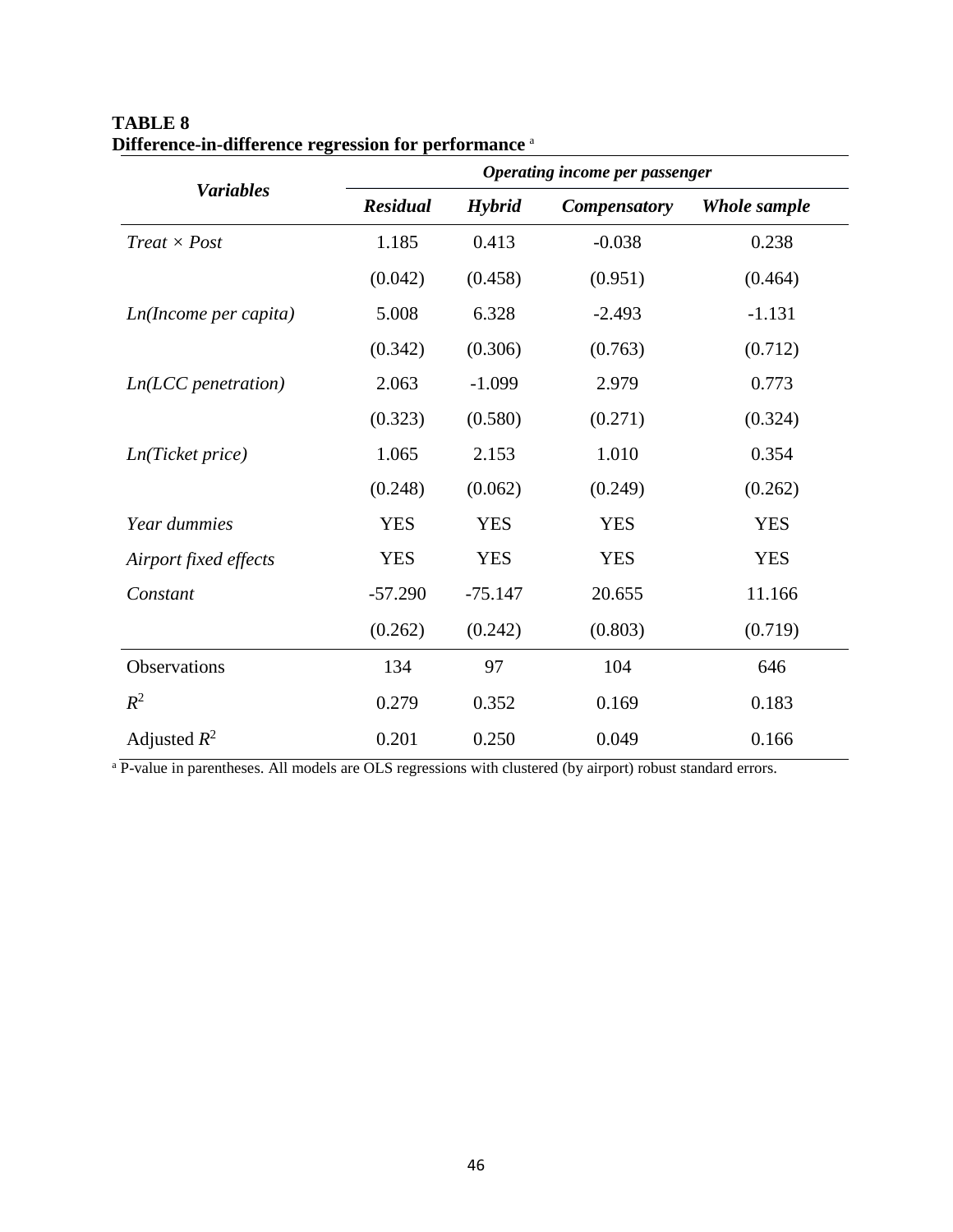| <b>Variables</b>                          | <b>Model 1</b>   | <b>Model 2</b>                |
|-------------------------------------------|------------------|-------------------------------|
| <b>Treat</b>                              | 0.195            | 0.154                         |
|                                           | (0.416)          | (0.506)                       |
| $\widetilde{x}$                           | $-11.867$        | $-11.789$                     |
|                                           | (0.072)          | (0.082)                       |
| $\tilde x^2$                              | $-92.117$        | $-91.865$                     |
|                                           | (0.044)          | (0.051)                       |
| Treat $\times_{\widetilde{\mathfrak{X}}}$ | 13.225           | 13.840                        |
|                                           | (0.049)          | (0.046)                       |
| $Treat \times \tilde{\mathbf{z}}^2$       | 90.089           | 88.274                        |
|                                           | (0.050)          | (0.061)                       |
| <b>Control Variables</b>                  | <b>YES</b>       | NO                            |
| Constant                                  | 0.104            | $-0.028$                      |
|                                           | (0.789)          | (0.877)                       |
| Observations                              | 64               | 65                            |
| $R^2$                                     | 0.234            | 0.207                         |
| Adjusted $R^2$                            | 0.122            | 0.140                         |
| <b>Treatment effect</b>                   | 3.081            | 3.125                         |
|                                           |                  | $F(1,55)=4.06$ $F(1,59)=3.83$ |
|                                           | $p$ -value=0.048 | $p$ -value=0.055              |

**TABLE 9 Regression discontinuity analysis** <sup>a</sup> <sup>b</sup>

 $a \rightarrow a$  is airport's concentration centered at coverage cut-off (0.50).

b *p*-values in parentheses, OLS regressions with robust standard errors to heteroskedasticity.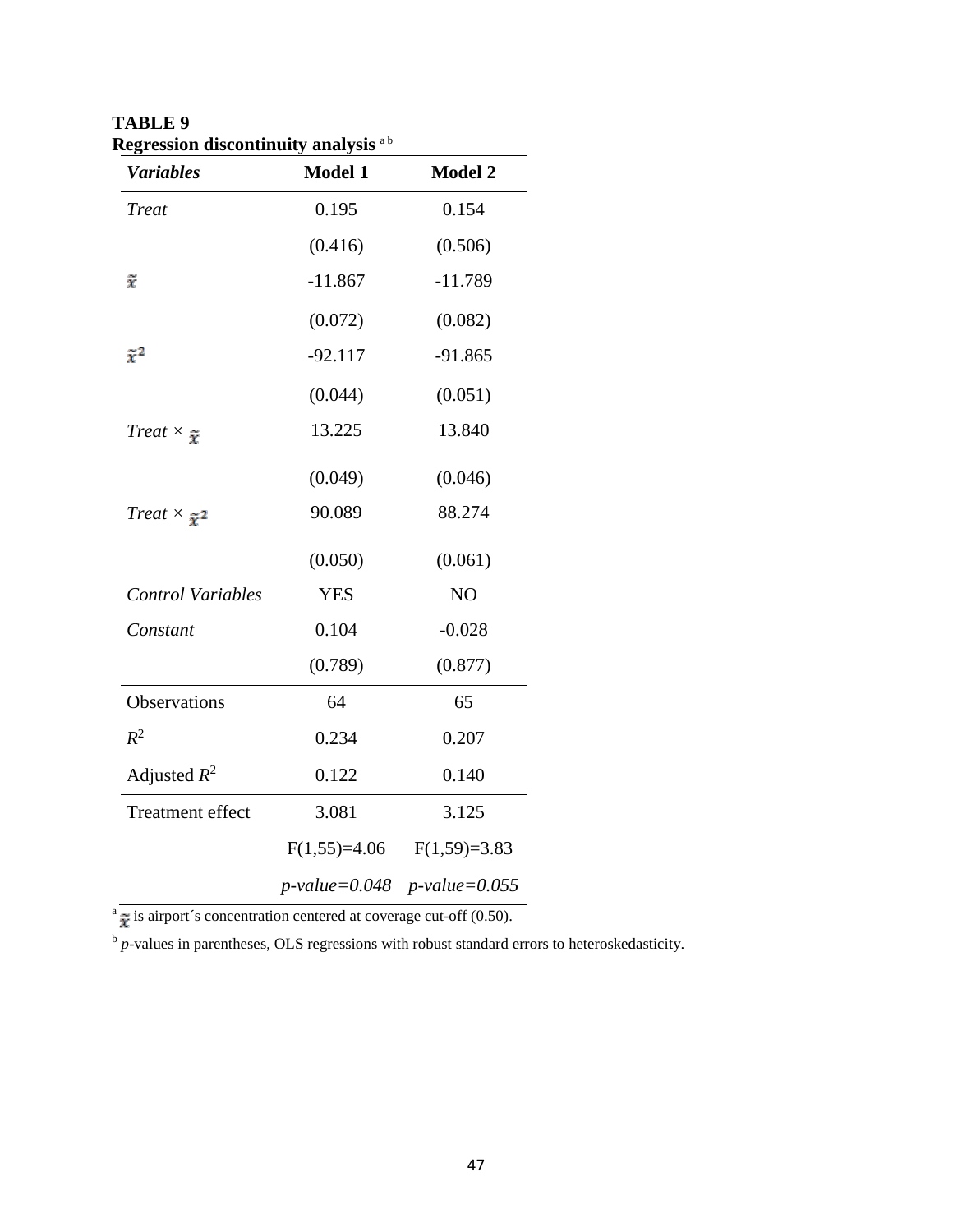| bescriptive statistics for extended dataset<br><b>Variable</b> | N              | mean                                     | min          | max    |
|----------------------------------------------------------------|----------------|------------------------------------------|--------------|--------|
| Control group                                                  |                |                                          |              |        |
| Percentage of in-terminal sales<br>to the airport              | 192            | 0.123                                    | 0.040        | 0.240  |
| Ln(Income per capita)                                          | 192            | 10.374                                   | 10.074       | 10.676 |
| $Ln(City$ competition)                                         | 192            | 0.871                                    | 0.693        | 1.099  |
| $Ln(ICC\, penetration)$                                        | 192            | 0.714                                    | 0.693        | 0.841  |
| Ln(Ticket price)                                               | 192            | 5.857                                    | 5.440        | 6.129  |
| Delay                                                          | 192            | 21.321                                   | 16.021       | 30.058 |
| <b>Treatment group</b>                                         |                |                                          |              |        |
| Percentage of in-terminal sales<br>to the airport              | 224            | 0.138                                    | 0.070        | 0.205  |
| Ln(Income per capita)                                          | 224            | 10.438                                   | 10.130       | 10.847 |
| $Ln(City$ competition)                                         | 224            | 1.007                                    | 0.693        | 1.792  |
| $Ln(ICC\, penetration)$                                        | 224            | 0.716                                    | 0.693        | 0.994  |
| Ln(Ticket price)                                               | 224            | 5.968                                    | 5.462        | 6.318  |
| Delay                                                          | 224            | 19.149                                   | 12.131       | 31.807 |
| <b>Product category</b>                                        |                | Percentage of observations in the sample |              |        |
|                                                                | <b>Control</b> | <b>Treatment</b>                         | Whole sample |        |
| Food and Nonalcoholic Beverages                                | 32.29          | 44.20                                    | 38.7         |        |
| Liquor                                                         | 11.98          | 12.95                                    |              | 12.5   |
| <b>Gifts and News</b>                                          | 39.58          | 29.02                                    |              | 33.89  |
| Specialty and Retail                                           | 11.46          | 12.05                                    |              | 11.78  |
| Duty Free                                                      | 4.69           | 1.79                                     |              | 3.13   |

#### **TABLE 10 Descriptive statistics for extended dataset**